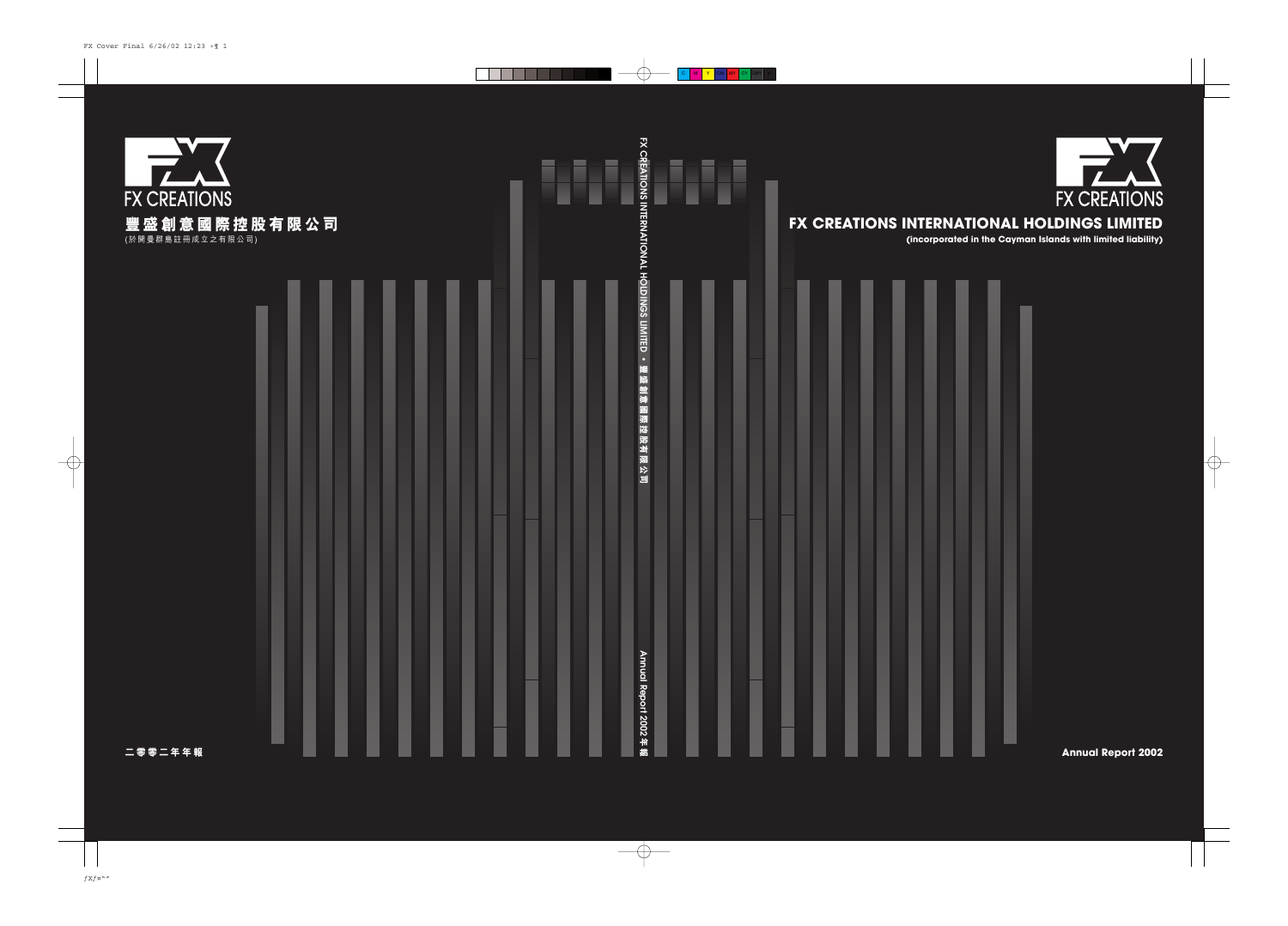CHARACTERISTICS OF THE GROWTH ENTERPRISE MARKET (''GEM'') OF THE STOCK EXCHANGE OF HONG KONG LIMITED (THE ''STOCK EXCHANGE'')

GEM has been established as a market designed to accommodate companies to which a high investment risk may be attached. In particular, companies may list on GEM with neither a track record of profitability nor any obligation to forecast future profitability. Furthermore, there may be risks arising out of the emerging nature of companies listed on GEM and the business sectors of countries in which the companies operate. Prospective investors should be aware of the potential risks of investing in such companies and should make the decision to invest only after due and careful consideration. The greater risk profile and other characteristics of GEM mean that it is a marked more suited to professional and other sophisticated investors.

Given the emerging nature of companies listed on GEM, there is a risk that securities traded on GEM may be more susceptible to high market volatility than securities traded on the Main Board and no assurance is given that there will be liquid market in the securities traded on GEM.

The principal means of information dissemination on GEM is publication on the internet website operated by the Stock Exchange. Listed companies are nor generally required to issue paid announcements in gazetted newspapers. Accordingly, prospective investors should note that they need to have access to the GEM website in order to obtain up-to-date information on GEM-listed issuers.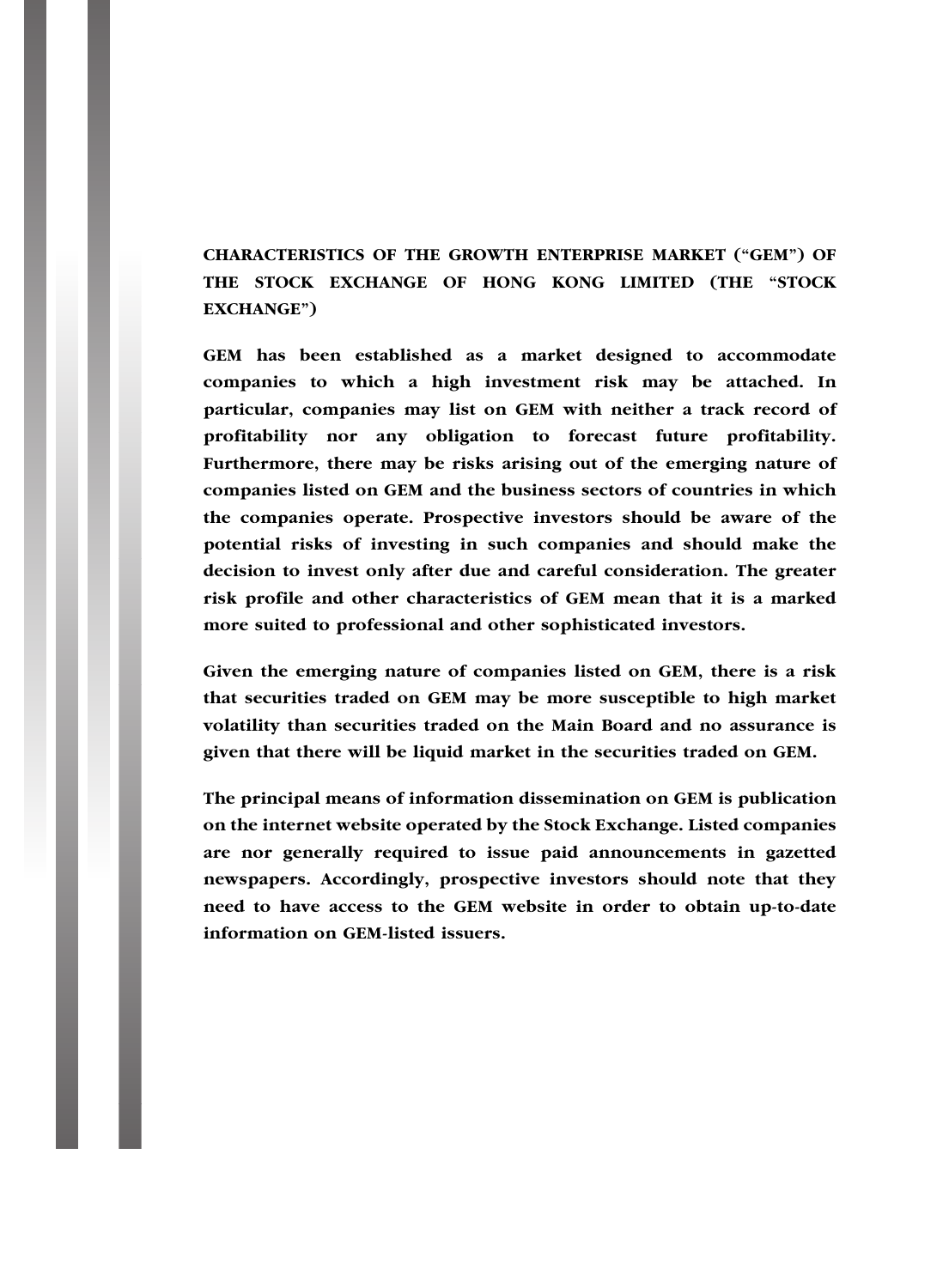# **CONTENTS**

| $\overline{2}$          | Corporate Information                     |
|-------------------------|-------------------------------------------|
| $\overline{\mathbf{4}}$ | <b>Chairman's Statement</b>               |
| 6                       | <b>Management Discussion and Analysis</b> |
| 13                      | <b>Directors and Senior Management</b>    |
| 16                      | <b>Report of the Directors</b>            |
| 24                      | <b>Report of the Auditors</b>             |
|                         | <b>Audited Financial Statements</b>       |
|                         | The Company:                              |
| 25                      | <b>Balance Sheet</b>                      |
|                         | The Group's Pro Forma Combined:           |
| 26                      | <b>Profit and loss account</b>            |
| 27                      | <b>Balance sheet</b>                      |
| 28                      | <b>Cash flow statement</b>                |
| 29                      | Notes to the Financial Statements         |
| 53                      | <b>Notice of Annual General Meeting</b>   |
|                         |                                           |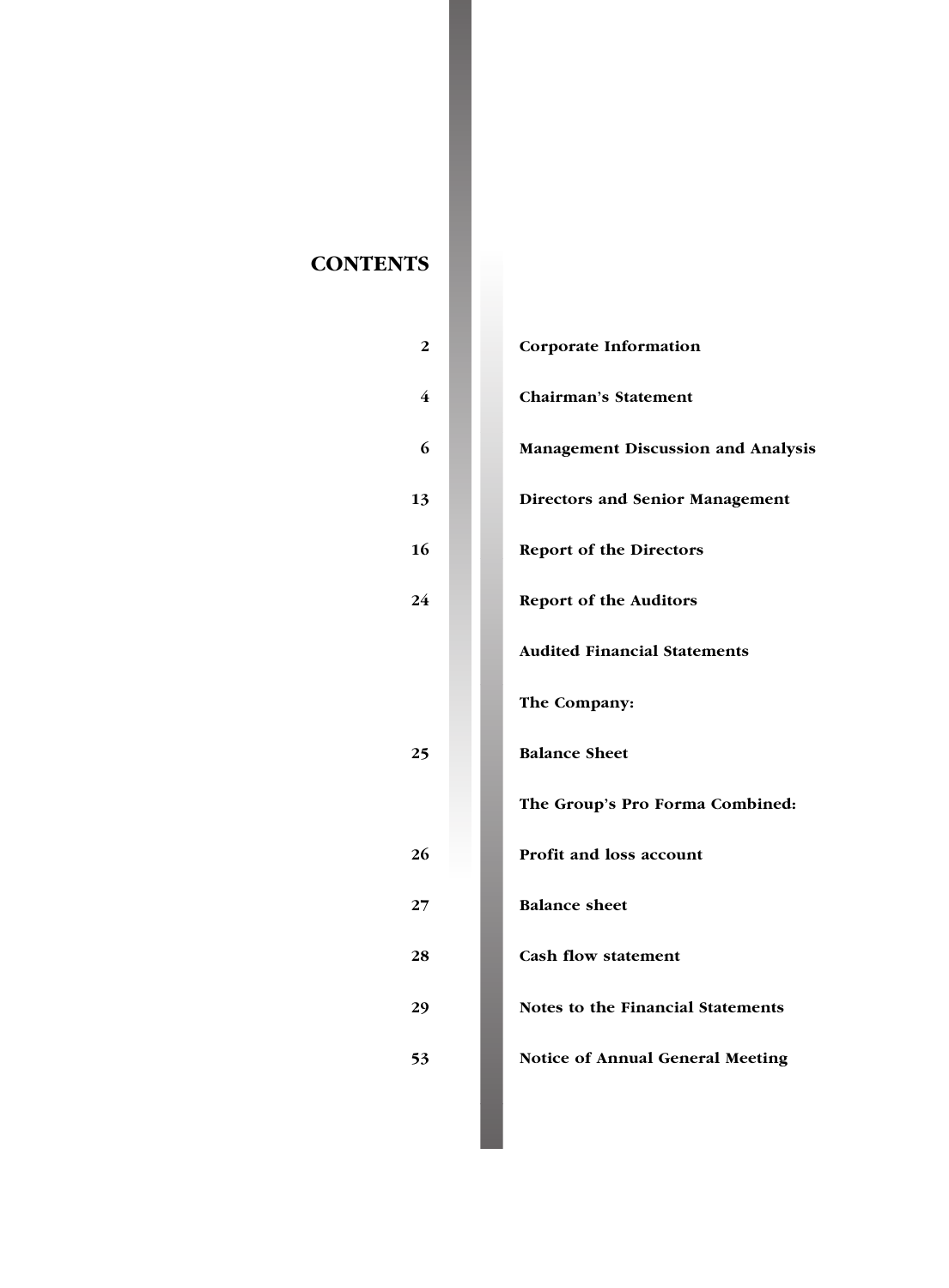# CORPORATE INFORMATION

## BOARD OF DIRECTORS

#### Executive Directors

Ng Pak To, Petto (Chairman) Ho Kai Chung, David Ong Chor Wei

#### Non-Executive Director

Wong Wai Shan

#### Independent Non-Executive Directors

Christopher Leu Kau Man Wai, Leslie

## COMPLIANCE OFFICER

Ng Pak To, Petto

## QUALIFIED ACCOUNTANT

Ong Chor Wei, ACA, AHKSA

#### COMPANY SECRETARY

Ong Chor Wei, ACA, AHKSA

#### AUDIT COMMITTEE

Kau Man Wai, Leslie Christopher Leu

## AUTHORISED REPRESENTATIVES

Ng Pak To, Petto Ong Chor Wei

#### REGISTERED OFFICE

Century Yard Cricket Square Hutchins Drive P.O. Box 2681GT George Town Grand Cayman Cayman Islands British West Indies

## HEAD OFFICE AND PRINCIPAL PLACE OF BUSINESS

Workshop A6, 12th Floor, Block A Hong Kong Industrial Centre 489–491 Castle Peak Road Kowloon Hong Kong

## PRINCIPAL SHARE REGISTRAR AND TRANSFER OFFICE

Bank of Bermuda (Cayman) Limited P.O. Box 513 G.T. 36C, Bermuda House 3rd Floor Dr. Roy's Drive, George Town Grand Cayman Cayman Islands British West Indies

# HONG KONG BRANCH SHARE REGISTRAR AND TRANSFER OFFICE

Tengis Limited 4th Floor, Hutchison House 10 Harcourt Road Central Hong Kong

#### SPONSOR

Kingston Corporate Finance Limited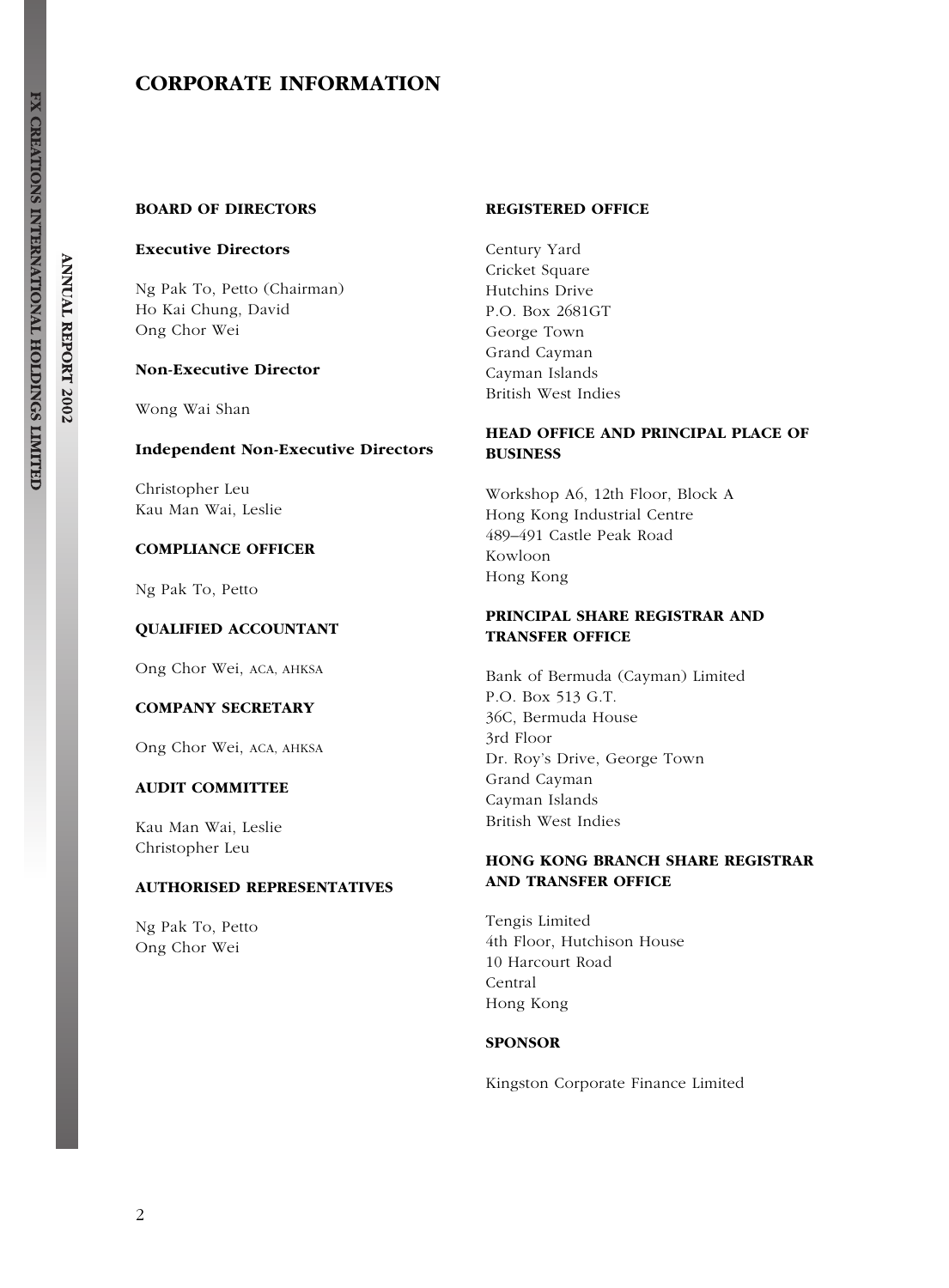# CORPORATE INFORMATION

# FX CREATIONS INTERNATIONAL HOLDINGS LIMITED

**ANNUAL REPORT 2002** 

# AUDITORS

Ernst & Young

## LEGAL ADVISORS

As to Hong Kong Law Vincent T.K. Cheung, Yap & Co.

As to Taiwanese Law Huang & Partners

As to Cayman Islands Law Conyers Dill & Pearman, Cayman

# PRINCIPAL BANKER

Shanghai Commercial Bank Limited

## STOCK CODE

8136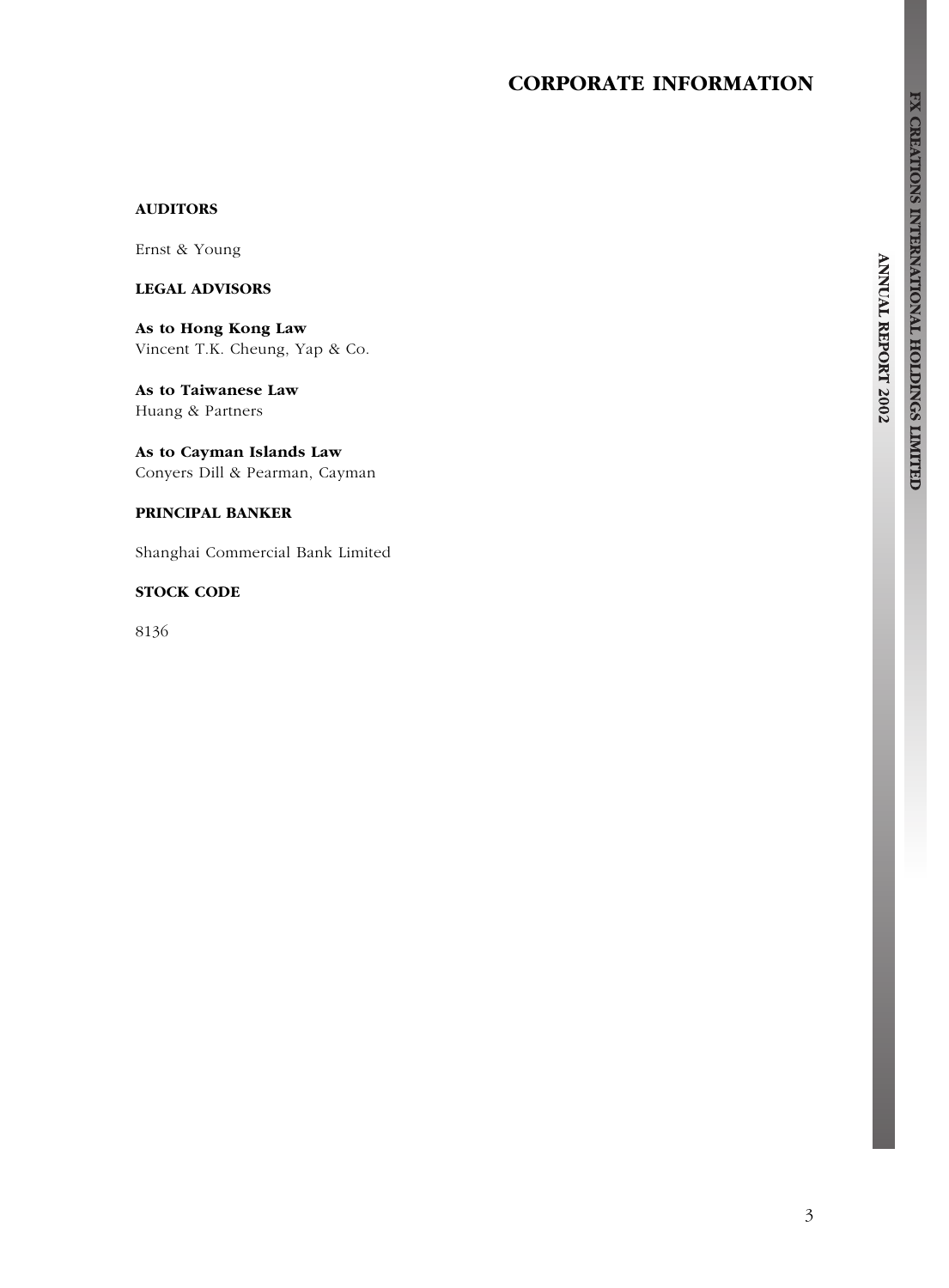# CHAIRMAN'S STATEMENT

On behalf of the Board of Directors (the ''Board''), we hereby present the first Annual Report of FX Creations International Holdings Limited (the ''Company'') and its subsidiaries (together the ''Group'') for the year ended 31 March 2002 to our shareholders after the successfully listing of the shares of the Company on the Growth Enterprise Market (''GEM'') of The Stock Exchange of Hong Kong Limited (the ''Stock Exchange'') on 21 May 2002.

#### MARKET OVERVIEW

The retail environment in The People's Republic of China ("PRC") was strong during the year ended 31 March 2002 which in turn benefited the Group's sales to agents in the PRC. For Hong Kong and Taiwan, the retail environment remained weak during the year especially due to the 911 event. Despite this, the Group has been able to achieve a growth in its retail outlet sales through expansion of retail outlets. For the year ending 31 March 2003, the Group expects the market environment in Hong Kong and Taiwan to improve due to the gradual recovery of the United States (''US'') economy and China's accession into the World Trade Organisation (''WTO'') while the PRC will still benefit from its strong economy.

#### FINANCIAL OVERVIEW

During the year ended 31 March 2002, the Group recorded a turnover of HK\$49,587,000 (2001: HK\$38,502,000), an increase of approximately 29% compared to the previous corresponding year. The turnover for the year ended 31 March 2002 comprised retail sales and wholesale sales which accounted for approximately 66% and 34% (2001: 69% and 31%) of the total turnover respectively. As at 31 March 2002, the Group had 24 retail outlets which consisted of 8 retail shops and 4 department store counters in Hong Kong and 12 department store counters in Taiwan.

The increase in turnover was mainly attributable to higher retail sales due to the opening of new retail outlets and increase in sales to wholesalers (agents and distributors) due to increase in the number of agents and distributors, and sales to existing agents and distributors.

The net profit attributable to shareholders for the year ended 31 March 2002 amounted to HK\$1,920,000 (2001: HK\$1,869,000), an increase of 3% compared to the previous corresponding year. The increase was mainly attributable to the expansion of the business.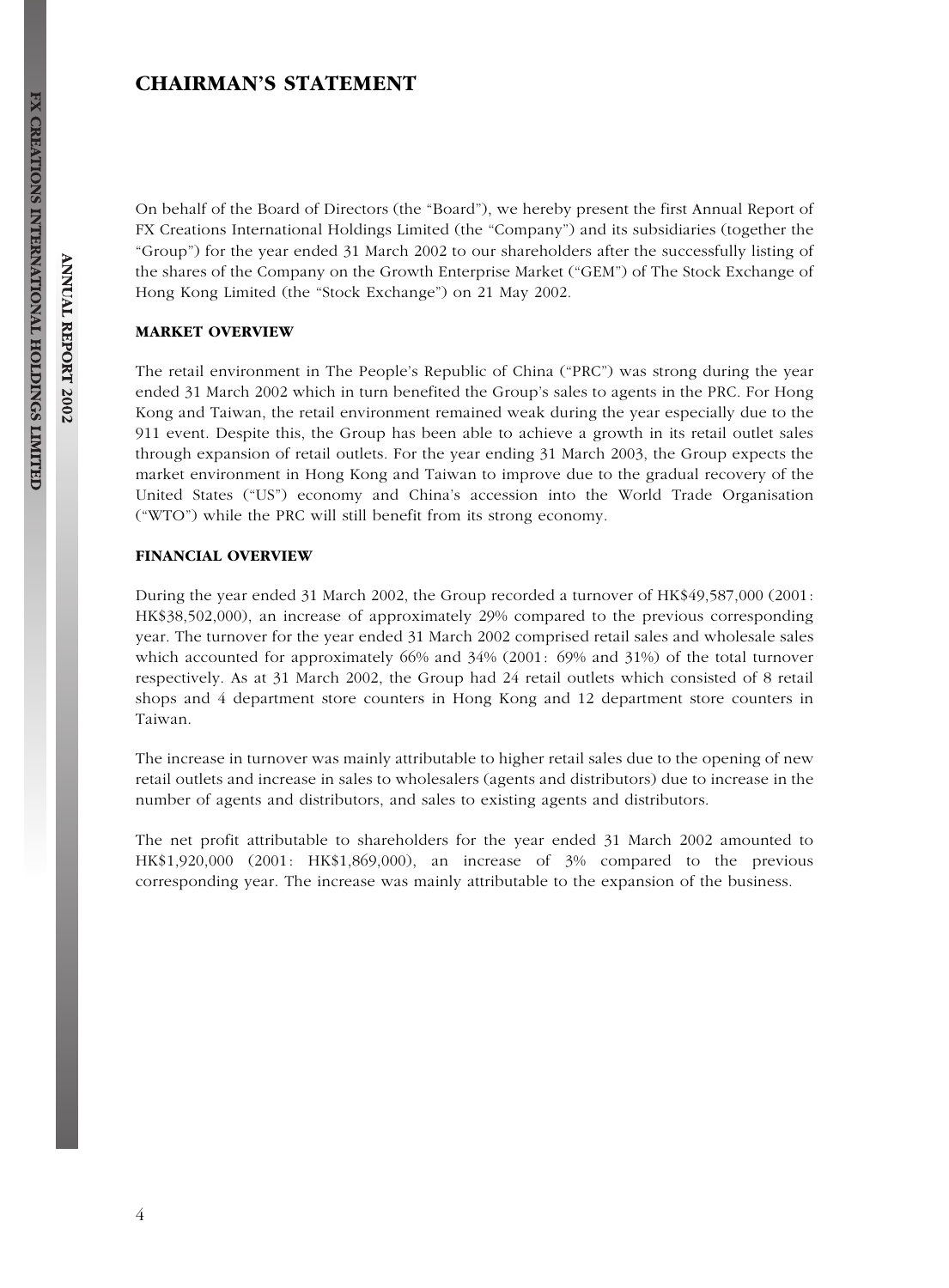# CHAIRMAN'S STATEMENT

#### PROSPECTS AND APPRECIATION

With the successful listing of the Company, the Group is well positioned to meet the challenges and opportunities ahead. The Group is hopeful that the retail environment in Hong Kong, Taiwan and Asia generally will improve due to the gradual recovery of the US economy and China's accession into the WTO.

The Group will continue to improve its competitive position by developing new products and promoting and strengthening brand loyalty. At the same time, the Group will set up its own production facilities in the PRC. On the sales and marketing, the Group will continue to expand new retail outlets and develop new markets.

Finally on behalf of the board, I would like to take this opportunity to express my gratitude to all members of the board and staff for their dedication and contribution to the Group and to those who have continuously supported us. We will make our best efforts in developing our businesses to produce good economic results and better returns for our shareholders.

Ng Pak To, Petto Chairman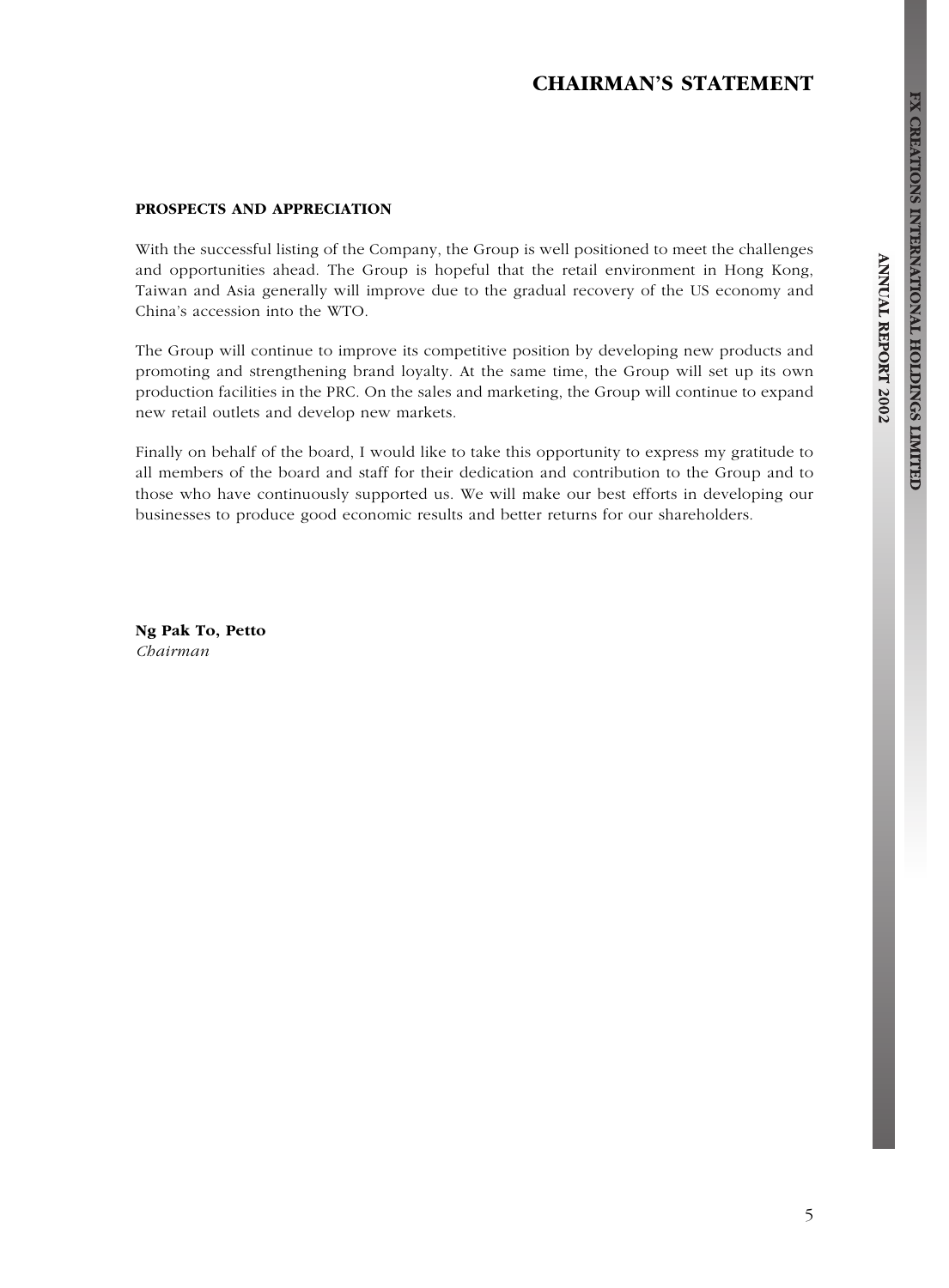#### FINANCIAL REVIEW

#### Results

During the year ended 31 March 2002, the Group recorded a turnover of HK\$49,587,000 (2001: HK\$38,502,000), an increase of approximately 29% compared to the previous corresponding year. The turnover for the year ended 31 March 2002 comprised retail sales and wholesale sales which accounted for approximately 66% and 34% (2001: 69% and 31%) of the total turnover respectively. As at 31 March 2002, the Group had 24 retail outlets which consisted of 8 retail shops and 4 department store counters in Hong Kong and 12 department store counters in Taiwan.

The increase in turnover was mainly attributable to higher retail sales due to the opening of new retail outlets and increase in sales to wholesalers (agents and distributors) due to increase in the number of agents and distributors, and sales to existing agents and distributors.

The net profit attributable to shareholders for the year ended 31 March 2002 amounted to HK\$1,920,000 (2001: HK\$1,869,000), an increase of 3% compared to the previous corresponding year. The increase was mainly attributable to the expansion of the business.

#### Liquidity, financial resources and capital structure

For the year under review, the Group financed its operations with its own working capital and bank borrowings of approximately HK\$5,460,000 (2001: HK\$3,995,000).

As at 31 March 2002, the Group had net current assets of approximately HK\$118,000 (2001: HK\$16,000) including cash and bank balances and pledged bank deposits of approximately HK\$2,063,000 (2001: HK\$2,535,000).

At 31 March 2002, the Group had total available banking facilities of approximately HK\$10,210,000 (2001: HK\$6,347,000) which were supported by the following:

- (i) the pledge of a bank deposit of HK\$1,840,000 (2001: HK\$2,046,000);
- (ii) personal guarantees executed by two directors of the Company and a director of a subsidiary of the Company;
- (iii) legal charges over certain properties owned by a director of the Company, a director of a subsidiary of the Company and a relative of a director of the Company; and
- (iv) a floating charge over the current assets of a subsidiary of the Company.

As at the close of business on 31 March 2002, the gearing ratio (defined as the ratio between total bank borrowings and total assets) was 0.4 (2001: 0.4). No fixed interest bank borrowing was noted. All the bank borrowings were denominated in HK Dollars.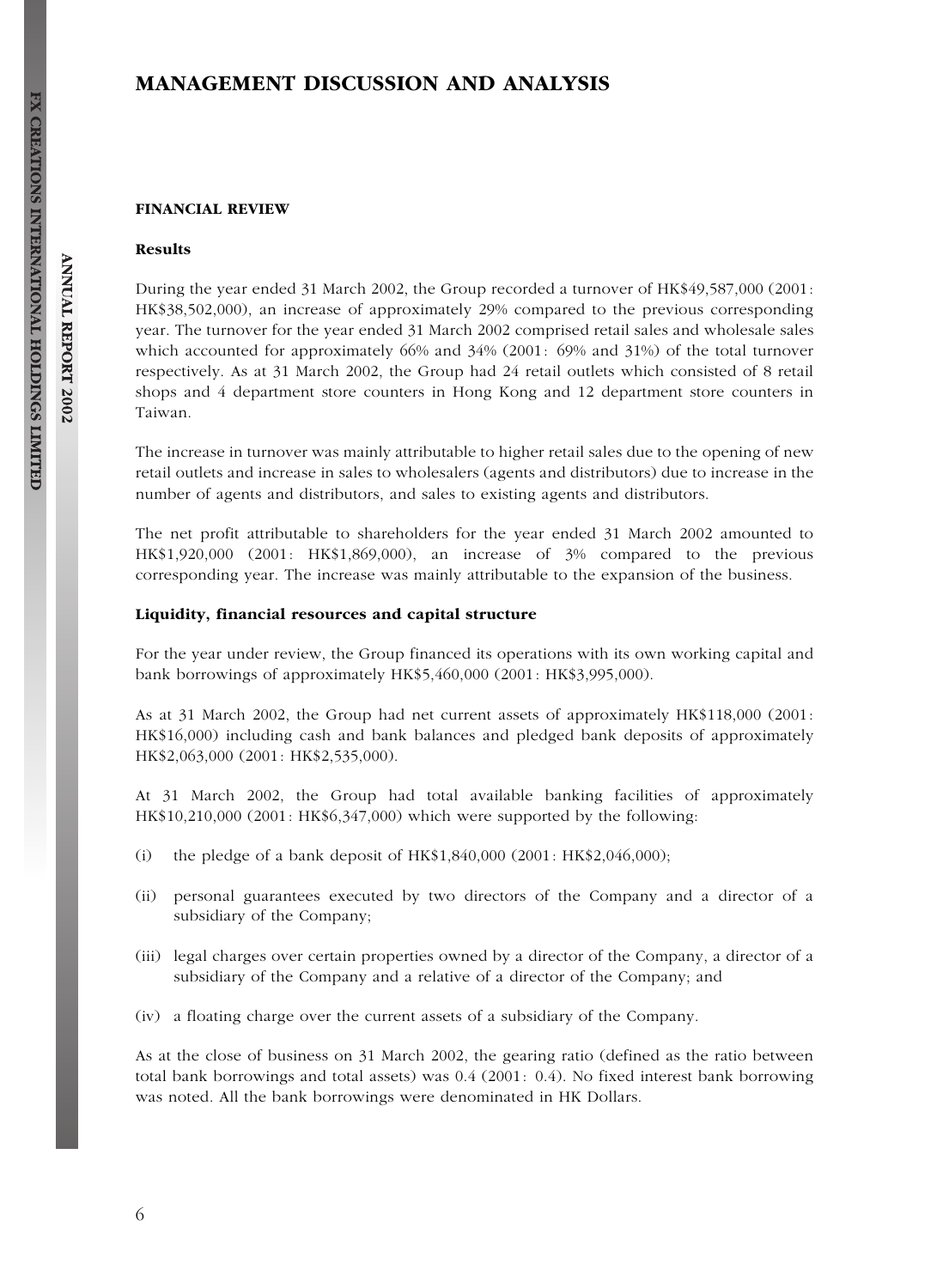# MANAGEMENT DISCUSSION AND ANALYSIS

As at 31 March 2002, the Group has outstanding bank borrowings of approximately HK\$5,460,000 (2001: HK\$3,995,000). The bank borrowings comprised secured bank overdrafts of approximately HK\$2,078,000 (2001: Nil), secured trust receipt loans of approximately HK\$1,321,000 (2001: HK\$1,048,000), a secured bank loan of approximately HK\$600,000 (2001: HK\$600,000) and unsecured bank loans of approximately HK\$1,461,000 (2001: HK\$2,347,000). Approximately HK\$5,215,000 (2001: HK\$3,405,000) of the total outstanding borrowings are repayable within one year and the remaining balance of approximately HK\$245,000 (2001: HK\$590,000) is repayable in the second year.

## Release of personal guarantees and legal charges

The Group has received written consent, in principle, from its bankers to the effect that upon the listing of the Company's shares on GEM, the personal guarantees from two directors of the Company and a director of a subsidiary of the Company, and the legal charges over certain properties owned by a director of the Company, a director of a subsidiary of the Company and a relative of a director of the Company will be released and replaced by corporate guarantees executed by the Company and/or other security provided by the Group.

#### Significant investment

During the year under review, there was no significant investment held by the Group (2001: Nil).

## Material acquisition or disposal of subsidiaries and affiliated companies

Other than in connection with the Group Reorganisation in preparation for the listing of the Company's shares on GEM, there were no material acquisitions or disposal of subsidiaries and affiliated companies in the course of this year.

## Contingent liabilities

As at 31 March 2002, the Group had the following contingent liabilities:

|                                | Group           |          |
|--------------------------------|-----------------|----------|
|                                | 2002            | 2001     |
|                                | <b>HK\$'000</b> | HK\$'000 |
|                                | (note 1)        | (note 1) |
| Bills discounted with recourse |                 | 239      |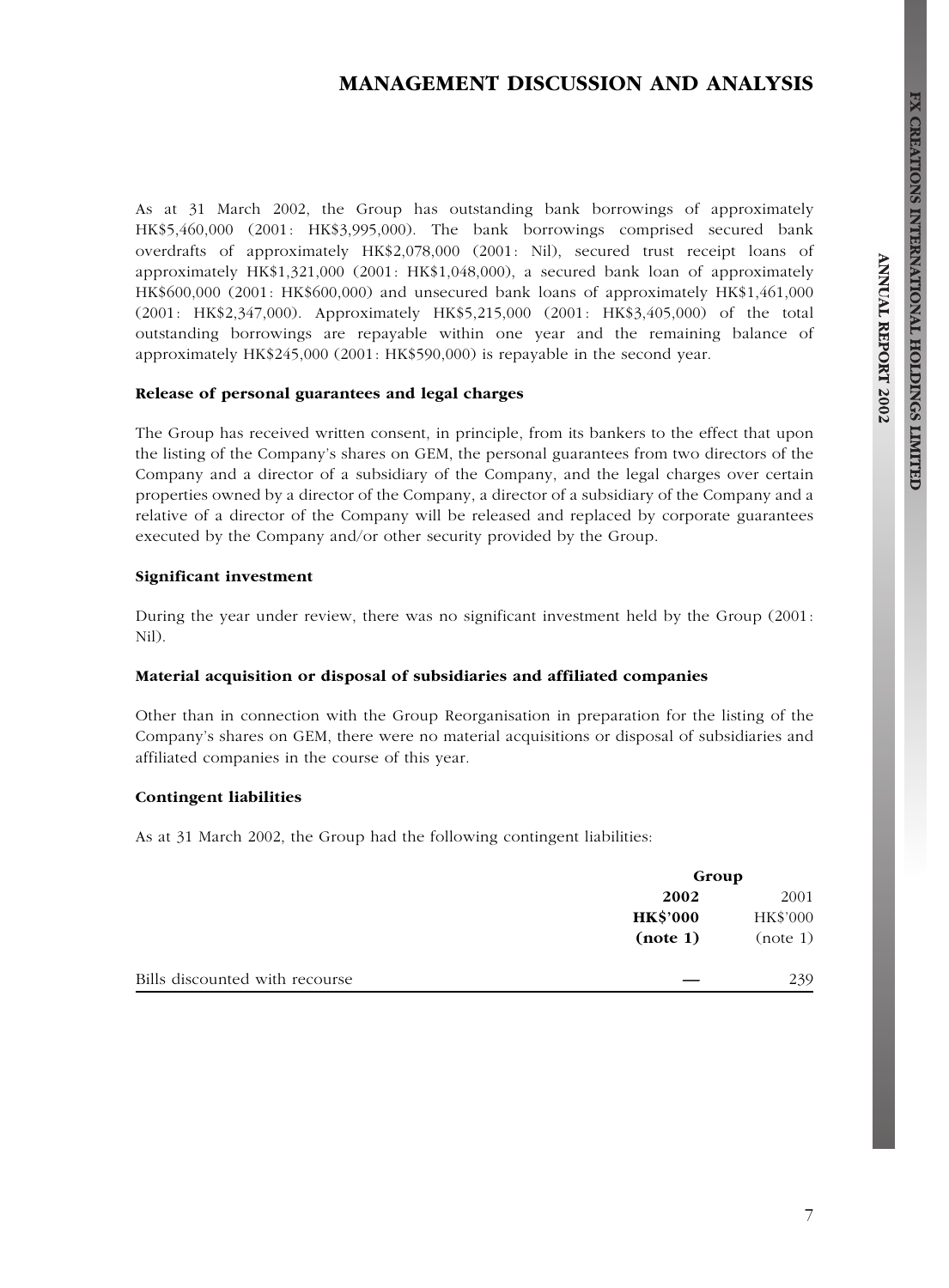#### Lease and contracted commitments

The Group leases certain of its office premises, warehouses, retail shops and department store counters under non-cancellable operating lease arrangements with lease terms ranging from one to three years.

At 31 March 2002, the Group had total future minimum lease payments in respect of noncancellable operating leases falling due as follows:

|                                         | Group           |          |
|-----------------------------------------|-----------------|----------|
|                                         | 2002            | 2001     |
|                                         | <b>HK\$'000</b> | HK\$'000 |
|                                         | (note 1)        | (note 1) |
| Land and buildings expiring:            |                 |          |
| Within one year                         | 7,287           | 5,980    |
| In the second to fifth years, inclusive | 5,958           | 1,479    |
|                                         | 13,245          | 7.459    |

At the balance sheet date, the Group had contracted commitments in respect of purchases of certain fixed assets of HK\$157,500 (2001: Nil).

#### Foreign exchange exposure

The Group's income and expenditure during the year ended 31 March 2002 were denominated in US Dollars, HK Dollars and New Taiwanese (''NT'') Dollars, and most of the assets and liabilities as at 31 March 2002 were denominated in HK Dollars and NT Dollars. Accordingly, the Directors are of the view that, to certain extent, the Group is exposed to foreign currency exchange risk. For the US Dollars foreign exchange exposure, the Director believe the exposure is small as the exchange rate of US Dollars to HK Dollars is comparatively stable. However, the Group is exposed to NT Dollars foreign exchange exposure and fluctuation of exchange rates of NT Dollars against HK Dollars could affect the Group's results of operations. During the year, no hedging transaction or arrangement was made.

#### Treasury policies

The Group adopts a conservative approach towards its treasury policies. The Group strives to reduce exposure to credit risk by performing ongoing credit evaluations of the financial conditions of its customers. To manage liquidity risk, the board of directors closely monitors the Group's liquidity position to ensure that the liquidity structure of the Group's assets, liabilities and commitments can meet its funding requirements.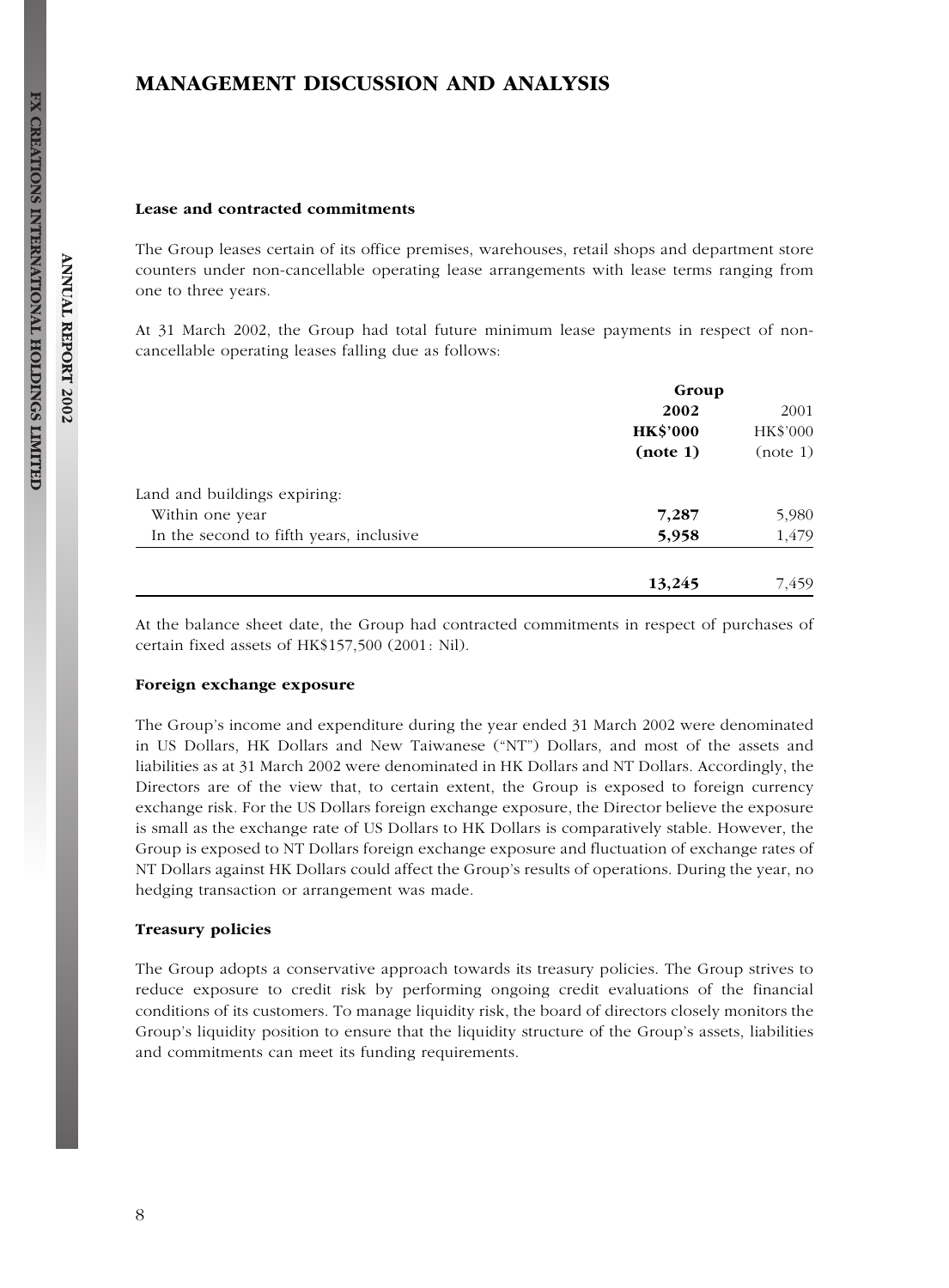## Segment information

Business segments

|                       | 2002            | 2001     |  |
|-----------------------|-----------------|----------|--|
|                       | <b>HK\$'000</b> | HK\$'000 |  |
| Retail sales          | 32,726          | 26,479   |  |
| Wholesale sales       | 16,861          | 12,023   |  |
|                       | 49,587          | 38,502   |  |
| Geographical segments |                 |          |  |
| PRC:                  |                 |          |  |
| Hong Kong, SAR        | 32,136          | 28,398   |  |
| Elsewhere             | 9,254           | 5,920    |  |
| Taiwan                | 5,621           | 524      |  |
| Singapore             | 1,603           | 1,327    |  |
| Others                | 973             | 2,333    |  |
|                       | 49,587          | 38,502   |  |

## Business segments

Retail sales

Retail sales increased by approximately 24%, as compared to the previous corresponding year, to HK\$32,726,000 (2001: HK\$26,479,000). The increase was mainly attributed to an increase in the retail outlets by the Group from 17 as at 31 March 2001 to 24 as at 31 March 2002 in Hong Kong and Taiwan.

## Wholesale sales

Wholesale sales comprised sales to agents and sales to distributors.

Sales to agents increased by approximately 55%, as compared to the previous corresponding year, to HK\$11,263,000 (2001: HK\$7,247,000). The increase was mainly attributed to increase in the number of agents from 2 to 5 and increase in sales to an existing agent.

Sales to distributors increased by approximately 17%, as compared to the previous corresponding year, to HK\$5,598,000 (2001: HK\$4,776,000). The increase was mainly attributed to sales to new distributors.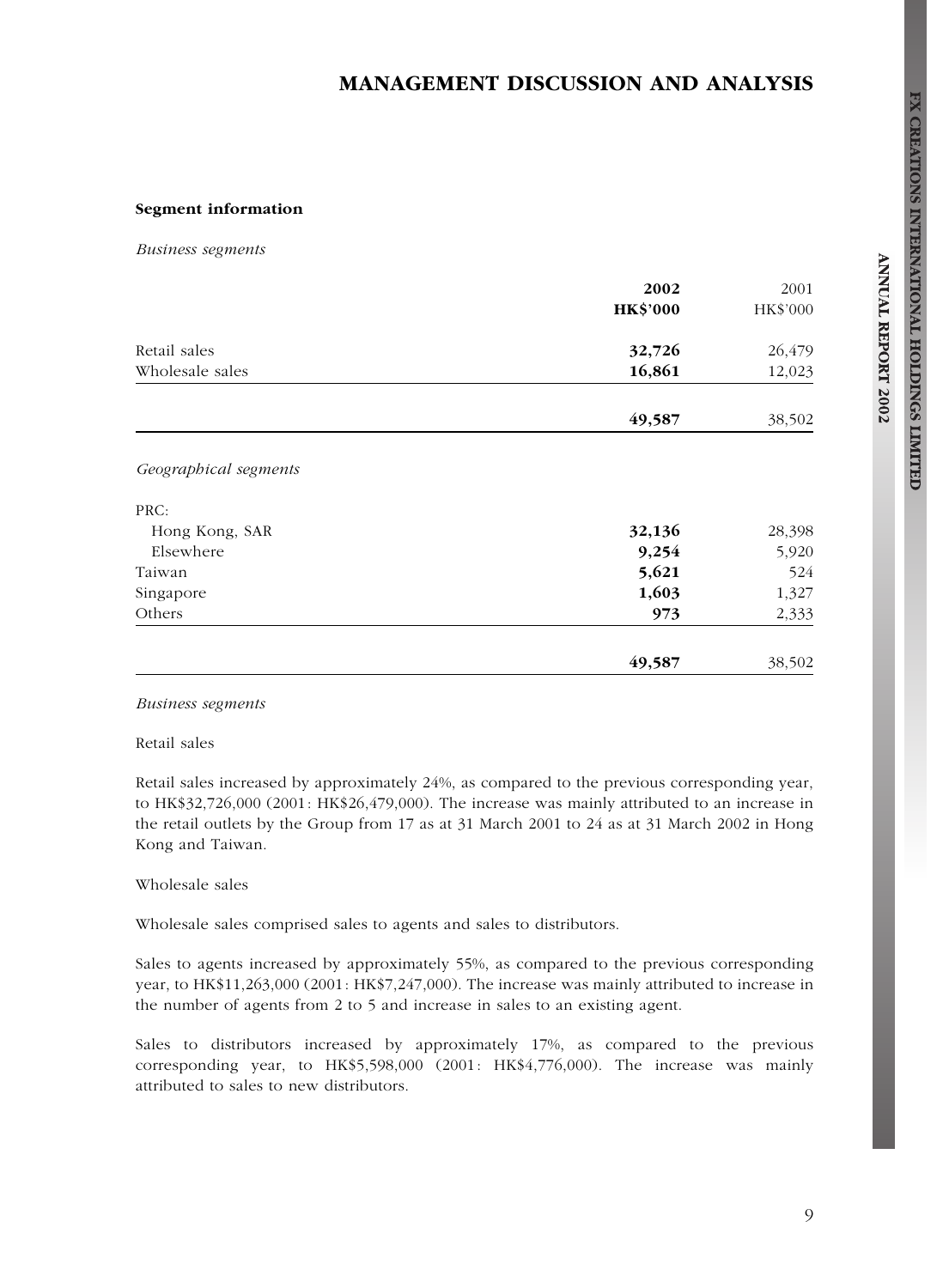#### Geographical segment

For the year ended 31 March 2002, sales in Hong Kong, SAR increased by 13% compared to the previous corresponding year. The increase was mainly attributed to increase in sales from the retail outlets in Hong Kong and an increase in sales to distributors which resells to other countries.

For the year ended 31 March 2002, sales to elsewhere in the PRC increased by 56% compared to the previous corresponding year. The increase was mainly attributed to increase in sales to the Group's agent in the PRC.

For the year ended 31 March 2002, sales to Taiwan increased by 973% compared to the previous corresponding year. The increase was mainly attributed to the opening of new retail outlets in Taiwan.

For the year ended 31 March 2002, sales to Singapore increased by 21% compared to the previous corresponding year. The increase was mainly attributed to increase in sales to the Group's agent in Singapore.

For the year ended 31 March 2002, sales to other countries decreased by 58% compared to the previous corresponding year. The decrease was mainly attributed to decrease in orders from countries other than above.

Please refer to note 5 to the financial statements for details on business and geographical segments.

## Future plans for material investments and expected source of funding

Details for the Group's future plans for material investments or capital assets and their expected source of funding have been stated in the Company's Prospectus under the sections headed ''Statement of Business Objectives'' and ''Reasons for the Share Offer and the Use of Proceeds'' respectively. Other than those disclosed, the Group did not have any plan for material investments or capital assets.

#### Employees and remuneration policies

As at 31 March 2002, the Group had 81 (2001: 71) full time employees. Remuneration is determined by reference to market terms and the performance, qualification and experience of individual employee. Year-end bonus based on individual performance will be paid to employees as recognition of and reward for their contributions. Other benefits include contributions to statutory mandatory provident fund scheme to its employees in Hong Kong. To date, no share options have been granted to employees.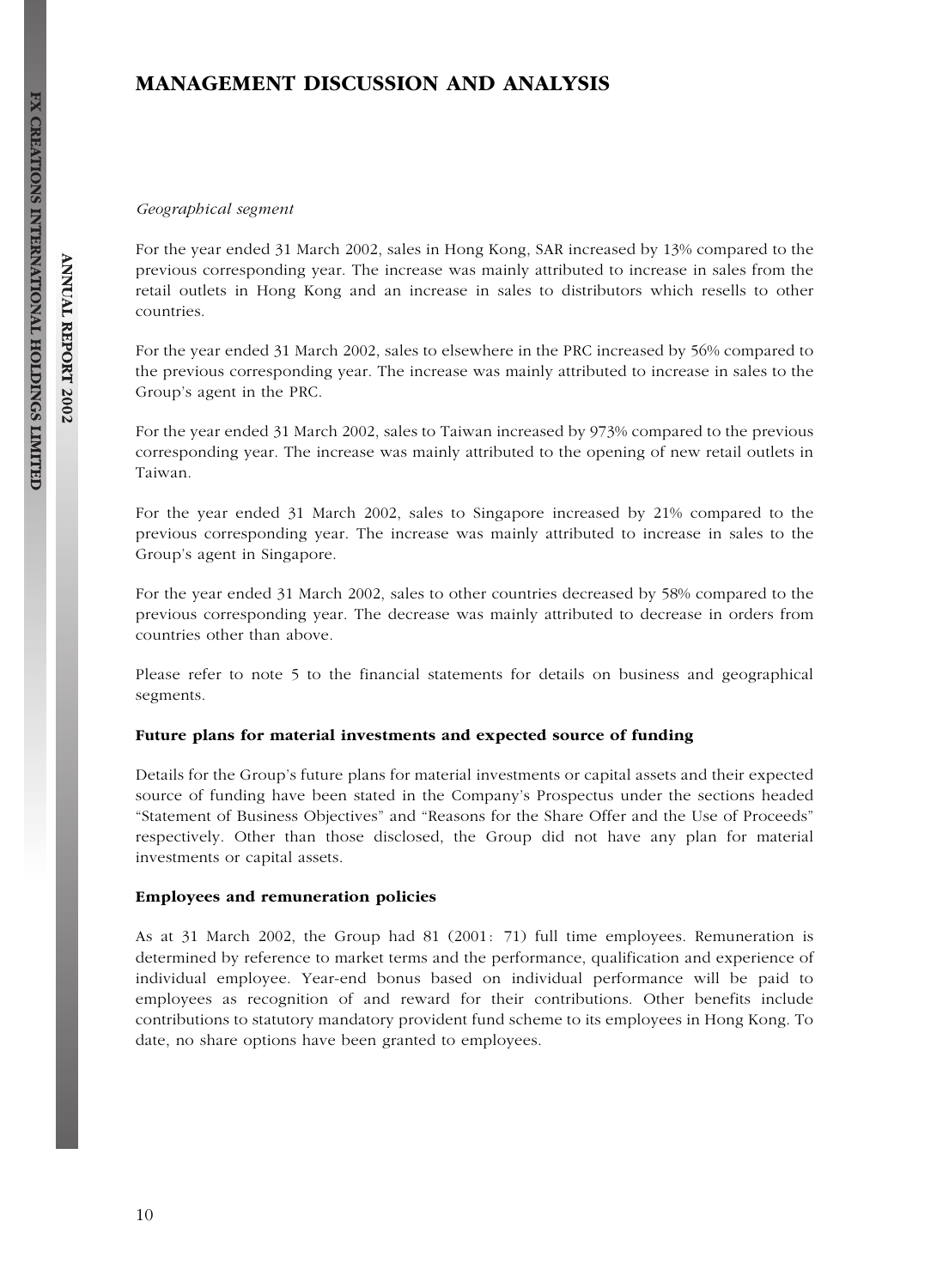# MANAGEMENT DISCUSSION AND ANALYSIS

#### COMPARISON OF BUSINESS OBJECTIVES WITH ACTUAL BUSINESS PROGRESS

The share of the Company was listed on GEM on 21 May 2002. According to the statement of business objectives stated in the Prospectus, the first period covered by the statement of business objectives is from 3 May 2002 to 30 September 2002 whereas, this annual report covers the year ended 31 March 2002. Accordingly, no comparison is presented, and the actual business progress for the two years ended 31 March 2000 and 2001, for the eight months ended 30 November 2001, and from 1 December 2001 to 3 May 2002 is stated in the section headed ''Statement of Active Business Pursuits'' in the Prospectus. The Group is in the progress of implementing the business plan as stated in the Prospectus and believe that the implementation will be in accordance to the time frame.

## USE OF PROCEEDS

The Company was listed on GEM on 21 May 2002 by way of placing and public offer of 81,000,000 shares. The gross proceeds from such placement and public offer were approximately HK\$21,060,000. The Group intends to apply the net proceeds (after deducting listing expenses) for setting up additional retail shops in Hong Kong and Taiwan, conducting advertising and marketing campaigns and other corporate image enhancement programs, financing the acquisition of plant, machinery and production facilities and financing the expansion of the geographical coverage of the Group's network. As of the date of this annual report, the Group has not spent any of the proceeds from the abovementioned share offer and such proceeds are placed on short-term deposits with a bank in Hong Kong. The directors intend to use the net proceeds in the manner as disclosed in the Prospectus.

#### BUSINESS PROSPECTS

The Group has reviewed its business strategies and set up future plan to promote FX CREATIONS as a brandname for stylish bags and lifestyle consumers products in the world market. The key strategic initiatives that the Group plans to implement in the near future are as follows:

#### To promote greater awareness of the FX CREATIONS brandname

To achieve this, the Group will continue to conduct advertising and promotional campaigns to enhance awareness of the FX CREATIONS brandname.

#### To expand its product range under the FX CREATIONS brandname

The Group intends to expand its product range such as developing professional office bags. Also, the Group will expand its product range through licensing its brandname to other types of products such as apparel.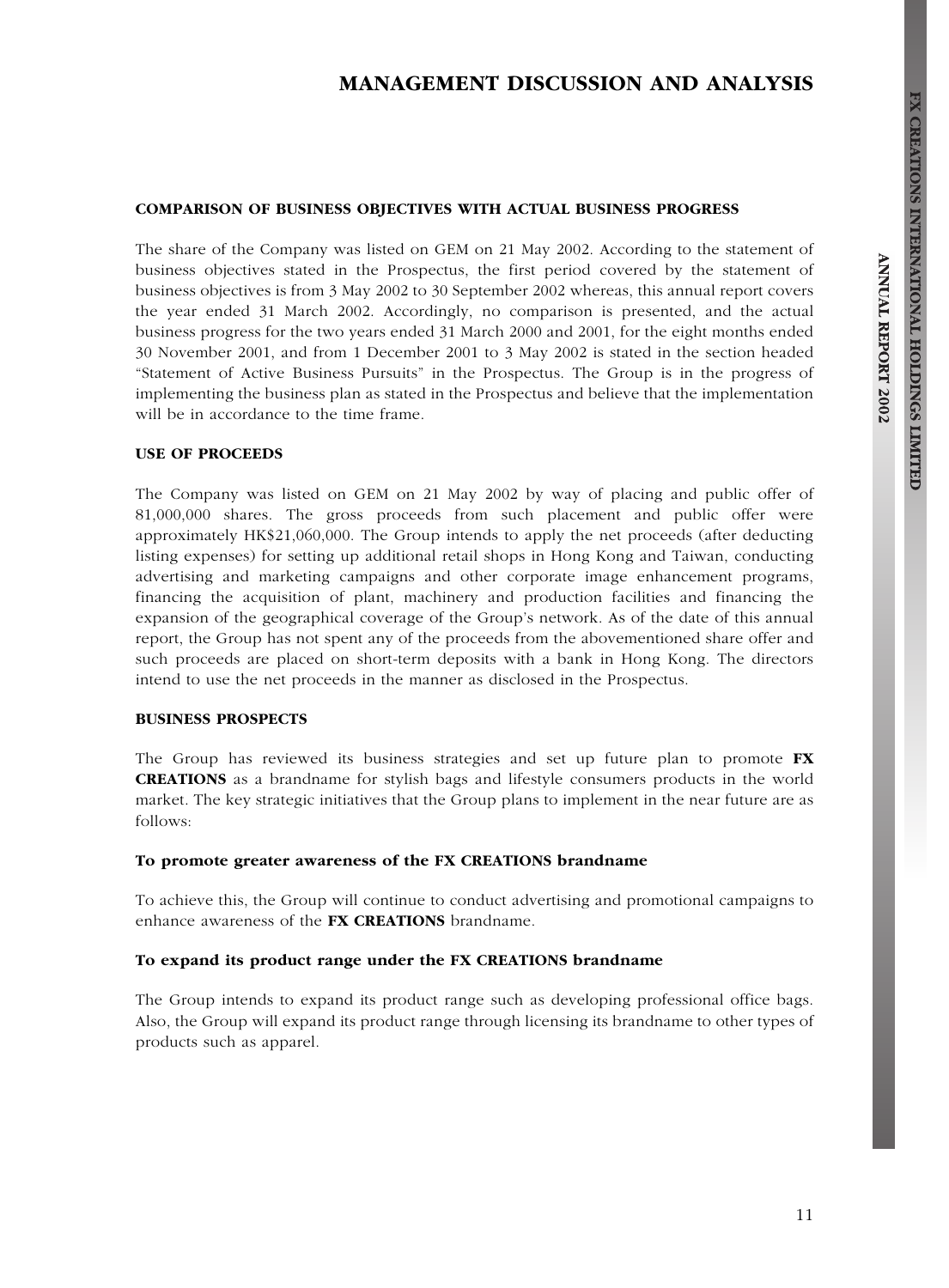## To expand the geographical coverage of the Group's distribution network and to expand its retail outlets

The Group will approach potential agents in the markets such as the US, Europe and other countries in Asia. Also, the Group will expand new retail outlets in Hong Kong and Taiwan.

## To manufacture its products

The Group will establish its own manufacturing capacity through a processing agent in the PRC. To achieve this goal, the Group intends to acquire plant, machinery and production facilities to work with a processing agent in the PRC.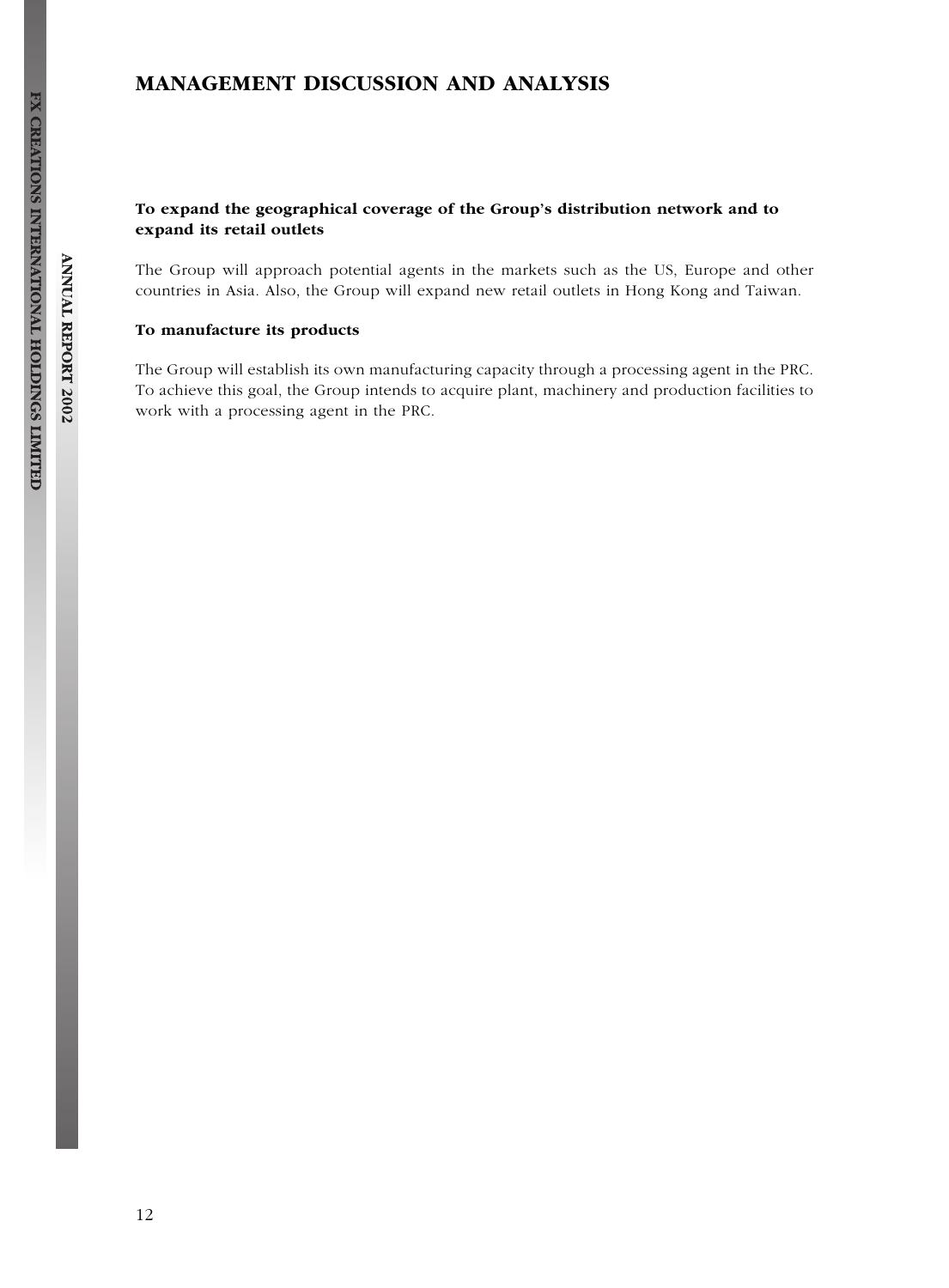# DIRECTORS AND SENIOR MANAGEMENT

#### EXECUTIVE DIRECTORS

Ng Pak To, Petto, aged 41, is the chairman, managing director and one of the founders of the Group. Mr. Ng is responsible for the overall strategic planning, marketing and management functions of the Group. He holds a Higher Certificate in Business Study from the Hong Kong Polytechnic University and Graduate Diploma in Management Studies awarded by the Institute of Commercial Management United Kingdom. Mr. Ng has over ten years of experience in the sales and production functions for bags and has in-depth knowledge and experience of the bags industry. Prior to founding the Group, Mr. Ng worked as an executive Sales Director for Oriental Glad Limited, a garment company for approximately three years. Mr. Ng is the husband of Madam Ho and the brother-in-law of Mr. Ho. Mr. Ng was appointed as a Director in January 2002.

Ho Kai Chung, David, aged 38, is an executive Director and one of the founders of the Group. He is the brother-in-law of Mr. Ng and the brother of Madam Ho. He holds a Higher Certificate in Three-Dimensional Design from the Hong Kong Polytechnic University. He is responsible for the design, development and promotional activities of the Group. He joined the Group in 1993 and Mr. Ho has over fifteen years of experience in design and advertising. He has also received an award from the Hong Kong Designers Association for excellence in his creative endeavour. Prior to joining the Group in August 1993, he was self employed in a retail business in gift items, under the name Take 1, for approximately one year. Mr. Ho was appointed as a Director in January 2002.

Ong Chor Wei, aged 32, is an executive Director. Mr. Ong is responsible for the financial management and finance functions of the Group. He graduated from London School of Economics and Political Science, University of London with a Bachelor of Laws degree. He also holds a Master degree in Business Administration jointly awarded from the University of Wales and University of Manchester. He is an associate member of the Institute Chartered Accountants England and Wales and an associate member of the Hong Kong Society of Accountants. Prior to joining the Group in January 2002, he worked as a finance director for Kasinda International Limited, a manufacturer of bags and luggages for approximately three years. Mr. Ong was appointed as a Director in January 2002.

## NON-EXECUTIVE DIRECTOR

Wong Wai Shan, aged 48, is the deputy chairman and non-executive Director. Mr. Wong is responsible for business development and strategic planning of the Group. Mr. Wong has over twenty years of experience in sales and marketing in the garment industry. Mr. Wong is also a director of Great Up Garment Limited, a garment trading and manufacturing company. Mr. Wong was appointed as a Director in January 2002.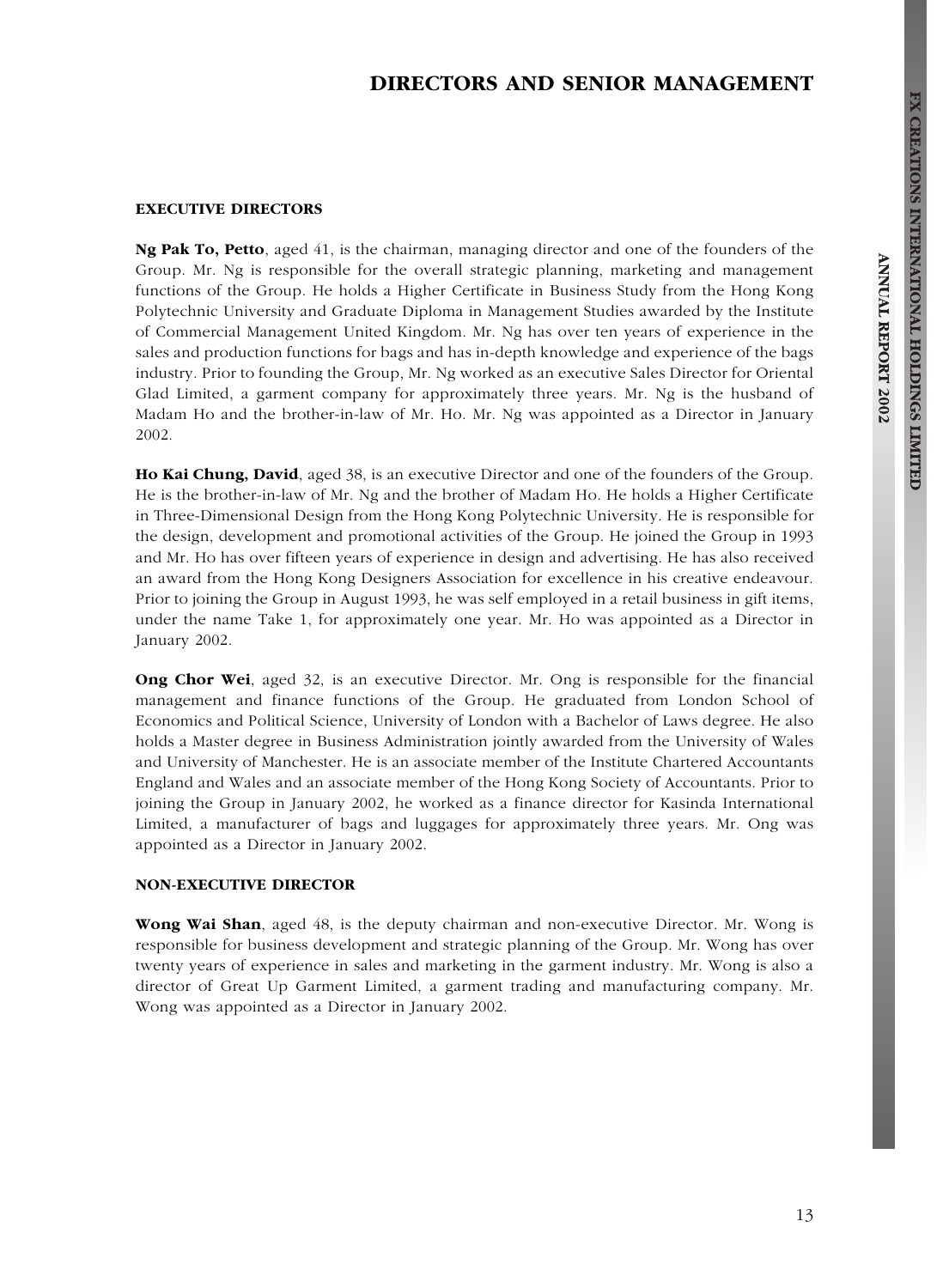# DIRECTORS AND SENIOR MANAGEMENT

#### INDEPENDENT NON-EXECUTIVE DIRECTORS

Kau Man Wai, Leslie, aged 37, is a director of Lyden Holdings Limited, an investment holding company. She was appointed as an independent non-executive Director in January 2002. She has over twenty years experience in management and investments.

Christopher C. Leu, aged 42, is the chief executive officer of United Pacific Bank based in the U.S. and the president & managing director of a private investment bank in the U.S.A. He holds a Bachelor of Science Degree in Business Administration and Master of Science degree in Systems Management from the University of Southern California. He is also a Ph.D. candidate in International Political Economy at the University of Southern California. Mr. Leu is also the president and founding director of the Hong Kong Association of Southern California, Honorary Secretary for the Federation of Hong Kong Business Associations Worldwide Limited, member of the Advisory Committee for the Asia Society, member of the International Circle with the Los Angeles World Affairs Council, member of the Board of Directors for the Los Angeles Chinese American Sheriff Advisory Committee, and Commissioner for the Inmate Welfare Commission of the Los Angeles County Sheriff Department. He was appointed as an independent nonexecutive Director in January 2002.

#### SENIOR MANAGEMENT

Ho Pui Lai, aged 40, is the vice president for administration and one of the founders of the Group. Madam Ho is responsible for the administration and management functions of the Group. Madam Ho has over eight years experience in business administration. She has obtained several professional diploma in Human Resources Management granted by Hong Kong Productivity Council. Prior to founding the Group in April 1993, she worked as an interior designer for Wong & Ouyang (HK) Limited, an architectural and interior design company for approximately five years. She is the wife of Mr. Ng and the sister of Mr. Ho.

Cheung King Hei, Davis, aged 40, is the chief accountant and management information system of the Group. He is responsible for the accounting and management information system functions of the Group. He holds a Bachelor of General Studies Degree from the Open University of Hong Kong. Prior to joining the Group in March 1999, he worked as an accounting manager for Tamron Shipping Company Limited, a shipping company, for approximately six years.

Yeung Chung Pang, aged 37, is the general manager (Asia Pacific) of the Group. He is responsible for the sales and marketing of the Group for the Asia Pacific markets. He holds a Bachelor of Arts Degree in Chinese Language and Literature from Hong Kong Baptist University and a Diploma in Selling and Sales Management. Mr. Yeung has over 12 years experience in the field of bags and wallets. Prior to joining the Group in January 2000, he worked as a sales manager for Timmex International Limited, a bags trading and manufacturing company for approximately one year.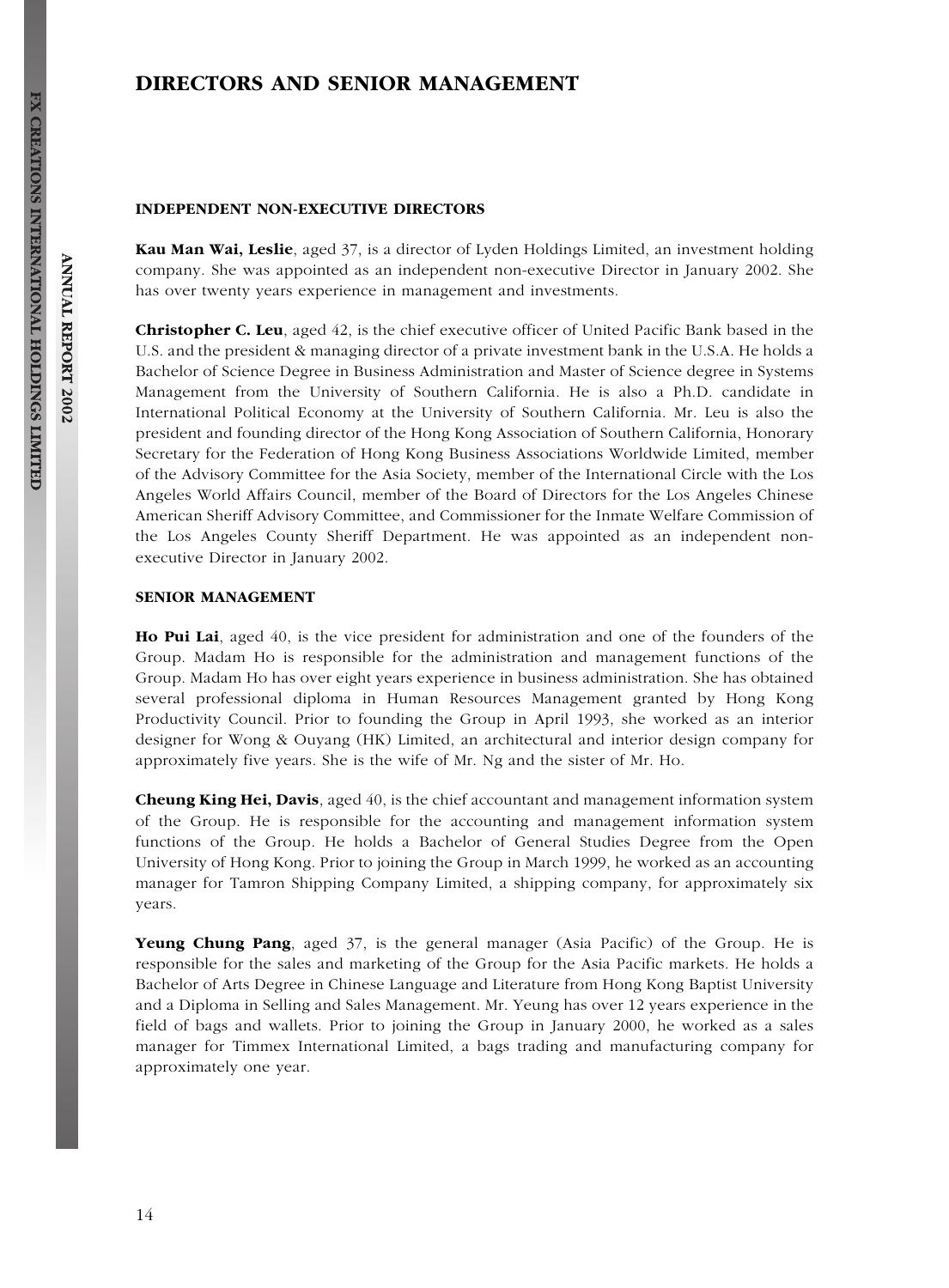# DIRECTORS AND SENIOR MANAGEMENT

Kwan Wai Fan, Betty, aged 32, is the sales and operation manager of the Group. She is responsible for the retail operation for the Hong Kong market. She has over fourteen years of experience in the retail industry. Prior to joining the Group in May 1999, she worked in various managerial and sales positions for St Anna Handbag International Limited, a bags retailer for approximately ten years.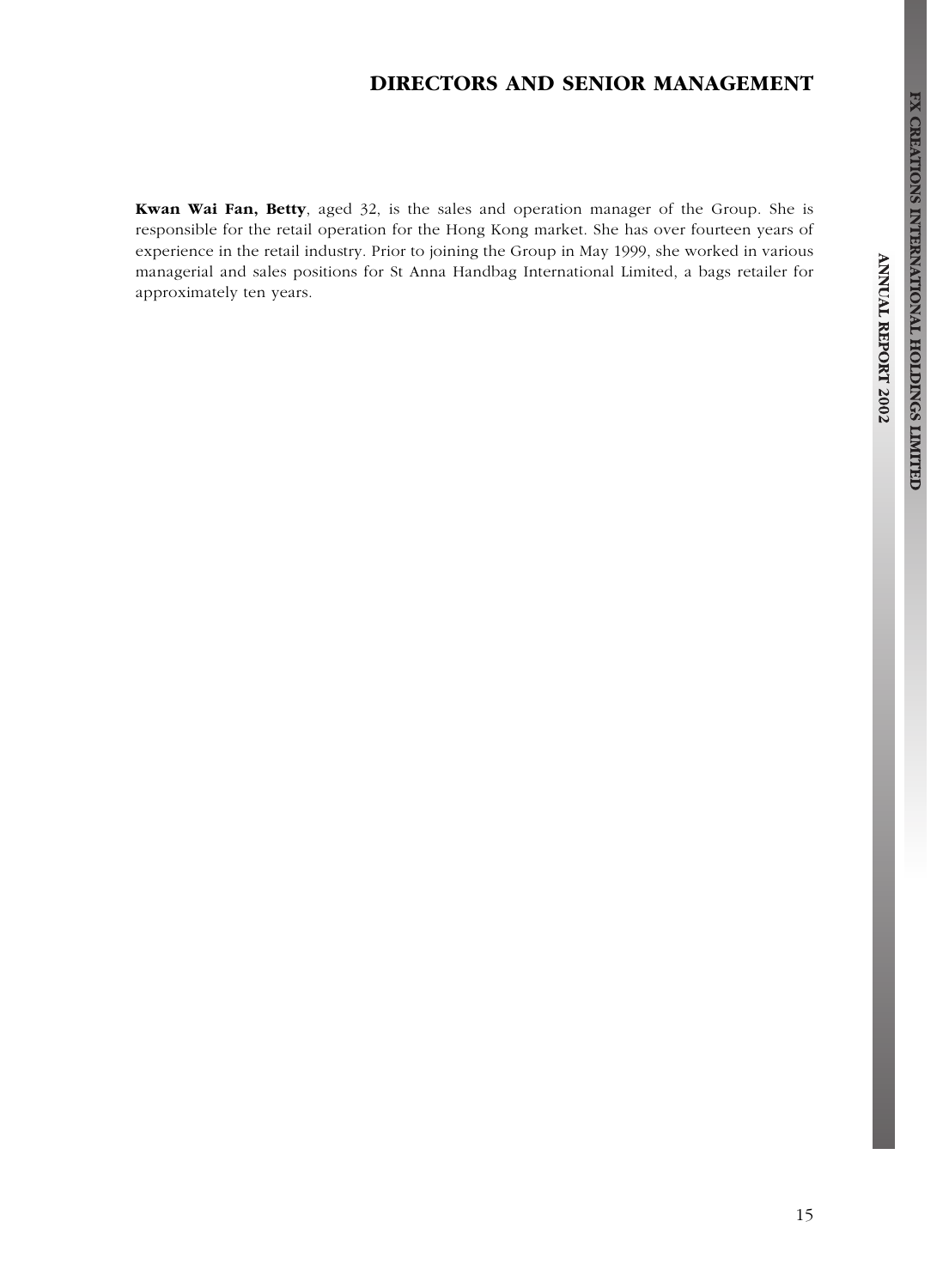# REPORT OF THE DIRECTORS

The directors present their first annual report and the audited financial statements of FX Creations International Holdings Limited (the ''Company'') for the period from 10 January 2002 (date of incorporation) to 31 March 2002, which include supplementary pro forma combined financial statements of the Company and its subsidiaries (hereinafter referred collectively as the ''Group'') (legally created after 31 March 2002) for the year ended 31 March 2002.

#### GROUP REORGANISATION, SUBSIDIARIES AND BASIS OF PRESENTATION

The Company was incorporated in the Cayman Islands as an exempted company with limited liability under the Companies Law (2001 Second Revision) of the Cayman Islands on 10 January 2002. Pursuant to a reorganisation scheme, (the ''Group Reorganisation'') to rationalise the Group structure in preparation for the listing of the Company's shares on the Growth Enterprise Market ("GEM") of The Stock Exchange of Hong Kong Limited (the "Stock Exchange"), the Company became the holding company of other companies comprising the Group on 2 May 2002. Further details of the Group Reorganisation and of the subsidiaries acquired pursuant thereto are set out in notes 1 and 23, and 15 to the financial statements, respectively, and in the Company's prospectus dated 8 May 2002 (the ''Prospectus'').

The shares of the Company were listed on GEM on 21 May 2002.

In order to apprise the Company's shareholders of the pro forma combined financial results and position of the Group as if the Group have been in existence throughout the year ended 31 March 2002, supplementary financial information comprising the pro forma combined profit and loss account, balance sheet and cash flow statement are included in this annual report. The basis of preparing the aforesaid supplementary financial information, which is detailed in note 1 to the financial statements, is consistently applied for information referring to the Group presented in this report of the directors.

## PRINCIPAL ACTIVITIES

As at 31 March 2002, the Company had not yet commenced business and the Group was not in existence. Had the Group Reorganisation been completed on 31 March 2002, the principal activity of the Company would have been investment holding. Details of the principal activities of the subsidiaries (the ''Subsidiaries'') are set out in note 15 to the financial statements. The nature of these principal activities has not changed during the year.

#### SEGMENT INFORMATION

An analysis of the Group's pro forma combined turnover and contribution to results by principal activity and geographical area of operations for the year ended 31 March 2002 is set out in note 5 to the financial statements.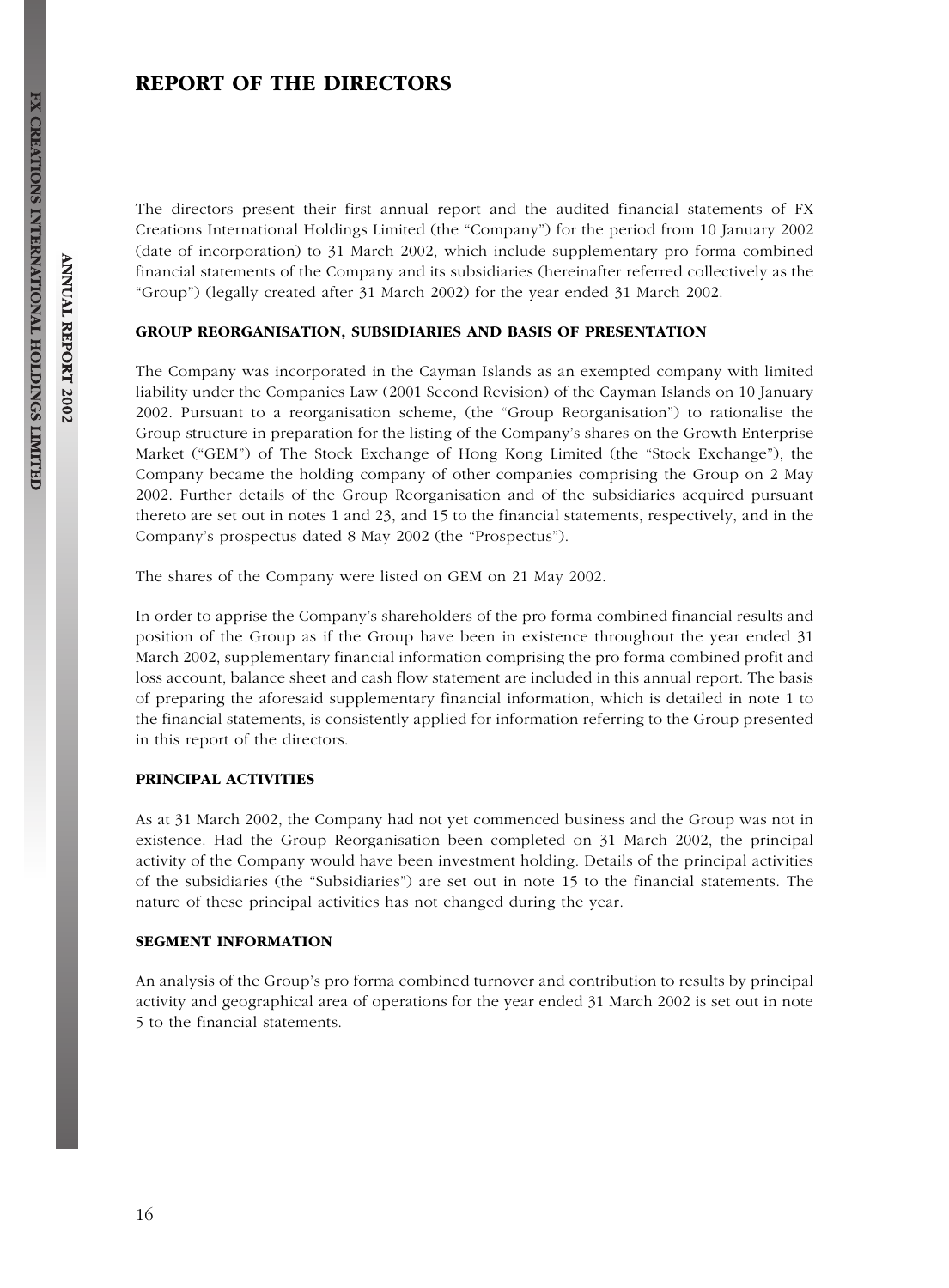# REPORT OF THE DIRECTORS

## RESULTS AND DIVIDENDS

The Group's pro forma combined profit for the year ended 31 March 2002 and its pro forma combined state of affairs as at that date, together with the state of affairs of the Company as at 31 March 2002, are set out in the financial statements on pages 25 to 52.

During the year, a special dividend of HK\$2,000,000 was paid by a subsidiary of the Group to its then shareholders prior to the Group Reorganisation.

The directors do not recommend any payment of any final dividend in respect of the year.

#### SUMMARY FINANCIAL INFORMATION

The following is a summary of the pro forma combined results and of the pro forma combined assets and liabilities of the Group for each of the three financial years prepared on the basis as set out in notes 1 and 2 below:

### PRO FORMA COMBINED RESULTS

|                                                                     | Year ended 31 March |          |          |  |
|---------------------------------------------------------------------|---------------------|----------|----------|--|
|                                                                     | 2002                | 2001     | 2000     |  |
|                                                                     | <b>HK\$'000</b>     | HK\$'000 | HK\$'000 |  |
| Turnover                                                            | 49,587              | 38,502   | 39,861   |  |
| Profit before tax                                                   | 2,342               | 2,279    | 682      |  |
| Tax                                                                 | (422)               | (410)    | 3        |  |
| Net profit from ordinary activities<br>attributable to shareholders | 1,920               | 1,869    | 685      |  |

# PRO FORMA COMBINED ASSETS AND LIABILITIES

|                             | 31 March |          |
|-----------------------------|----------|----------|
| 2002                        | 2001     | 2000     |
| <b>HK\$'000</b>             | HK\$'000 | HK\$'000 |
| Total assets<br>12,315      | 8,903    | 7,856    |
| Total liabilities<br>10,557 | 7,065    | 7,887    |
| 1,758                       | 1,838    | (31)     |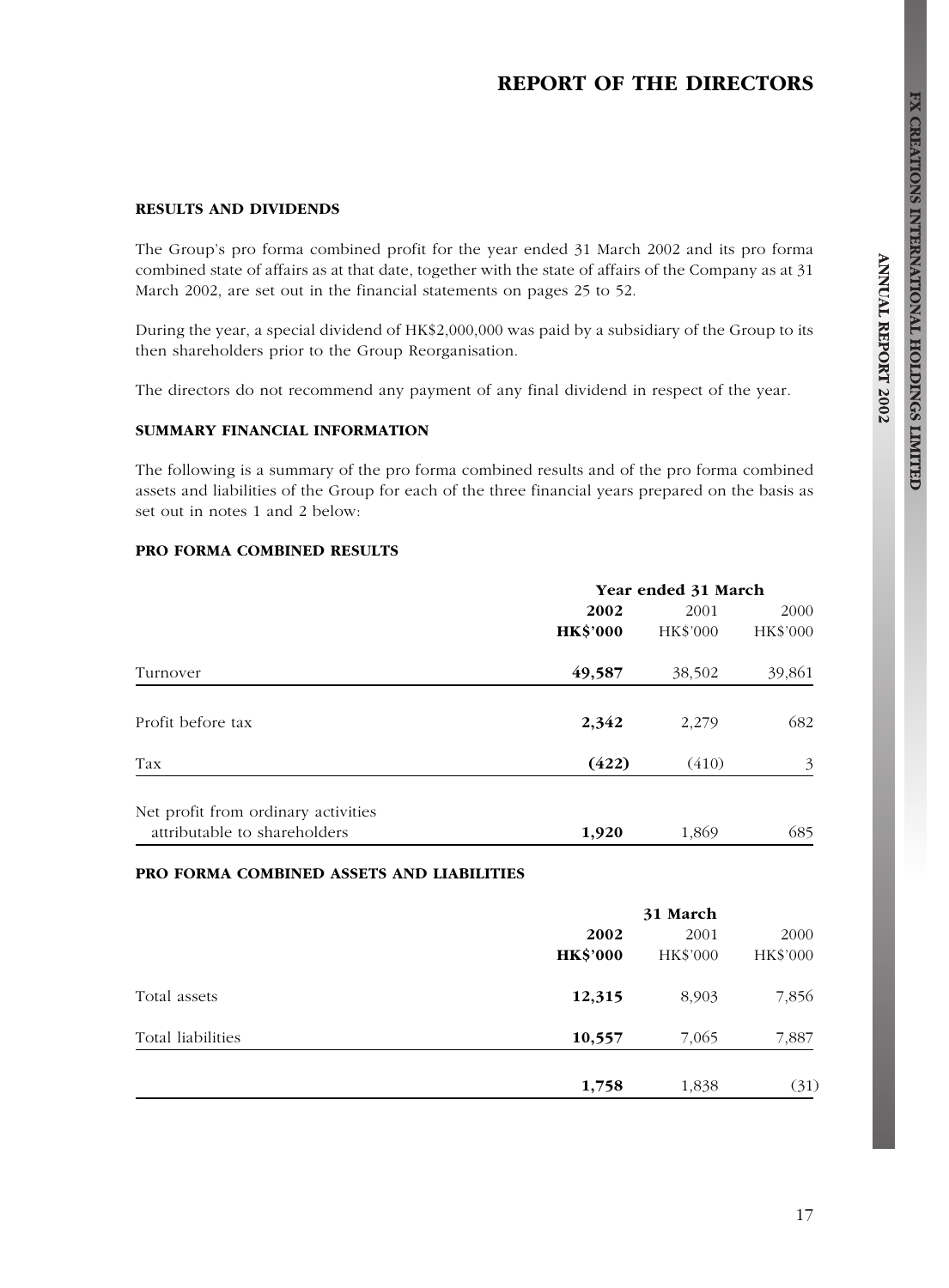# REPORT OF THE DIRECTORS

Notes:

- 1. The summary of the pro forma combined results of the Group for each of the two years ended 31 March 2001 was extracted from the Prospectus. Such summary was prepared as if the current Group structure had been in existence throughout these financial years. The pro forma combined results of the Group for the year ended 31 March 2002 are those set out on page 26 of the financial statements.
- 2. The summary of the pro forma combined assets and liabilities as at 31 March 2000 and 2001 was extracted from the Prospectus. Such summary was prepared on the same basis as detailed in note 1 above. The pro forma combined assets and liabilities as at 31 March 2002 are those set out on page 27 of the financial statements.

#### FIXED ASSETS

Details of movements in the fixed assets of the Group during the year are set out in note 14 to the financial statements.

#### SHARE CAPITAL

Details of movements in the Company's issued share capital since its incorporation on 10 January 2002, together with the reasons therefore, and share options, are set out in note 23 to the financial statements.

#### DISTRIBUTABLE RESERVES

As at 31 March 2002, the Company did not have any distributable reserves.

## PRE-EMPTIVE RIGHTS

There are no provisions for pre-emptive rights under the Company's articles of associations or the laws of the Cayman Islands, being the jurisdiction in which the Company was incorporated, which would oblige the Company to offer new shares on a pro rata basis to existing shareholders.

#### MAJOR CUSTOMERS AND SUPPLIERS

The Group did not exist at 31 March 2002. Had the Group Reorganisation been completed, the turnover attributable to the five largest customers of the Group would have accounted for approximately 30% of the Group's pro forma combined turnover for the year. Turnover from the Group's largest customer would have accounted for approximately 19% of the Group's pro forma combined turnover for the year.

The purchases attributable to the five largest suppliers of the Group would have accounted for approximately 79% of the Group's pro forma combined purchases for the year. Purchases from the Group's largest supplier would have accounted for approximately 37% of the Group's pro forma combined purchases for the year.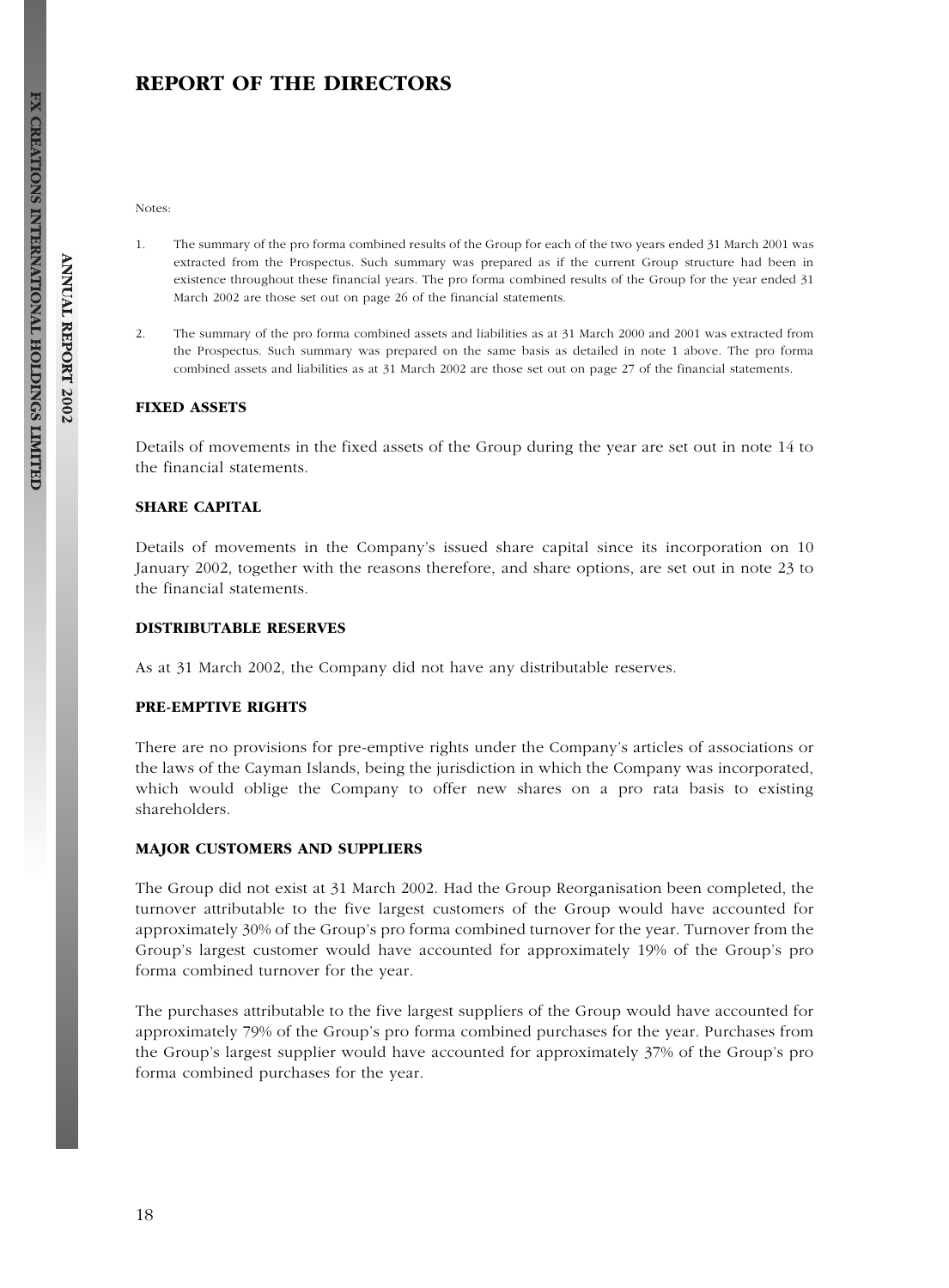# REPORT OF THE DIRECTORS

As far as the directors are aware, neither the directors, their associates, nor those shareholders which to the best knowledge of the directors own more than 5% of the Company's issued share capital, had any beneficial interest in the Group's five largest customers and suppliers.

#### **DIRECTORS**

The directors of the Company for the period from 10 January 2002 (date of incorporation) to the date of this report were as follow:

Executive directors:

| Ng Pak To, Petto    | (appointed on 14 January 2002)    |
|---------------------|-----------------------------------|
| Ho Kai Chung, David | (appointed on 14 January 2002)    |
| Ong Chor Wei        | (appointed on 14 January 2002)    |
| Neil T. Cox         | (appointed on 10 January 2002 and |
|                     | resigned on 14 January 2002)      |

Non-executive director:

Wong Wai Shan (appointed on 14 January 2002)

Independent non-executive directors:

| Kau Man Wai, Leslie | (appointed on 14 January 2002) |  |
|---------------------|--------------------------------|--|
| Christopher C. Leu  | (appointed on 14 January 2002) |  |

In accordance with article 86(3) of the Company's article of association, all the directors will retire by rotation and, being eligible, will offer themselves for re-election at the forthcoming annual general meeting. The non-executive directors are not appointed for specific terms but are subject to retirement by rotation in accordance with the Company's article of association.

#### DIRECTORS' AND SENIOR MANAGEMENT'S BIOGRAPHIES

Biographical details of the directors of the Company and the senior management of the Group are set out on pages 13 to 15 of the annual report.

# DIRECTORS' INTERESTS IN CONTRACTS

Save for the transactions relating to the Group Reorganisation, no director had a significant beneficial interest, either direct or indirect, in any contract of significance to the business of the Group to which the Company, its holding company or any of its subsidiaries was a party during the year.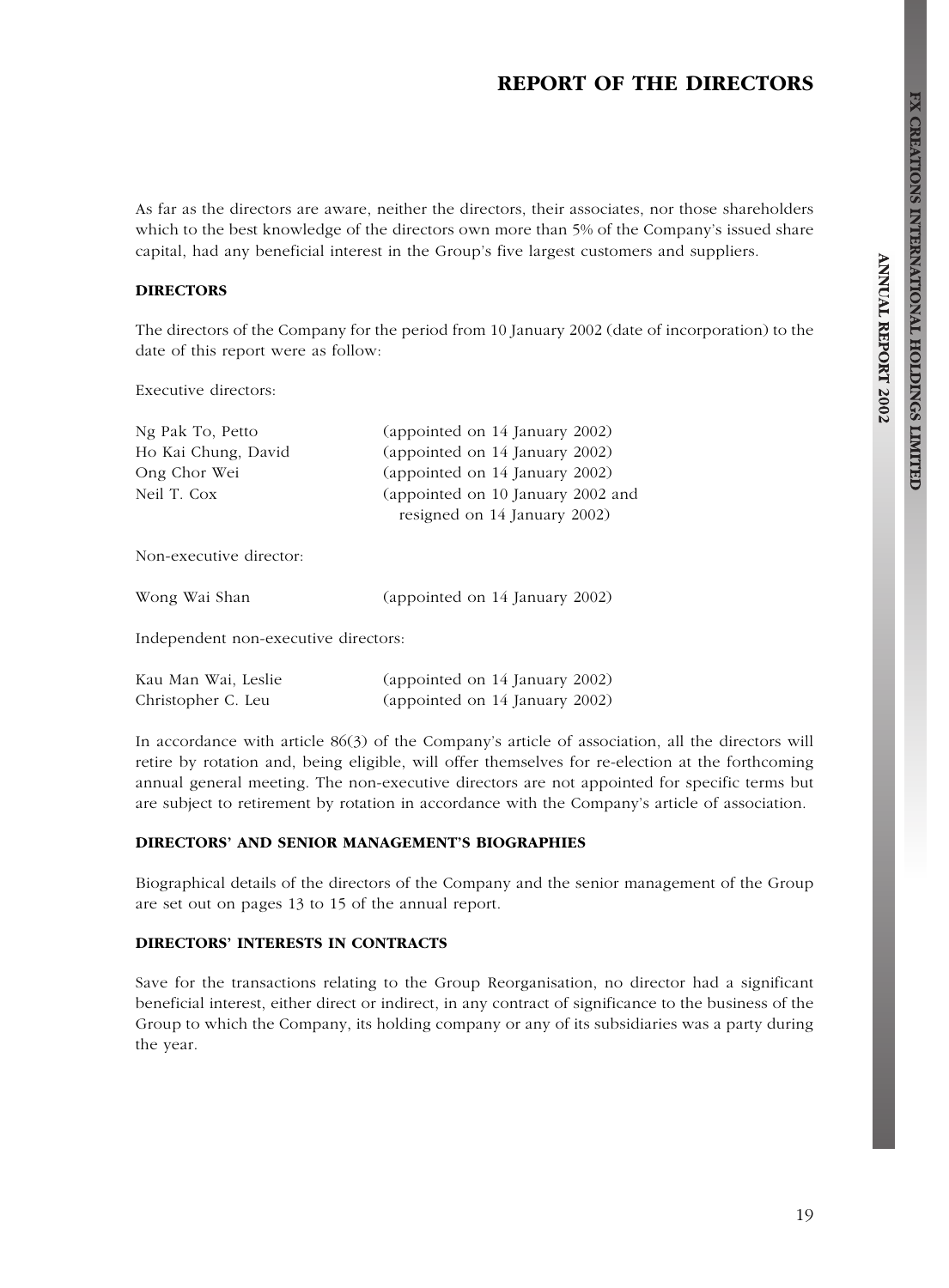# REPORT OF THE DIRECTORS

#### DIRECTORS' SERVICE CONTRACTS

Each of Mr. Ng Pak To, Petto and Mr. Ho Kai Chung, David has entered into a service contract with FX Creations International Limited, a subsidiary of the Company, for an initial term of three years commencing from 21 May 2002, which will continue thereafter until terminated by either party giving not less than three months' notice in writing.

Apart from the forgoing, no director proposed for re-election at the forthcoming annual general meeting has a service contract with the Company which is not determinable by the Company within one year without payment of compensation, other than statutory compensation.

## DIRECTORS' INTERESTS IN SHARES

Subsequent to the balance sheet date, on 21 May 2002, the shares of the Company were listed on GEM. Accordingly, at the date of this report, the interests of the directors in the share capital of the Company or its associated corporations, as recorded in the register maintained by the Company pursuant to Section 29 of the Securities (Disclosure of Interests) Ordinance (the ''SDI Ordinance'') were set out below:

|                  |       | Type of interest | Number of issued<br>ordinary shares held |
|------------------|-------|------------------|------------------------------------------|
| Ng Pak To, Petto | Note: | Corporate        | 280,000,000                              |

Note: These shares represent a 70% equity interest in the Company and are held by Wise New Management Limited (''WNML''). The issued share capital of WNML is beneficially owned by Cashtram Associates Limited as to 45%, FX Creations (Holding) Inc. as to 30% and Forge Smart Investments Limited as to 25%. The issued share capital of Cashtram Associates Limited is owned as to 40%, 30%, 20% and 10% by Mr. Ng Pak To, Petto, Mr. Ho Kai Chung, David, Madam Ho Pui Lai and Mr. Tan Yu, Wally, respectively.

Save as disclosed above, as at the date of this report, none of the directors or their associates had any personal, family, corporate or other interest in the issued share capital of the Company or any of its associated corporations as defined in Section 29 of the SDI Ordinance or as otherwise notified to the Company and the Stock Exchange pursuant to the minimum standard of dealings prescribed by the Rules Governing the Listing of Securities (the ''Listing Rules'') on GEM.

#### DIRECTORS' RIGHTS TO ACQUIRE SHARES OR DEBENTURES

Apart from as disclosed under the heading ''Directors interests in shares'' and the transactions relating to the Group Reorganisation as disclosed above, at no time since the incorporation of the Company were rights to acquire benefits by means of the acquisition of shares in or debentures of the Company or of any other body corporate granted to any director or their respective spouse or children under 18 years of age, or were any such rights exercised by them; or was the Company, its holding company or any of its subsidiaries a party to any arrangement to enable the directors, their respective spouse or children under 18 years of age to acquire such rights in any other body corporate.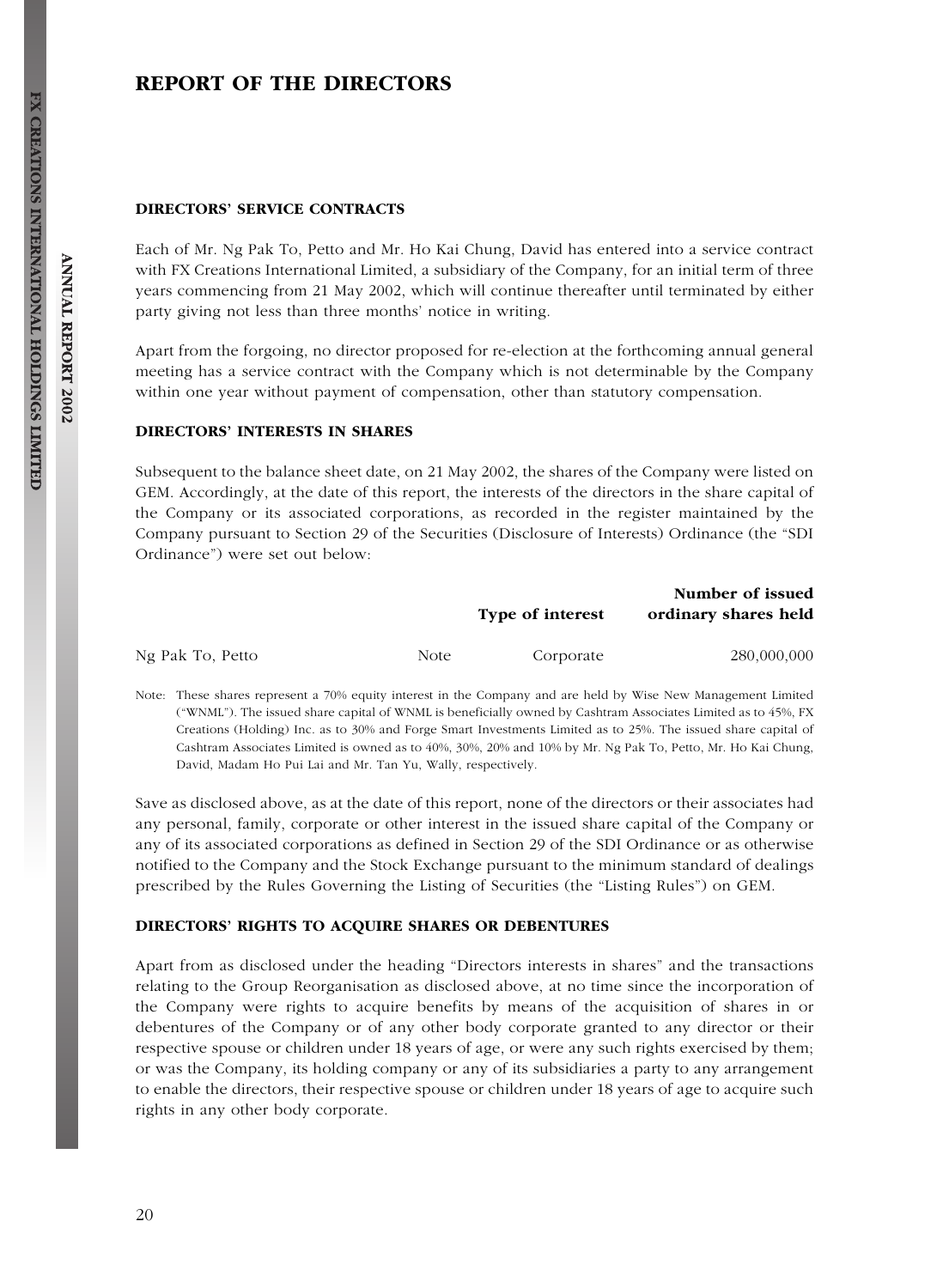# REPORT OF THE DIRECTORS

#### SHARE OPTION SCHEME

The Company operates a share option scheme (the "Scheme") for the purpose of recognising significant contributions of the employees of the Group to the growth of the Group, by rewarding them with opportunities to obtain an ownership interest in the Company and to further motivate and give an incentive to these persons to continue to contribute to the Group's long term success and prosperity.

Eligible participants of the Scheme include any employees, consultants, advisers, suppliers or customers of the Company and its subsidiaries, including any directors of the Company and its subsidiaries. The Scheme became effective on 21 May 2002 and, unless otherwise cancelled or amended, will remain in force for ten years from that date.

The maximum number of unexercised share options currently permitted to be granted under the Scheme is an amount equivalent, upon their exercise, to 10% of the shares of the Company in issue at any time. The maximum number of shares issuable under share options to each eligible participant in the Scheme within any 12-month period up to the date of grant, is limited to 1% of the shares of the Company in issue at the date of grant. Any further grant of share options in excess of this limit is subject to shareholders' approval in a general meeting.

The offer of a grant of share options may be accepted in writing within 21 days from the date of the offer, upon payment of a nominal consideration of HK\$1 in total by the grantee. The exercise period of the share options granted shall be determined by the board of directors and notified to the relevant grantee, but must not be more than 10 years from the date of grant of the share options.

The exercise price of the share options is determinable by the board of directors, but may not be less than the highest of (i) the closing price of the Company's shares as stated in the Stock Exchange's daily quotations sheet on the date of offer of the option, which must be a business day, (ii) the average of the closing prices of the Company's shares as stated in the Stock Exchange's daily quotations sheets for the five business days immediately preceding the date of offer of the option, or (iii) the nominal value of the Company's shares on the date of offer.

As the date of this report, no share options have been granted under the Scheme.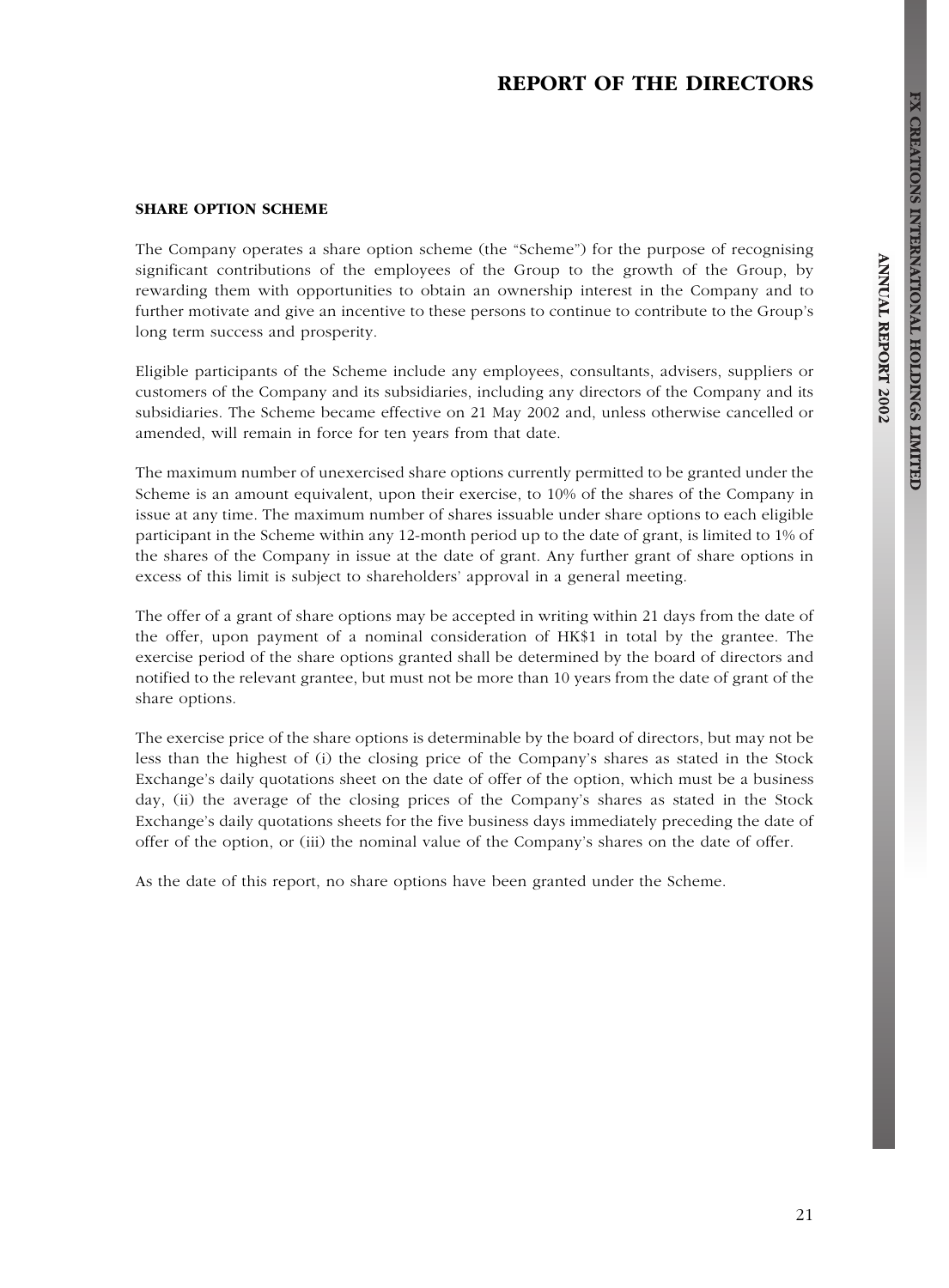# REPORT OF THE DIRECTORS

#### SUBSTANTIAL SHAREHOLDERS

As at 31 March 2002, so far as the directors are aware, other then the interests of the directors as disclosed under the heading ''Directors' interests in shares'' above, the register of substantial shareholders maintained by the Company pursuant to Section 16(1) of the SDI Ordinance disclosed no person as having an interest of more than 10% of the nominal value of the Company's issued share capital.

Save as disclosed above, the Company had not been notified of any other interest representing 10% or more in the issued share capital of the Company at the balance sheet date.

#### PURCHASE, REDEMPTION OR SALES OF THE LISTED SECURITIES OF THE COMPANY

Since the listing of the Company on GEM on 21 May 2002 and up to the date of this report, neither the Company, nor any of its subsidiaries has purchased, redeemed or sold any of the Company's listed securities.

#### POST BALANCE SHEET EVENTS

Details of the significant post balance sheet events of the Group are set out in note 27 to the financial statements.

#### SPONSORS' INTERESTS

At the date of this report, Kingston Corporate Finance Limited (the "Sponsor"), its directors, employees or associates did not have any interest in the securities of the Company or of any members of the Group, or have any right to subscribe for or to nominate persons to subscribe for the securities of the Company or of any members of the Group.

Pursuant to the sponsor agreement entered into between the Company and the Sponsor, the Sponsor received, and will receive, fees for acting as the Company's retained sponsor for the period from 21 May 2002 to 31 March 2005.

#### COMPLIANCE WITH RULES 5.28 TO 5.39 OF THE LISTING RULES

The Company has complied with the board practices and procedures as set out in Rules 5.28 to 5.39 of the Listing Rules since the listing of the Company's shares on GEM on 21 May 2002.

#### AUDIT COMMITTEE

The Company set up an audit committee (the "Committee") on 2 May 2002, with written terms of reference in compliance with the Listing Rules, for the purpose of reviewing and providing supervision over the financial reporting process and internal control of the Group. The Committee comprises the two independent non-executive directors of the Company, namely Mr. Christopher C. Leu and Ms. Kau Man Wai, Leslie. The pro forma combined financial statements of the Group for the year ended 31 March 2002 have been reviewed by the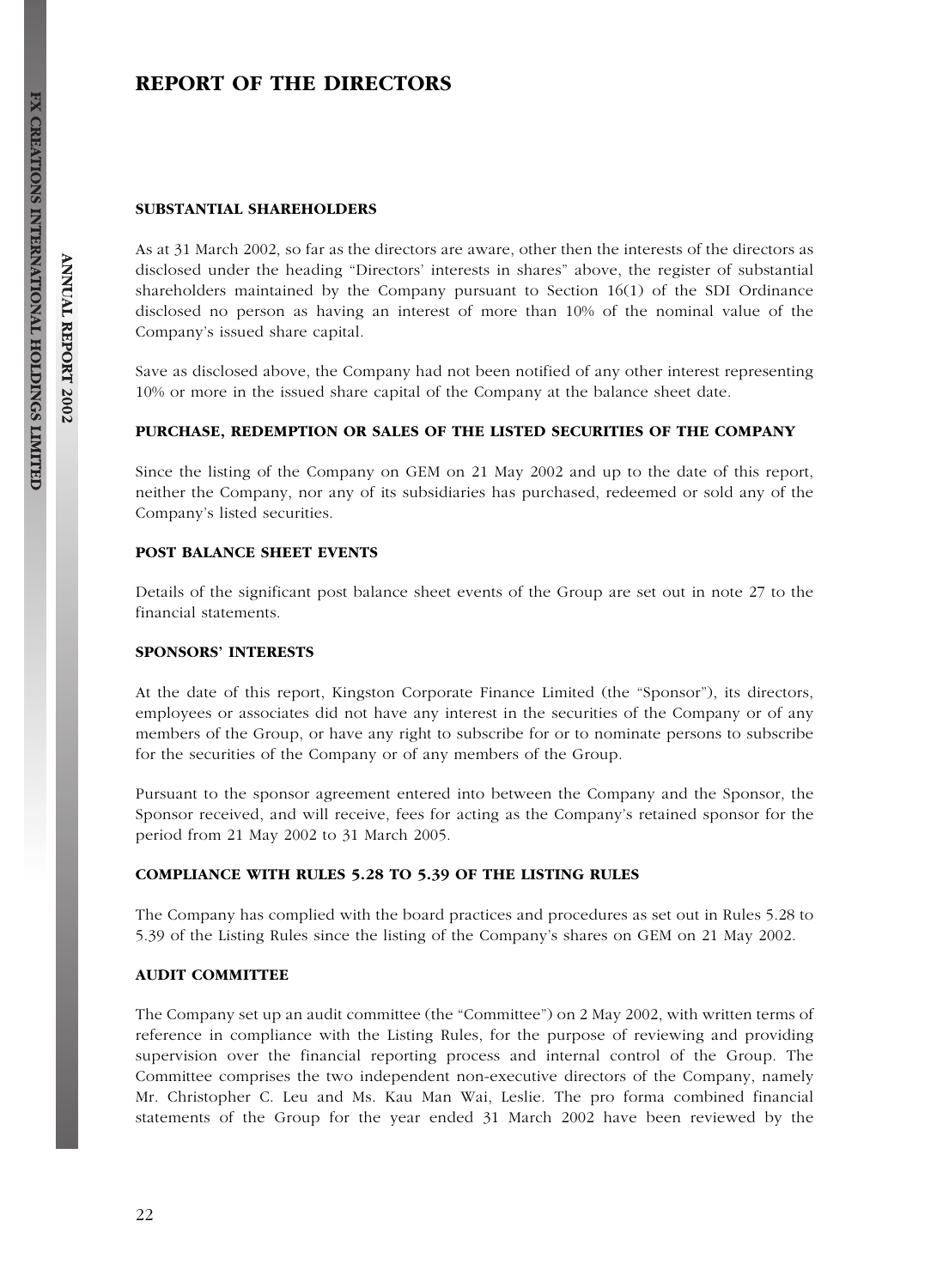# REPORT OF THE DIRECTORS

Committee, who are of the opinion that such statements comply with the applicable accounting standards, the Stock Exchange and legal requirements, and that adequate disclosures have been made.

## AUDITORS

Ernst & Young were appointed as the first auditors of the Company for the period ended 31 March 2002.

Ernst & Young retire and, a resolution for their reappointment as auditors of the Company will be proposed at the forthcoming annual general meeting.

ON BEHALF OF THE BOARD Ng Pak To, Petto Chairman

Hong Kong 24 June 2002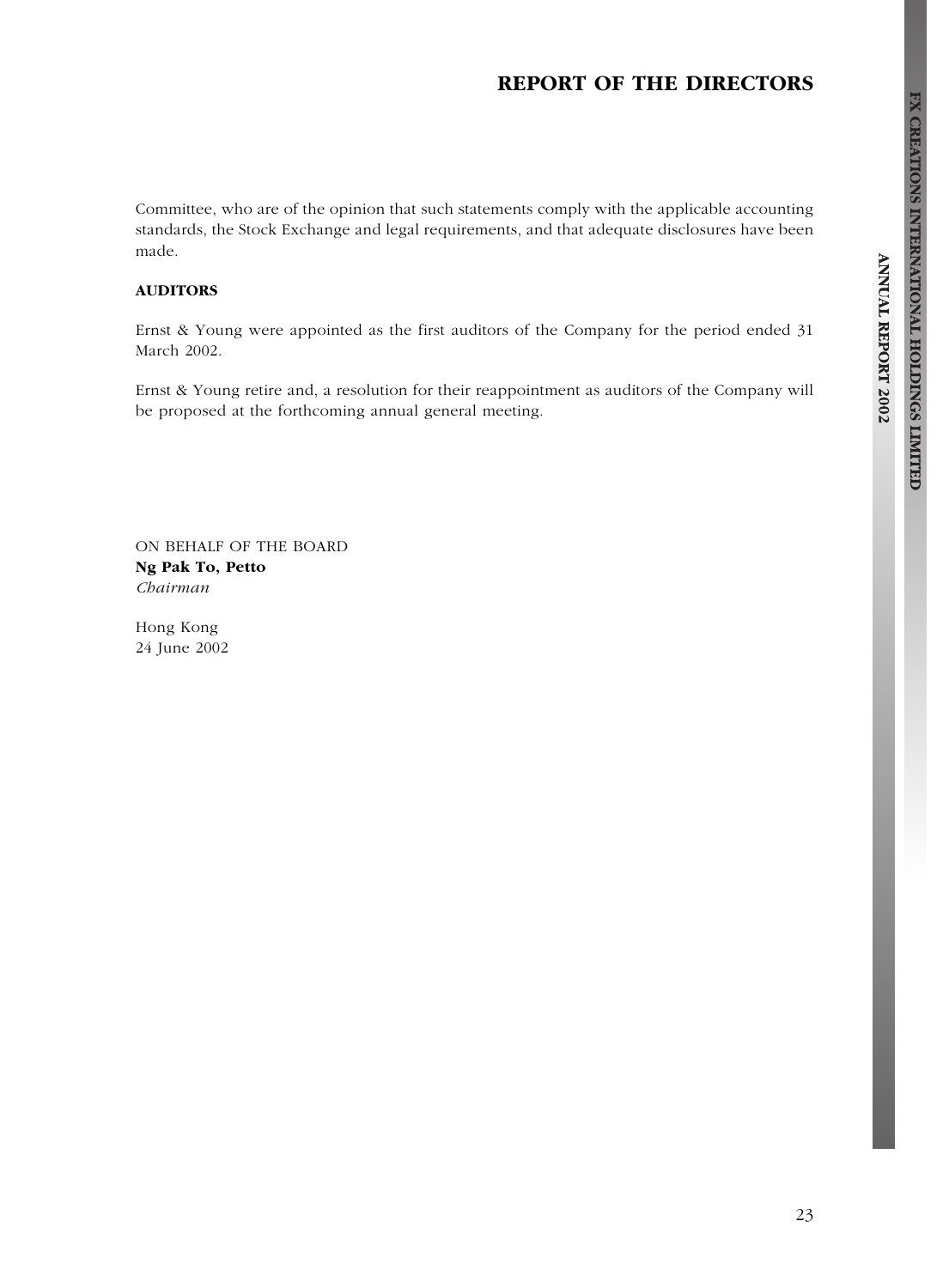# REPORT OF THE AUDITORS



安永會計師事務所

To the members FX Creations International Holdings Limited (Incorporated in the Cayman Islands with limited liability)

We have audited the financial statements on pages 25 to 52 which have been prepared in accordance with accounting principles generally accepted in Hong Kong.

### RESPECTIVE RESPONSIBILITIES OF DIRECTORS AND AUDITORS

The Company's directors are responsible for the preparation of financial statements which give a true and fair view. In preparing financial statements which give a true and fair view it is fundamental that appropriate accounting policies are selected and applied consistently. It is our responsibility to form an independent opinion, based on our audit, on those statements and to report our opinion to you.

#### BASIS OF OPINION

We conducted our audit in accordance with Statements of Auditing Standards issued by the Hong Kong Society of Accountants. An audit includes an examination, on a test basis, of evidence relevant to the amounts and disclosures in the financial statements. It also includes an assessment of the significant estimates and judgements made by the directors in the preparation of the financial statements, and of whether the accounting policies are appropriate to the Company's circumstances, consistently applied and adequately disclosed.

We planned and performed our audit so as to obtain all the information and explanations which we considered necessary in order to provide us with sufficient evidence to give reasonable assurance as to whether the financial statements are free from material misstatement. In forming our opinion we also evaluated the overall adequacy of the presentation of information in the financial statements. We believe that our audit provides a reasonable basis for our opinion.

#### OPINION

In our opinion the financial statements give a true and fair view of the state of affairs of the Company as at 31 March 2002 and of its result for the period from 10 January 2002 (date of incorporation) to 31 March 2002 and have been properly prepared in accordance with the disclosure requirements of the Hong Kong Companies Ordinance.

Ernst & Young Certified Public Accountants

Hong Kong 24 June 2002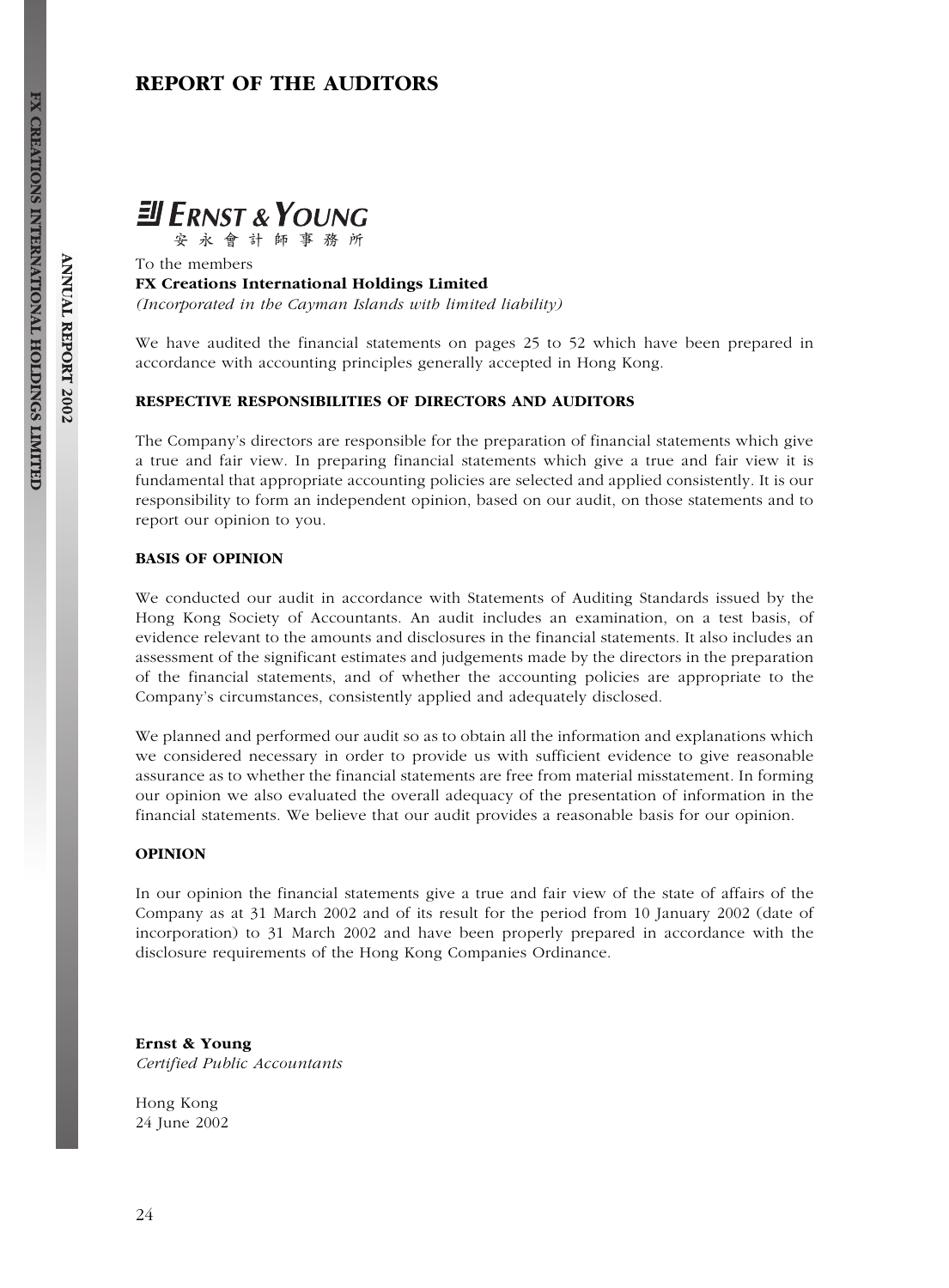# BALANCE SHEET

31 March 2002

|                        | <b>Notes</b> | HK\$'000 |
|------------------------|--------------|----------|
| <b>CURRENT ASSETS</b>  |              |          |
| Cash and bank balances |              |          |
|                        |              |          |
| <b>CAPITAL</b>         |              |          |
| Issued capital         | 1, 23        |          |
|                        |              |          |

Director Director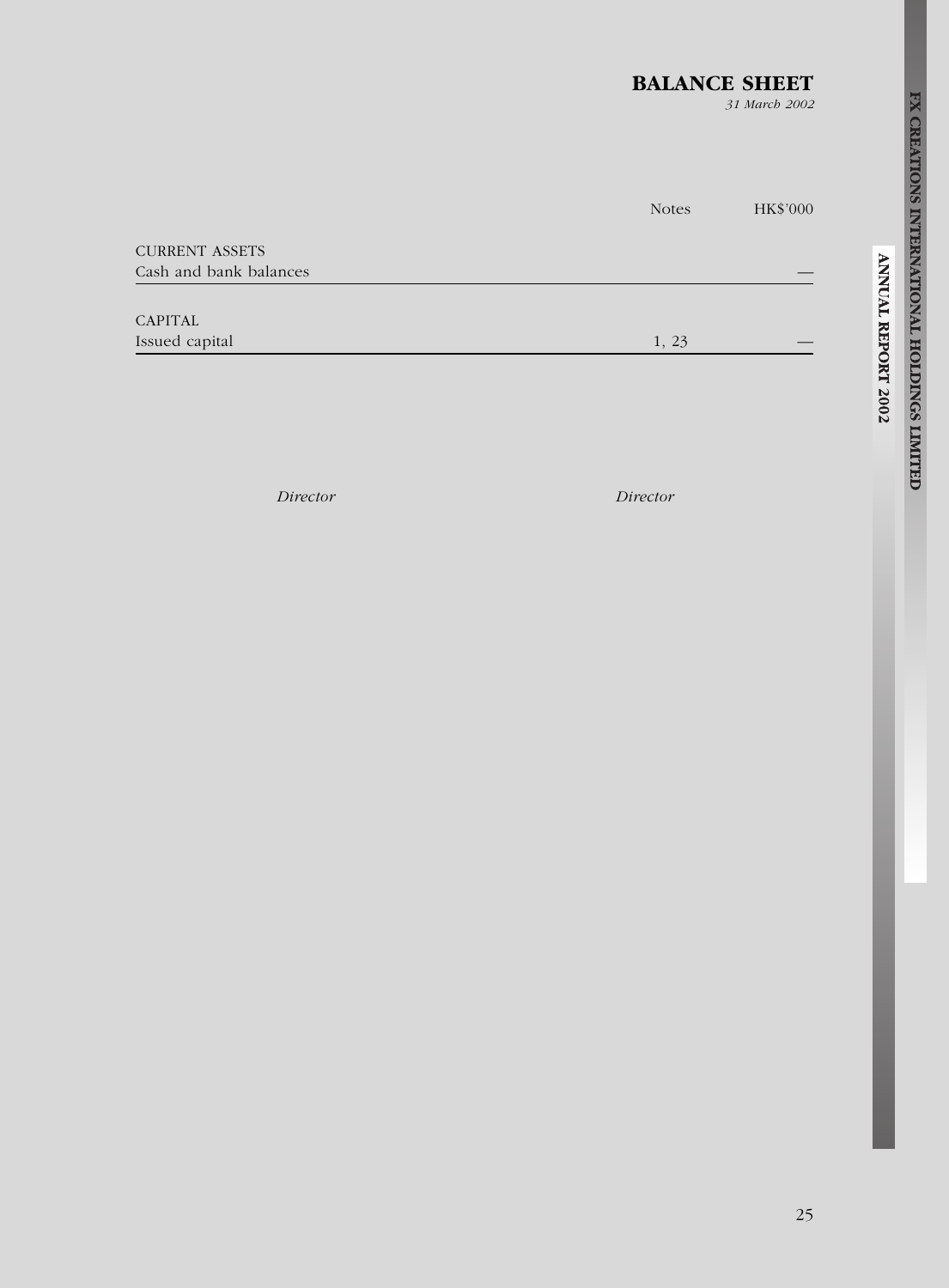# PRO FORMA COMBINED PROFIT AND LOSS ACCOUNT

Year ended 31 March 2002

|                                                                            | <b>Notes</b>   | 2002<br><b>HK\$'000</b><br>(note 1) | 2001<br>HK\$'000<br>(note 1) |
|----------------------------------------------------------------------------|----------------|-------------------------------------|------------------------------|
| <b>TURNOVER</b><br>Cost of goods sold                                      | 6              | 49,587<br>(18, 416)                 | 38,502<br>(14, 139)          |
| Gross profit                                                               |                | 31,171                              | 24,363                       |
| Other revenue<br>Selling and distribution costs<br>Administrative expenses |                | 244<br>(17, 899)<br>(10,793)        | 82<br>(14, 329)<br>(7, 387)  |
| PROFIT FROM OPERATING ACTIVITIES                                           | $\overline{7}$ | 2,723                               | 2,729                        |
| Finance costs                                                              | 8              | (381)                               | (450)                        |
| PROFIT BEFORE TAX                                                          |                | 2,342                               | 2,279                        |
| Tax                                                                        | 11             | (422)                               | (410)                        |
| NET PROFIT FROM ORDINARY ACTIVITIES<br>ATTRIBUTABLE TO SHAREHOLDERS        |                | 1,920                               | 1,869                        |
| <b>DIVIDEND</b>                                                            | 12             | 2,000                               |                              |
| <b>EARNINGS PER SHARE</b><br>Basic                                         | 13             | HK0.69 cent                         | HK0.67 cent                  |
| Diluted                                                                    |                | N/A                                 | $\mathrm{N}/\mathrm{A}$      |

Other than the net profit for the year attributable to shareholders, the Group had no recognised gains or losses. Accordingly, a pro forma combined statement of recognised gains and losses is not presented in the financial statements.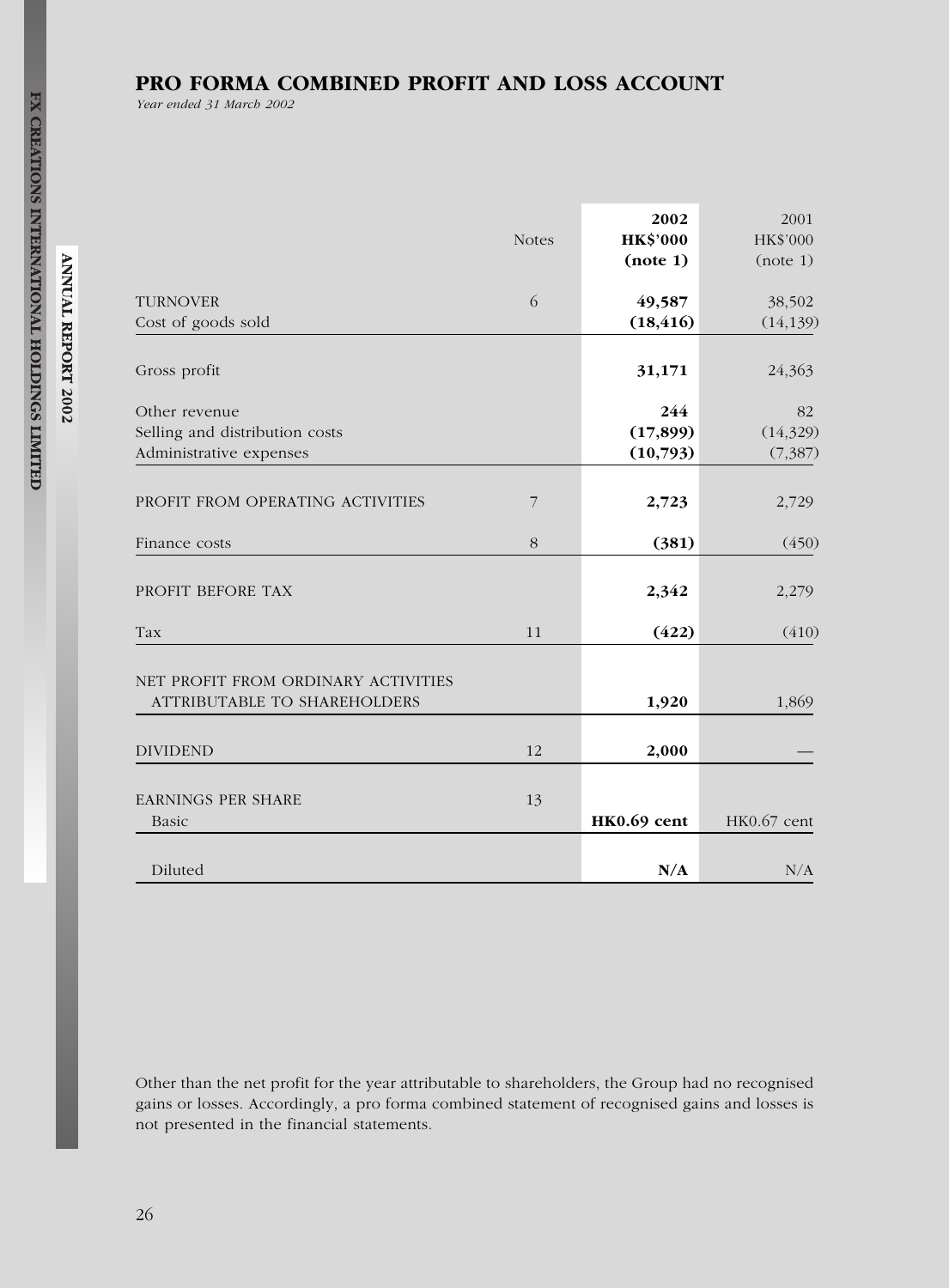# PRO FORMA COMBINED BALANCE SHEET

31 March 2002

|                                             | <b>Notes</b> | 2002<br><b>HK\$'000</b><br>(note 1) | 2001<br>HK\$'000<br>(note 1) |
|---------------------------------------------|--------------|-------------------------------------|------------------------------|
| NON-CURRENT ASSETS                          |              |                                     |                              |
| Fixed assets                                | 14           | 946                                 | 1,618                        |
| Rental deposits                             |              | 939                                 | 854                          |
|                                             |              | 1,885                               | 2,472                        |
| <b>CURRENT ASSETS</b>                       |              |                                     |                              |
| Inventories                                 | 16           | 978                                 | 1,253                        |
| Accounts and bills receivable               | 17           | 4,342                               | 1,447                        |
| Prepayments, deposits and other receivables |              | 3,047                               | 1,064                        |
| Due from a director                         | 18           |                                     | 103                          |
| Due from a related company                  | 19           |                                     | 29                           |
| Pledged bank deposit                        | 21           | 1,840                               | 2,046                        |
| Cash and bank balances                      |              | 223                                 | 489                          |
|                                             |              | 10,430                              | 6,431                        |
| <b>CURRENT LIABILITIES</b>                  |              |                                     |                              |
| Accounts payable                            | 20           | 3,020                               | 1,984                        |
| Trust receipt loans                         | 21           | 1,321                               | 1,048                        |
| Accrued liabilities and other payables      |              | 1,659                               | 728                          |
| Tax payable                                 |              | 418                                 | 298                          |
| Bank loans, unsecured                       | 21           | 1,216                               | 1,757                        |
| Bank loan, secured                          | 21           | 600                                 | 600                          |
| Bank overdrafts, secured                    | 21           | 2,078                               |                              |
|                                             |              | 10,312                              | 6,415                        |
| NET CURRENT ASSETS                          |              | 118                                 | 16                           |
| TOTAL ASSETS LESS CURRENT LIABILITIES       |              | 2,003                               | 2,488                        |
| NON-CURRENT LIABILITIES                     |              |                                     |                              |
| Bank loans, unsecured                       | 21           | 245                                 | 590                          |
| Deferred tax                                | 22           |                                     | 60                           |
|                                             |              | 245                                 | 650                          |
|                                             |              | 1,758                               | 1,838                        |
| CAPITAL AND RESERVE                         |              |                                     |                              |
| Issued capital                              | 23           | 56                                  | 56                           |
| Retained profits                            |              | 1,702                               | 1,782                        |
|                                             |              | 1,758                               | 1,838                        |

Director Director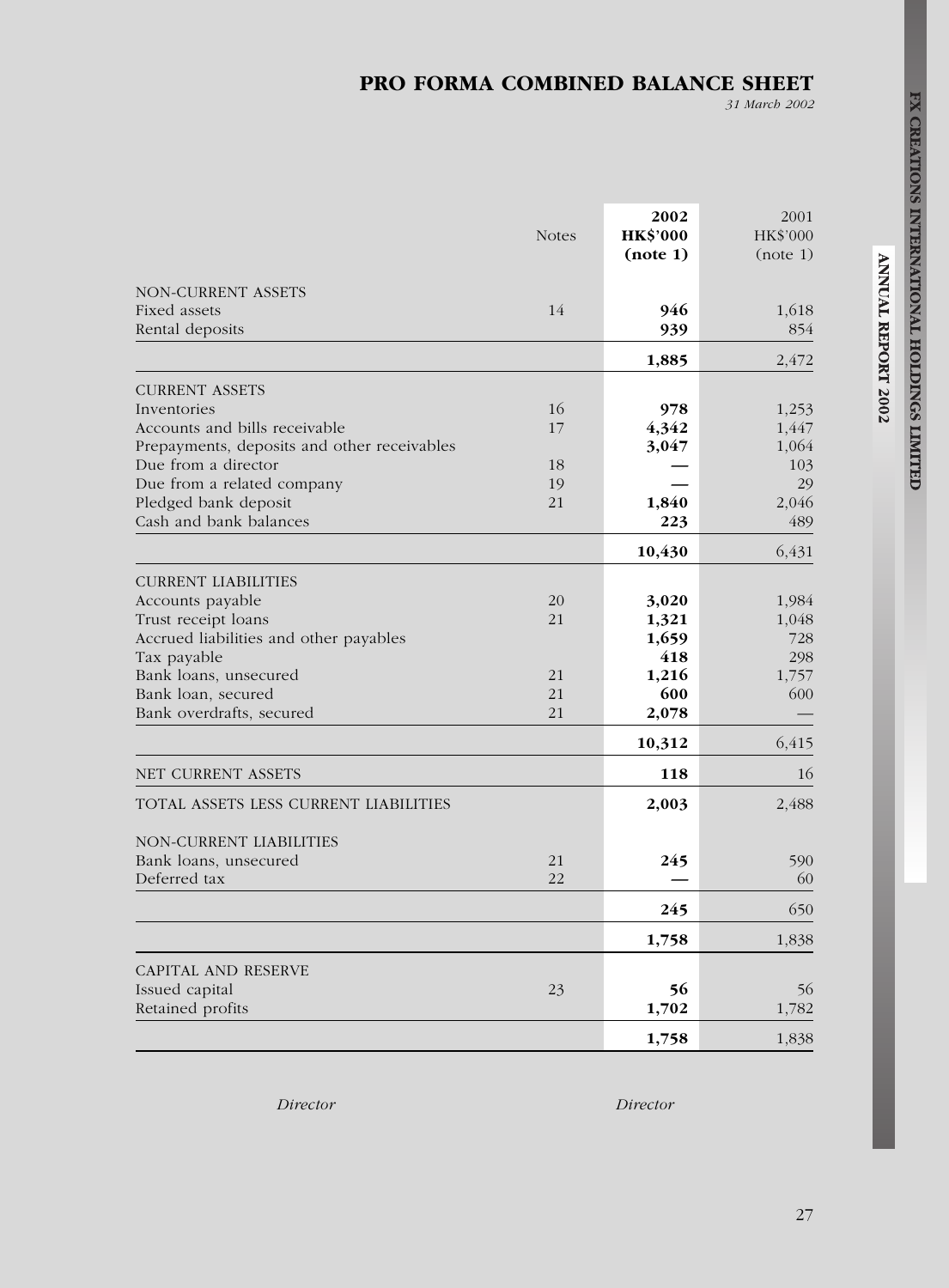# PRO FORMA COMBINED CASH FLOW STATEMENT

Year ended 31 March 2002

|                                                                                                                                                                              | <b>Notes</b> | 2002<br><b>HK\$'000</b><br>(note 1) | 2001<br>HK\$'000<br>(note 1)        |
|------------------------------------------------------------------------------------------------------------------------------------------------------------------------------|--------------|-------------------------------------|-------------------------------------|
| NET CASH INFLOW FROM OPERATING ACTIVITIES<br>RETURNS ON INVESTMENTS AND SERVICING<br>OF FINANCE                                                                              | 24(a)        | 3,228                               | 3,455                               |
| Interest received<br>Interest paid                                                                                                                                           |              | 50<br>(381)                         | 78<br>(450)                         |
| Net cash outflow from returns on investments<br>and servicing of finance                                                                                                     |              | (331)                               | (372)                               |
| <b>TAX</b><br>Tax paid<br><b>INVESTING ACTIVITIES</b>                                                                                                                        |              | (362)                               | (25)                                |
| Purchases of fixed assets<br>Increase in an amount due from a director<br>Decrease/(increase) in an amount due from a related                                                |              | (898)<br>(3,603)                    | (1,808)<br>(103)                    |
| company<br>Release of pledged/(pledge of) a bank deposit                                                                                                                     |              | 29<br>206                           | (36)<br>(2,046)                     |
| Net cash outflow from investing activities                                                                                                                                   |              | (4,266)                             | (3,993)                             |
| NET CASH OUTFLOW BEFORE FINANCING ACTIVITIES<br>FINANCING ACTIVITIES<br>Repayment of advance from a director<br>New bank loans<br>Repayment of bank loans                    | 24(b)        | (1,731)<br>1,100<br>(1,986)         | (935)<br>(457)<br>2,600<br>(1, 425) |
| Net cash inflow/(outflow) from financing activities                                                                                                                          |              | (886)                               | 718                                 |
| INCREASE/(DECREASE) IN CASH AND CASH<br><b>EQUIVALENTS</b><br>Cash and cash equivalents at beginning of year                                                                 |              | (2,617)<br>(559)                    | (217)<br>(342)                      |
| CASH AND CASH EQUIVALENTS AT END OF YEAR                                                                                                                                     |              | (3,176)                             | (559)                               |
| ANALYSIS OF BALANCES OF CASH AND CASH<br><b>EQUIVALENTS</b><br>Cash and bank balances<br>Bank overdrafts, secured<br>Trust receipt loans with original maturity of less than |              | 223<br>(2,078)                      | 489                                 |
| three months when advanced                                                                                                                                                   |              | (1,321)                             | (1,048)                             |
|                                                                                                                                                                              |              | (3,176)                             | (559)                               |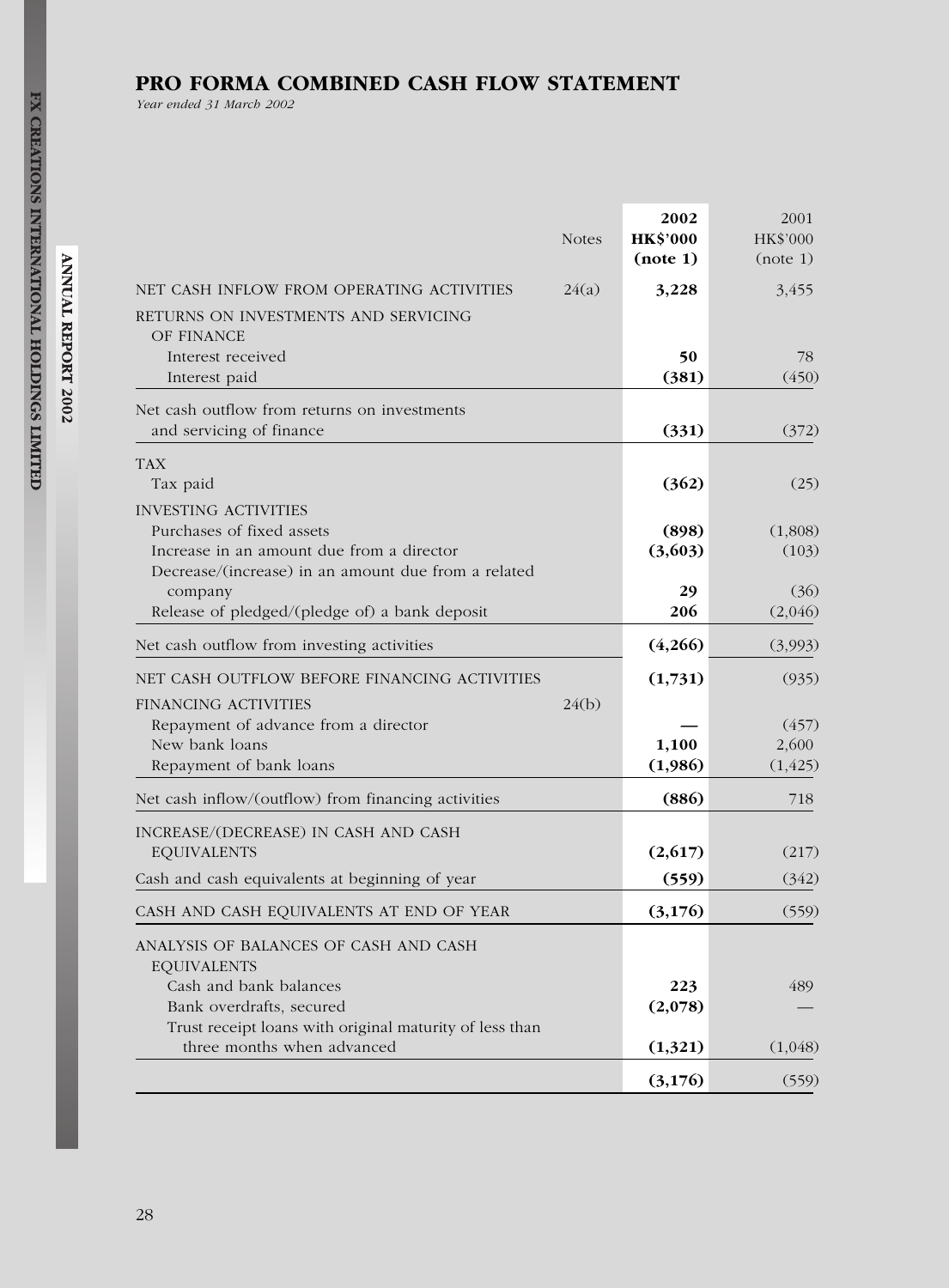31 March 2002

#### 1. GROUP REORGANISATION AND BASIS OF PRESENTATION

#### The Company

The Company was incorporated in the Cayman Islands on 10 January 2002 as an exempted company with limited liability under the Companies Law (2001 Second Revision) of the Cayman Islands. On incorporation, the Company had an authorised share capital of HK\$100,000 divided into 10,000,000 shares of HK\$0.01 each. On 14 January 2002, one subscriber share was transferred to Wise New Management Limited (''WNML'') for cash at par. Apart from the aforesaid shares issued, no other transactions were carried out by the Company during the period from 10 January 2002 to 31 March 2002. Accordingly, the Company has no results, cash flows or recognised gains or losses to report for the period ended 31 March 2002.

Since the Company was incorporated on 10 January 2002, no comparative amounts as at 31 March 2001 have been presented in the Company's balance sheet.

#### Group reorganisation

Pursuant to a reorganisation scheme (the ''Group Reorganisation'') to rationalise the structure of the Company and its subsidiaries (hereinafter collectively referred to as the ''Group'') in preparation for the listing of the Company's shares on the Growth Enterprise Market ("GEM") of The Stock Exchange of Hong Kong Limited (the "Stock Exchange") in May 2002, the Company became the holding company of the companies now comprising the Group on 2 May 2002. This was accomplished by the Company acquiring of the entire issued share capital of Resource Base Enterprises Limited ("RBEL"), the then holding company of other subsidiaries set out in note 15 to the financial statements, in consideration for the allotment and issue of 5,599,999 shares of HK\$0.01 each in the share capital of the Company, credited as fully paid, to WNML, the former shareholder of RBEL. Further details of the Group Reorganisation are set out in note 23 to the financial statements and the Company's prospectus dated 8 May 2002.

#### Basis of presentation

The Group Reorganisation involved companies under common control. For accounting purposes, the Company and its subsidiaries will be regarded and accounted for as a continuing group when the Company prepares its financial statements for the year ending 31 March 2003. Accordingly, for the benefit of shareholders, pro forma combined financial statements and related notes thereto have been presented as supplementary information of the current year on the basis that the Company is treated as the holding company of its subsidiaries for the financial years presented rather than from the subsequent date of acquisition of the subsidiaries as is required by Hong Kong Statements of Standard Accounting Practice ("SSAP") 27 "Accounting for group reconstructions" issued by the Hong Kong Society of Accountants. The pro forma combined results of the Group for the years ended 31 March 2002 and 2001 and the pro forma combined balance sheets as at 31 March 2002 and 2001 have been prepared on the basis that the current Group structure was in place for the two years ended 31 March 2002.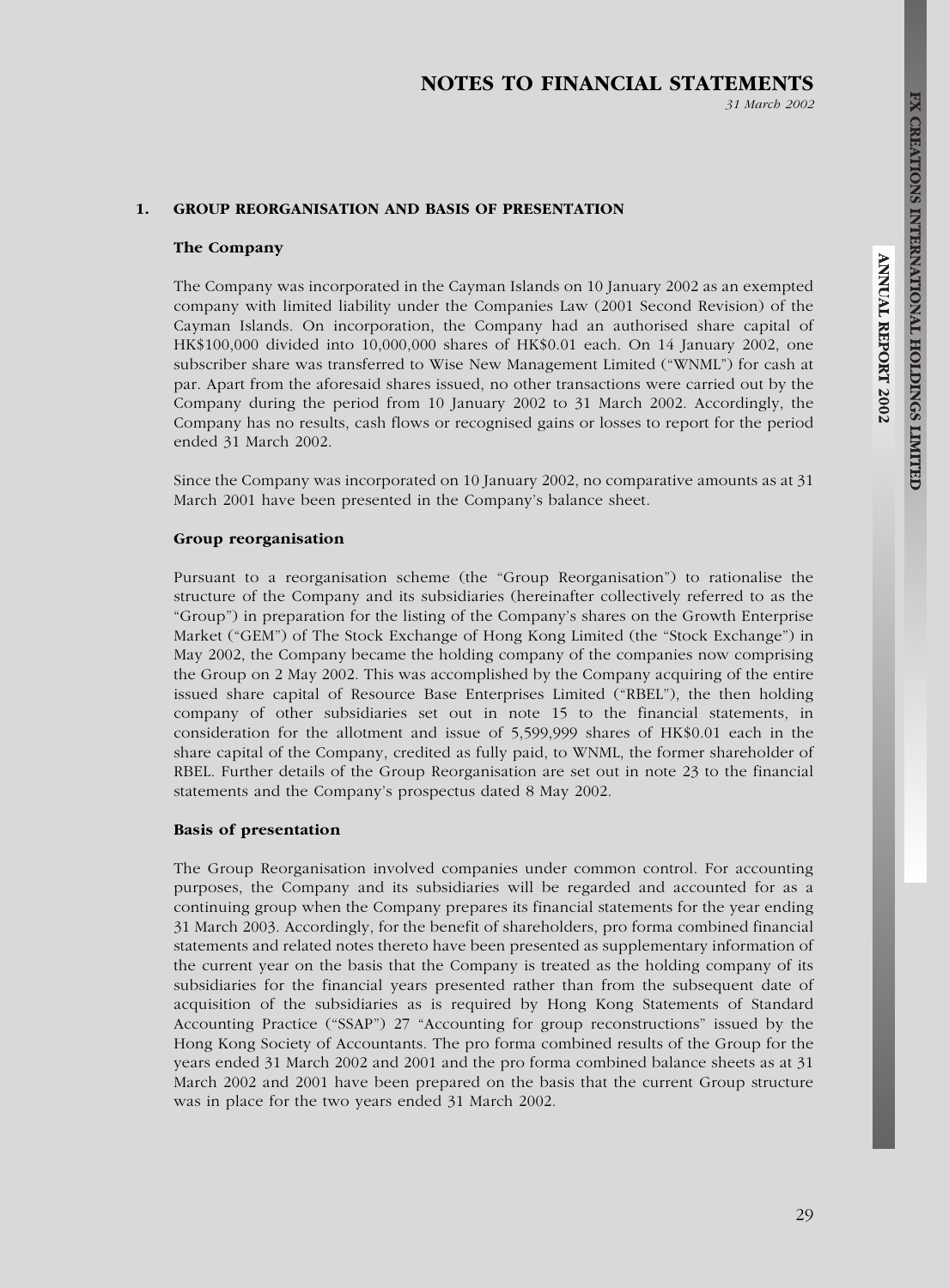31 March 2002

#### 1. GROUP REORGANISATION AND BASIS OF PRESENTATION (continued)

#### Basis of presentation (continued)

All significant transactions and balances among the companies comprising the Group have been eliminated in the preparation of the pro forma combined financial statements.

Although the Group Reorganisation had not been completed until 2 May 2002 and, accordingly, the Group did not legally exist until that date, in the opinion of the directors, the presentation of such supplementary pro forma combined financial statements prepared on the above basis is necessary to apprise the Company's shareholders of the Group's results and its state of affairs as a whole.

#### 2. CORPORATE INFORMATION

As at 31 March 2002, the Company had not yet commenced business and the Group was not in existence as at that date. Had the Group Reorganisation been completed on 31 March 2002, the principal activity of the Company would have been investment holding. The principal activities of the Company's subsidiaries are set out in note 15 to the financial statements. In the opinion of the directors, had the Group Reorganisation been completed on 31 March 2002, the ultimate holding company of the Company would have been WNML, a company incorporated in the British Virgin Islands.

## 3. IMPACT OF NEW AND REVISED HONG KONG STATEMENTS OF STANDARD ACCOUNTING PRACTICE

The following new and revised SSAPs and related Interpretations are effective for the first time for the current year's financial statements:

- SSAP 9 (Revised): "Events after the balance sheet date"
- SSAP 14 (Revised): "Leases"
- SSAP 18 (Revised): "Revenue"
- SSAP 26: "Segment reporting"
- SSAP 28: "Provisions, contingent liabilities and contingent assets"
- SSAP 29: "Intangible assets"
- . SSAP 30 ''Business combinations''
- SSAP 31: "Impairment of assets"
- . SSAP 32: ''Consolidated financial statements and accounting for investments in subsidiaries''
- . Interpretation 12: ''Business combinations subsequent adjustment of fair values and goodwill initially reported''
- . Interpretation 13: ''Goodwill continuing requirements for goodwill and negative goodwill previously eliminated against/credited to reserves''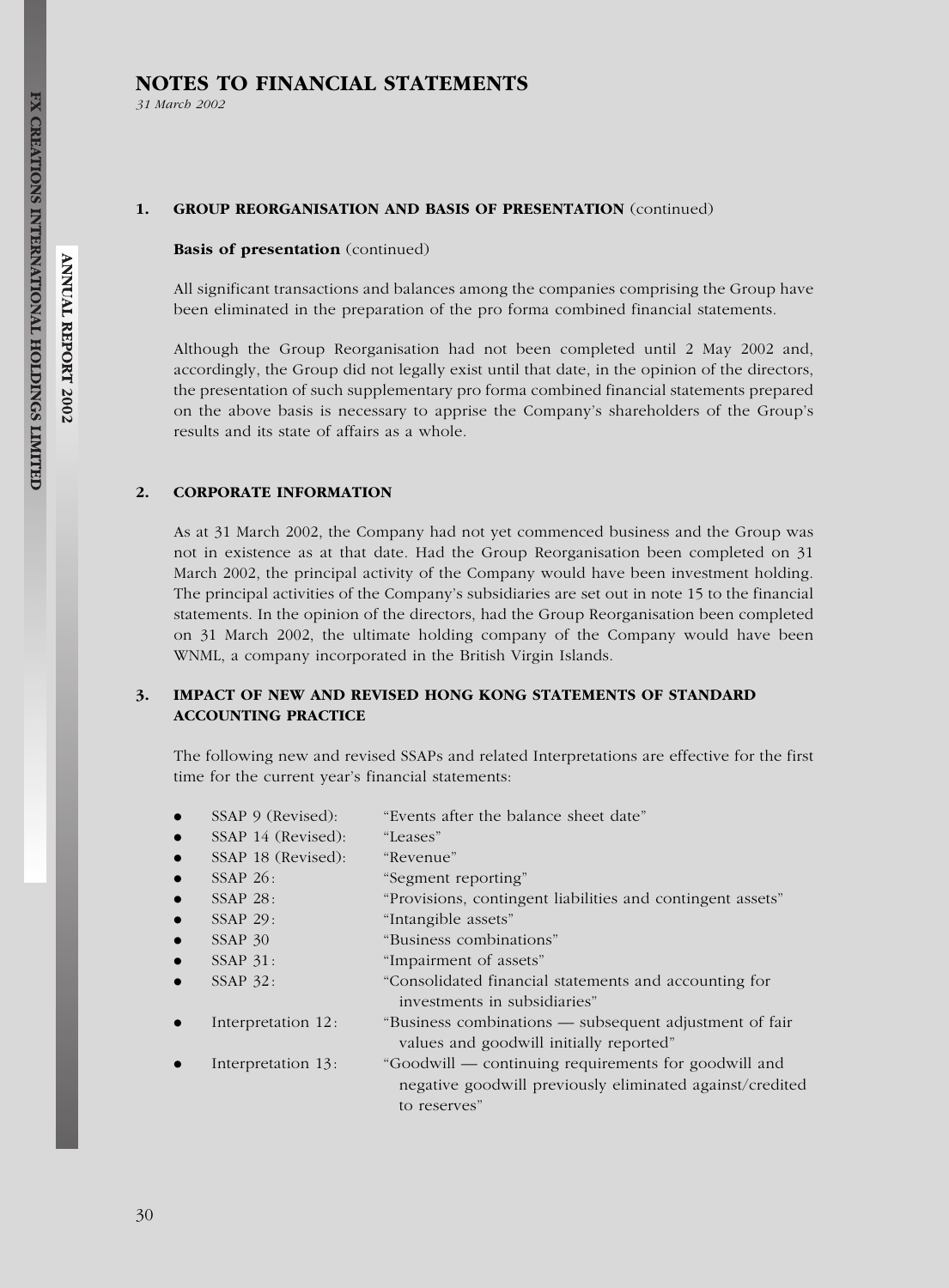31 March 2002

## 3. IMPACT OF NEW AND REVISED HONG KONG STATEMENTS OF STANDARD ACCOUNTING PRACTICE (continued)

These SSAPs prescribe new accounting measurements and disclosure practices. The major effects on the Group's accounting policies and on the amounts disclosed in these financial statements of those SSAPs and Interpretations which have had a significant effect on the financial statements are summarised as follows:

SSAP 26 prescribes the principles to be applied for reporting financial information by segment. It requires that management assesses whether the Group's predominant risks or returns are based on business segments or geographical segments and determines one of these bases to be the primary segment information reporting format, with the other as the secondary segment information reporting format. The impact of this SSAP is the inclusion of significant additional segment reporting disclosures which are set out in note 5 to the financial statements.

#### 4. SUMMARY OF SIGNIFICANT ACCOUNTING POLICIES

#### Basis of preparation

These financial statements have been prepared in accordance with Hong Kong Statements of Standard Accounting Practice, accounting principles generally accepted in Hong Kong and the disclosure requirements of the Hong Kong Companies Ordinance. The pro forma combined financial statements of the Group have been presented on the basis as set out in note 1 above. They have been prepared under the historical cost convention.

#### Subsidiaries

A subsidiary is a company whose financial and operating policies the Company control, directly and indirectly, so as to obtain benefits from its activities.

The Company's investments in subsidiaries are stated at cost less any impairment losses.

#### Related parties

Parties are considered to be related if one party has the ability, directly or indirectly, to control the other party or exercise significant influence over the other party in making financial and operating decisions. Parties are also considered to be related if they are subject to common control or common significant influence. Related parties may be individuals or corporate entities.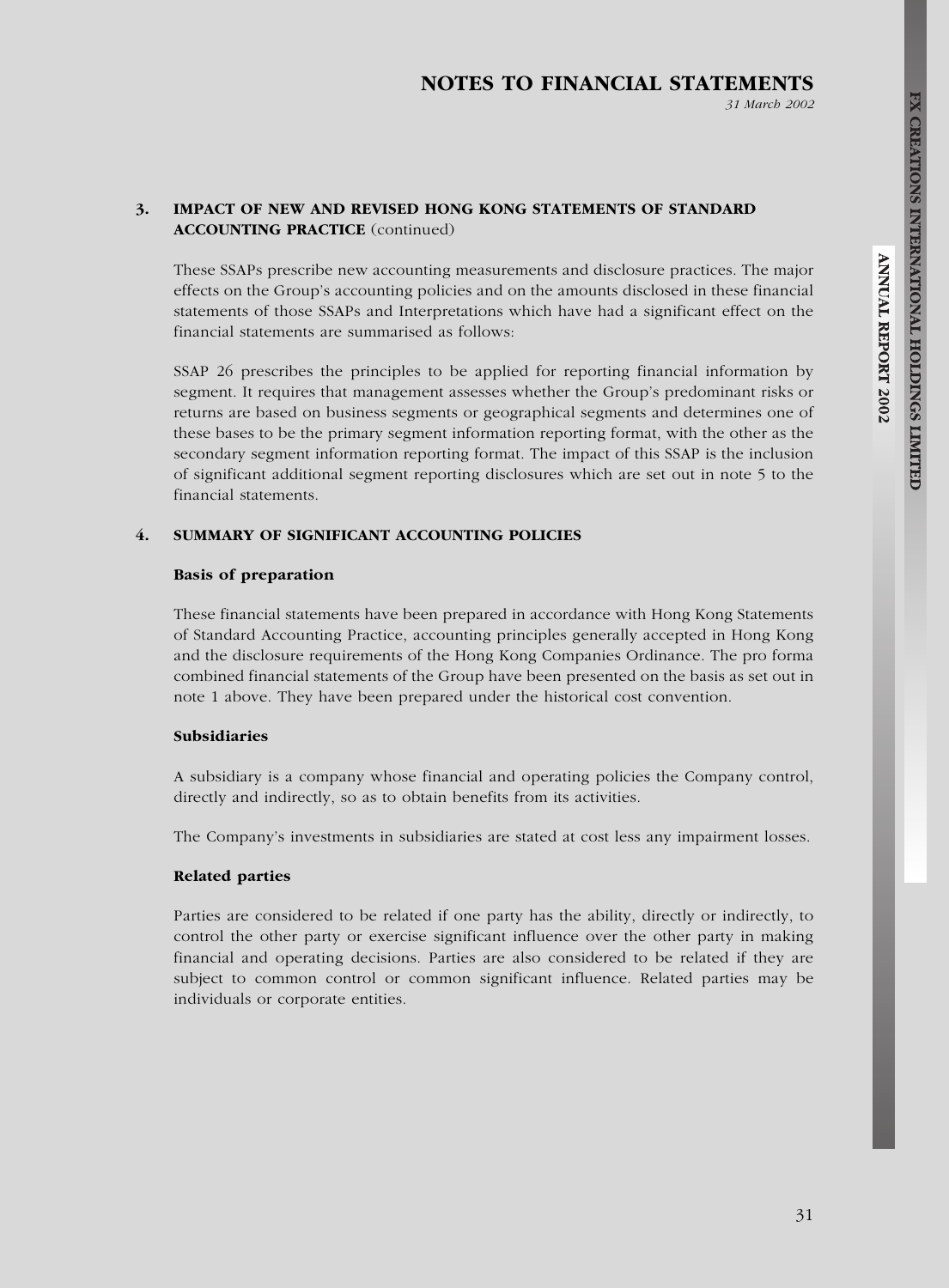31 March 2002

#### 4. SUMMARY OF SIGNIFICANT ACCOUNTING POLICIES (continued)

#### Impairment of assets

An assessment is made at each balance sheet date of whether there is any indication of impairment of any asset, or whether there is any indication that an impairment loss previously recognised for an asset in prior years may no longer exist or may have decreased. If any such indication exists, the asset's recoverable amount is estimated. An asset's recoverable amount is calculated as the higher of the asset's value in use or its net selling price.

An impairment loss is recognised only if the carrying amount of an asset exceeds its recoverable amount. An impairment loss is charged to the profit and loss account in the period in which it arises.

A previously recognised impairment loss is reversed only if there has been a change in the estimates used to determine the recoverable amount of an asset, however not to an amount higher than the carrying amount that would have been determined (net of any depreciation) had no impairment loss been recognised for the asset in prior years. A reversal of an impairment loss is credited to the profit and loss account in the period in which it arises.

#### Fixed assets and depreciation

Fixed assets are stated at cost less accumulated depreciation and any impairment losses. The cost of an asset comprises its purchase price and any directly attributable costs of bringing the asset to its working condition and location for its intended use. Expenditure incurred after fixed assets have been put into operation, such as repairs and maintenance, is normally charged to the profit and loss account in the period in which it is incurred. In situations where it can be clearly demonstrated that the expenditure has resulted in an increase in the future economic benefits expected to be obtained from the use of the fixed asset, the expenditure is capitalised as an additional cost of that asset.

Depreciation is calculated on the straight-line basis to write off the cost of each asset over its estimated useful life. The principal annual rates used are as follows:

| Leasehold improvements            | Over the |
|-----------------------------------|----------|
| Furniture, fixtures and equipment | 20%-30%  |

the lease terms

The gain or loss on disposal or retirement of a fixed asset recognised in the profit and loss account, is the difference between the net sales proceeds and the carrying amount of the relevant asset.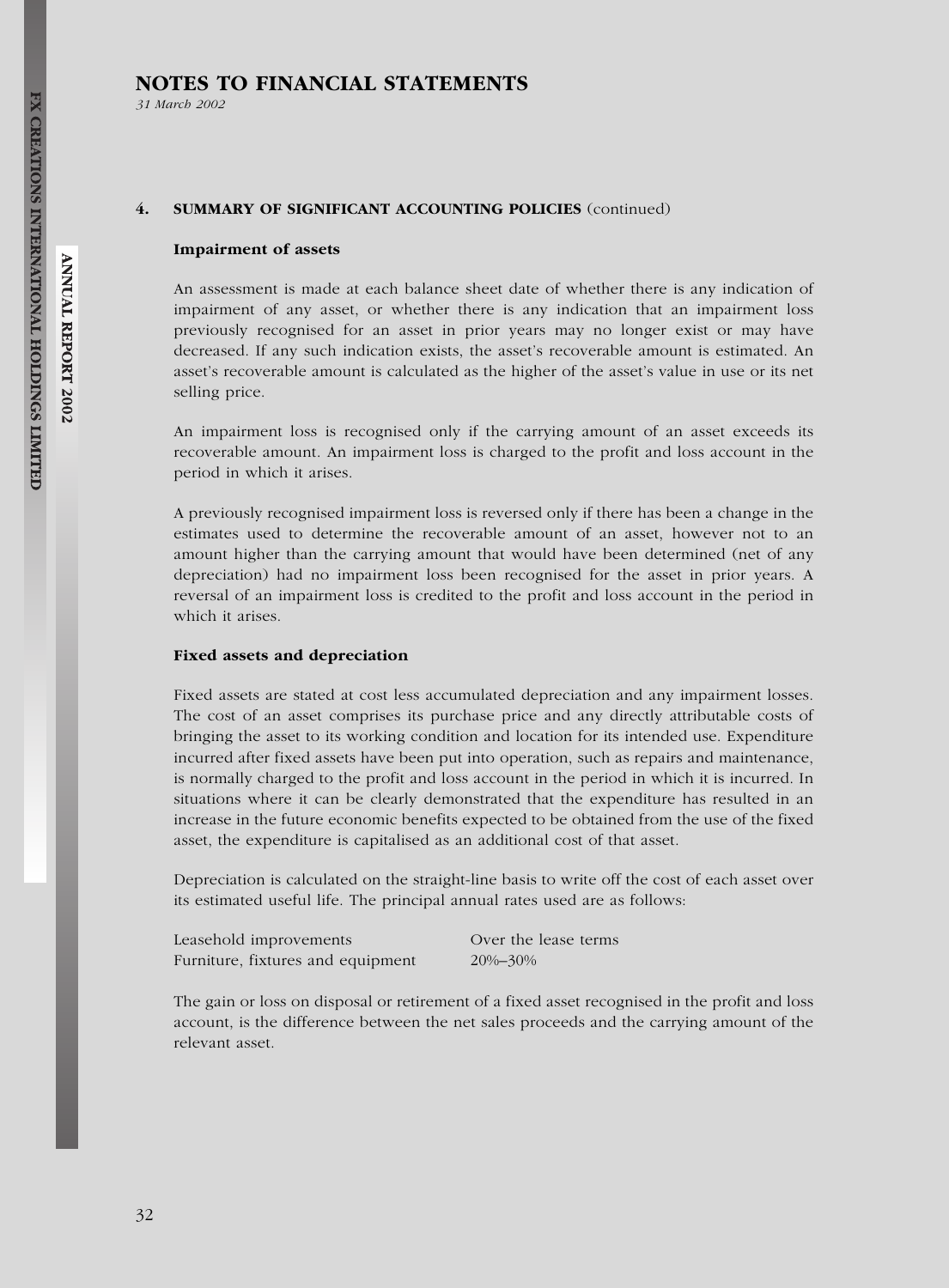#### 4. SUMMARY OF SIGNIFICANT ACCOUNTING POLICIES (continued)

#### Inventories

Inventories, which comprises finished goods held for resale, are stated at the lower of cost and net realisable value. Cost is determined on the first-in, first-out basis and includes all costs of purchases, cost of conversion, and other costs incurred in bringing the inventories to their present location and condition. Net realisable value is based on estimated selling prices less any estimated costs necessary to make the sale.

#### Cash equivalents

For the purpose of the pro forma combined cash flow statement, cash equivalents represent short term highly liquid investments which are readily convertible into known amounts of cash and which were within three months of maturity when acquired, less advances from banks repayable within three months from the date of the advance.

#### Dividends

Final dividends proposed by the directors are classified as a separate allocation of retained profits within capital and reserves in the balance sheet, until they have been approved by the shareholders in a general meeting. When these dividends have been approved by the shareholders and declared, they are recognised as a liability.

Interim dividends are simultaneously proposed and declared, because the Company's memorandum and articles of association grant the directors the authority to declare interim dividends. Consequently, interim dividends are recognised immediately as a liability when they are proposed and declared.

#### Deferred tax

Deferred tax is provided, using the liability method, on all significant timing differences to the extent it is probable that the liability will crystallise in the foreseeable future. A deferred tax asset is not recognised until its realisation is assured beyond reasonable doubt.

## Foreign currencies

Foreign currency transactions are recorded at the applicable rates of exchange ruling at the transaction dates. Monetary assets and liabilities denominated in foreign currencies at the balance sheet date are translated at the applicable rates of exchange ruling at that date. Exchange differences are dealt with in the profit and loss account.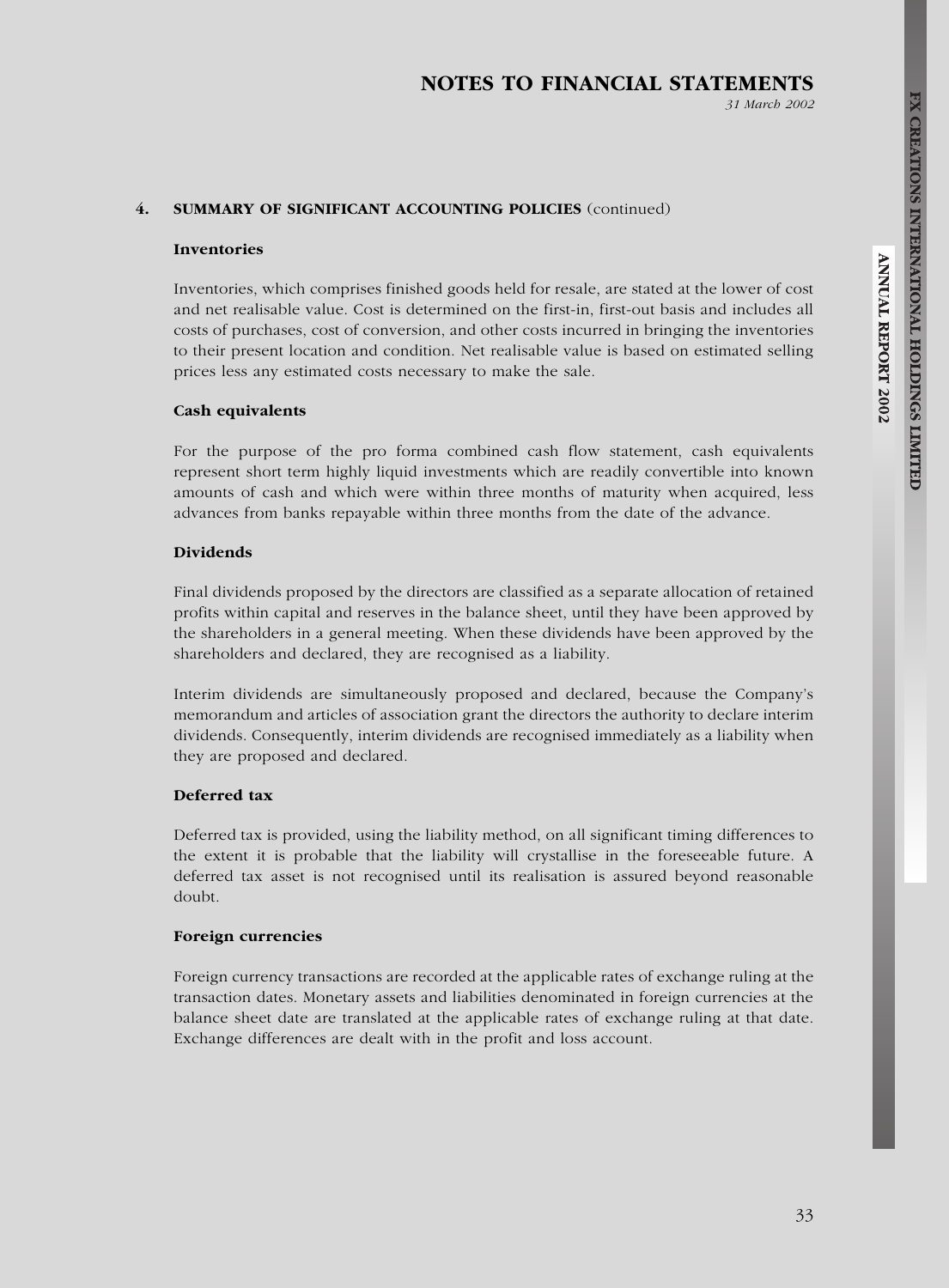31 March 2002

#### 4. SUMMARY OF SIGNIFICANT ACCOUNTING POLICIES (continued)

#### Foreign currencies (continued)

The Group's branch in Taiwan maintains its records in New Taiwan dollars. In order to present the combined financial position of the Group in Hong Kong dollars, the monetary assets and liabilities of the branch are translated at the applicable rate of exchange ruling at the balance sheet date. The income and expenses are translated at the exchange rates ruling at the transaction dates. Exchange differences are dealt with in the profit and loss account.

On combination, the financial statements of overseas subsidiaries are translated into Hong Kong dollars at the applicable rates of exchange ruling at the balance sheet date. The resulting translation differences are included in the exchange fluctuation reserve.

#### Revenue recognition

Revenue is recognised when it is probable that the economic benefits will flow to the Group and when the revenue can be measured reliably, on the following bases:

- (a) from the sale of goods, when the significant risks and rewards of ownership have been transferred to the buyer, provided that the Group maintains neither managerial involvement to the degree usually associated with ownership, nor effective control over the goods sold; and
- (b) interest income, on a time proportion basis taking into account the principal outstanding and the effective interest rate applicable.

#### Operating leases

Leases where substantially all the rewards and risks of ownership of assets remain with the lessor are accounted for as operating leases. Where the Group is the lessor, assets leased by the Group under operating leases are included in non-current assets and rentals receivable under the operating leases are credited to the profit and loss account on the straight-line basis over the lease terms. Where the Group is the lessee, rentals payable under the operating leases are charged to the profit and loss account on the straight-line basis over the lease terms.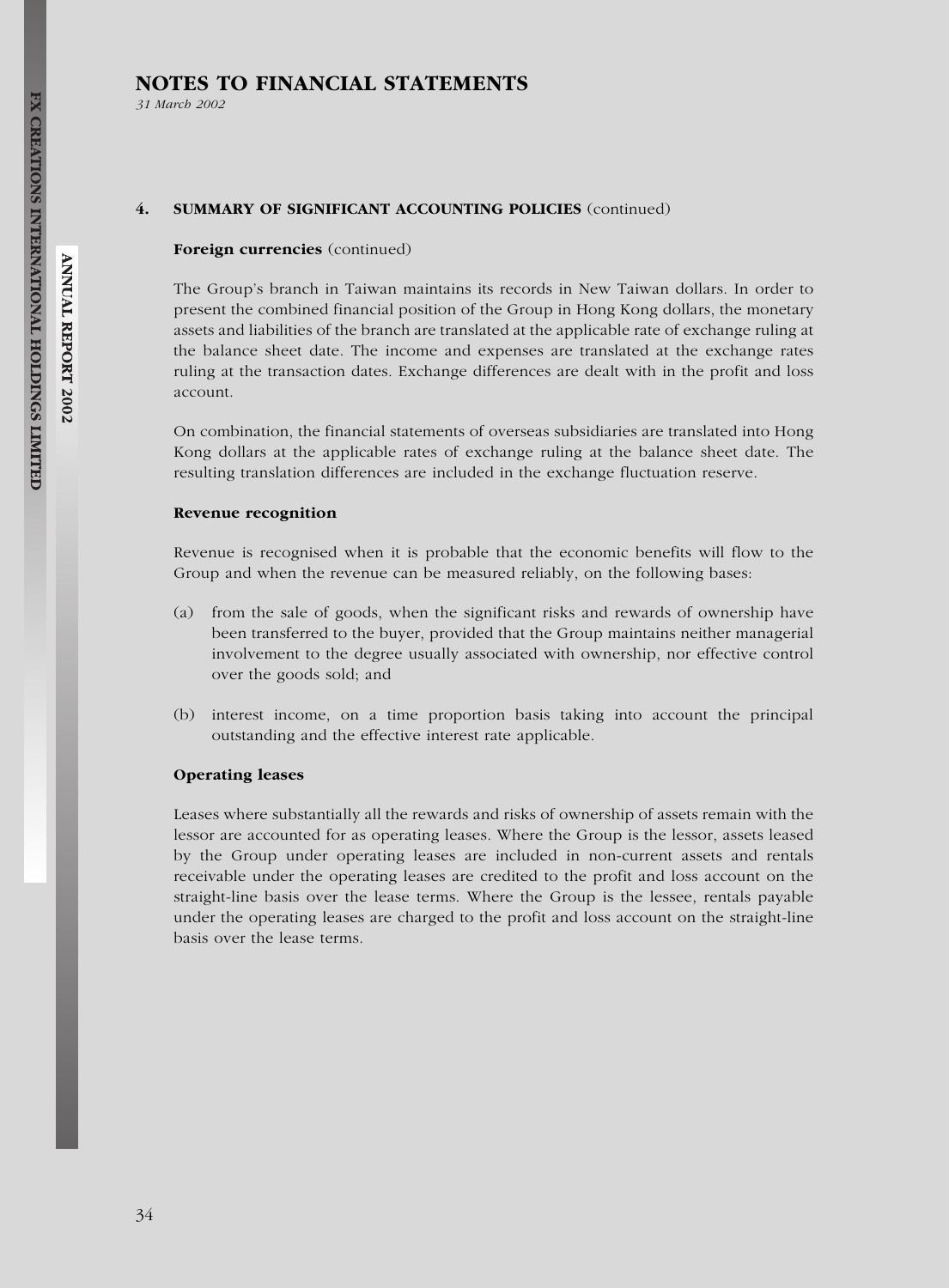#### 31 March 2002

#### 4. SUMMARY OF SIGNIFICANT ACCOUNTING POLICIES (continued)

#### Pension scheme

The Group operates a defined contribution Mandatory Provident Fund retirement benefits scheme (the ''MPF Scheme'') under the Mandatory Provident Fund Schemes Ordinance, for all of its employees in Hong Kong. The MPF Scheme has operated since 1 December 2000. Contributions are made based on a percentage of the employees' basic salaries and are charged to the profit and loss account as they become payable in accordance with rules of the MPF Scheme. The assets of the MPF Scheme are held separately from those of the Group in an independently administered fund. The Group's employer contributions vest fully with the employees when contributed to the MPF Scheme except for the Group's employer voluntary contributions, which are refunded to the Group when the employee leaves employment prior to the contributions vesting fully, in accordance with the rules of the MPF Scheme.

## 5. SEGMENT INFORMATION

SSAP 26 was adopted during the year as detailed in note 3 to the financial statements. Segment information is presented by way of two segment formats: (i) on a primary segment reporting basis, by business segment; and (ii) on a secondary segment reporting basis, by geographical segment.

The Group's operating businesses are structured and managed separately, according to the nature of their operations and the products and services they provide. Each of the Group's business segments represents a strategic business unit that offers products and services which are subject to risks and returns that are different from those of other business segments. Summary details of the business segments are as follows:

- (a) the retail segment represents the selling of bags and accessories via retail shops and department store counters;
- (b) the wholesale segment represents the selling of bags and accessories via overseas agents and distributors; and
- (c) the corporate segment represents investment holding.

In determining the Group's geographical segments, revenues are attributed to the segments based on the location of the customers, and assets are attributed to the segments based on the location of the assets.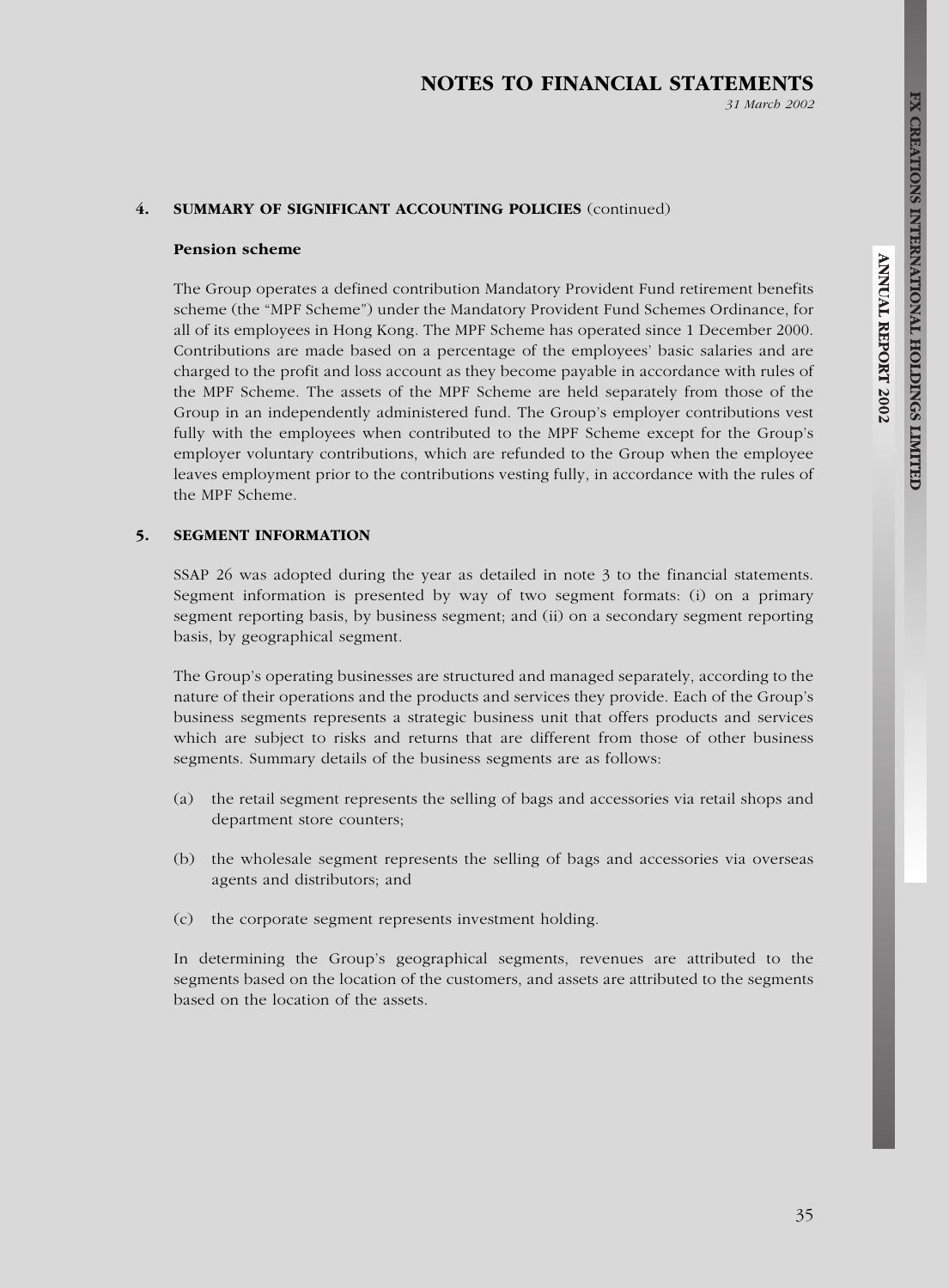31 March 2002

# 5. SEGMENT INFORMATION (continued)

## (a) Business segments

The following tables present revenue, results and certain assets, liabilities and expenditure information for the Group's business segments.

## Group

|                                        | Retail                  |                  |                         | Wholesale        |                         | Corporate        | Combined total          |                  |  |
|----------------------------------------|-------------------------|------------------|-------------------------|------------------|-------------------------|------------------|-------------------------|------------------|--|
|                                        | 2002<br><b>HK\$'000</b> | 2001<br>HK\$'000 | 2002<br><b>HK\$'000</b> | 2001<br>HK\$'000 | 2002<br><b>HK\$'000</b> | 2001<br>HK\$'000 | 2002<br><b>HK\$'000</b> | 2001<br>HK\$'000 |  |
|                                        |                         |                  |                         |                  |                         |                  | (note 1)                | (note 1)         |  |
| Segment revenue:                       |                         |                  |                         |                  |                         |                  |                         |                  |  |
| Sales to external<br>customers         | 32,726                  | 26,479           | 16,861                  | 12,023           |                         |                  | 49,587                  | 38,502           |  |
| Segment results                        | 3,728                   | 4,487            | 2,654                   | 1,232            | (3,659)                 | (2,990)          | 2,723                   | 2,729            |  |
| Finance costs                          |                         |                  |                         |                  |                         |                  | (381)                   | (450)            |  |
| Profit before tax                      |                         |                  |                         |                  |                         |                  | 2,342                   | 2,279            |  |
| Tax                                    |                         |                  |                         |                  |                         |                  | (422)                   | (410)            |  |
| Net profit from                        |                         |                  |                         |                  |                         |                  |                         |                  |  |
| ordinary activities<br>attributable to |                         |                  |                         |                  |                         |                  |                         |                  |  |
| shareholders                           |                         |                  |                         |                  |                         |                  | 1,920                   | 1,869            |  |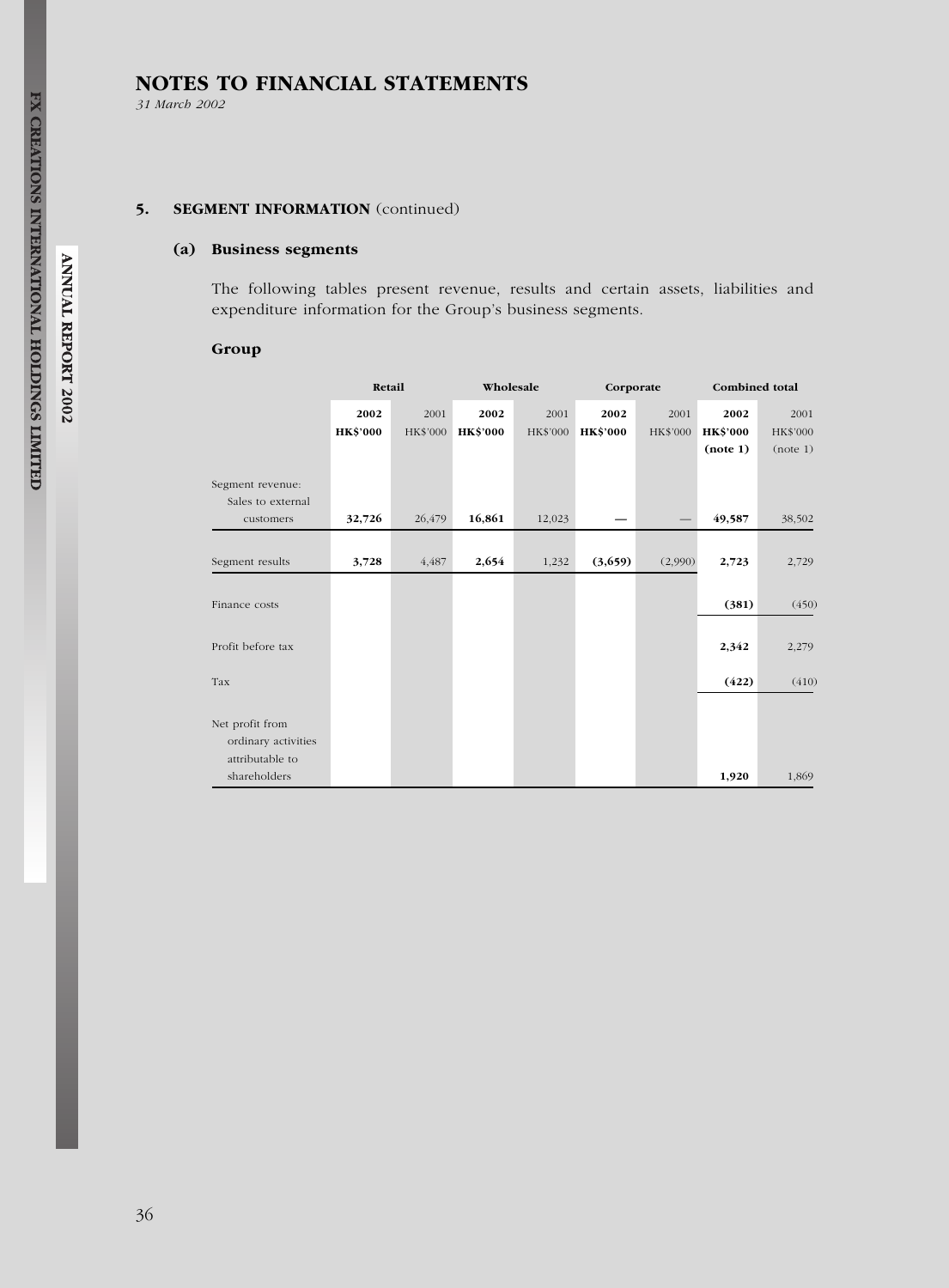31 March 2002

# 5. SEGMENT INFORMATION (continued)

#### (a) Business segments (continued)

Group

|                                      | Retail                  |                  |                         | Wholesale        |                         | Corporate        |                                     | Combined total               |  |  |
|--------------------------------------|-------------------------|------------------|-------------------------|------------------|-------------------------|------------------|-------------------------------------|------------------------------|--|--|
|                                      | 2002<br><b>HK\$'000</b> | 2001<br>HK\$'000 | 2002<br><b>HK\$'000</b> | 2001<br>HK\$'000 | 2002<br><b>HK\$'000</b> | 2001<br>HK\$'000 | 2002<br><b>HK\$'000</b><br>(note 1) | 2001<br>HK\$'000<br>(note 1) |  |  |
| <b>ASSETS</b>                        |                         |                  |                         |                  |                         |                  |                                     |                              |  |  |
| Segment assets<br>Unallocated assets | 4,421                   | 4,541            | 3,011                   | 848              | 4,258                   | 3,317            | 11,690<br>625                       | 8,706<br>197                 |  |  |
| Total assets                         |                         |                  |                         |                  |                         |                  | 12,315                              | 8,903                        |  |  |
| <b>LIABILITIES</b>                   |                         |                  |                         |                  |                         |                  |                                     |                              |  |  |
| Segment liabilities                  |                         |                  |                         |                  | 4,589                   | 3,675            | 4,589                               | 3,675                        |  |  |
| Unallocated liabilities              |                         |                  |                         |                  |                         |                  | 5,968                               | 3,390                        |  |  |
| Total liabilities                    |                         |                  |                         |                  |                         |                  | 10,557                              | 7,065                        |  |  |
| Other segment<br>information:        |                         |                  |                         |                  |                         |                  |                                     |                              |  |  |
| Depreciation<br>Capital              | 1,280                   | 659              |                         |                  | 290                     | 289              | 1,570                               | 948                          |  |  |
| expenditure                          | 501                     | 1,328            |                         |                  | 397                     | 480              | 898                                 | 1,808                        |  |  |

# (b) Geographical segments

The following table presents revenue, certain assets and expenditure information for the Group's geographical segments.

## Group

|                                                    | Hong Kong, SAR          |        | PRC (not<br>including<br>Hong Kong, SAR) |       | Taiwan                                      |      | Singapore |       | Other                     |       | <b>Combined</b> total                 |                                     |
|----------------------------------------------------|-------------------------|--------|------------------------------------------|-------|---------------------------------------------|------|-----------|-------|---------------------------|-------|---------------------------------------|-------------------------------------|
|                                                    | 2002<br><b>HK\$'000</b> | 2001   | 2002<br>HK\$'000 HK\$'000                | 2001  | 2002<br>HK\$'000 HK\$'000 HK\$'000 HK\$'000 | 2001 | 2002      | 2001  | 2002<br>HK\$'000 HK\$'000 | 2001  | 2002<br>HK\$'000 HK\$'000<br>(note 1) | 2001<br><b>HK\$'000</b><br>(note 1) |
| Segment revenue:<br>Sales to external<br>customers | 32,136                  | 28,398 | 9,254                                    | 5,920 | 5,621                                       | 524  | 1,603     | 1,327 | 973                       | 2,333 | 49,587                                | 38,502                              |
| Other segment information:<br>Segment assets       | 9,421                   | 4,897  | 1,335                                    | 666   | 1,214                                       | 212  | 230       |       | 115                       | 3,128 | 12,315                                | 8,903                               |
| Capital expenditure                                | 554                     | 1,776  |                                          |       | 344                                         | 32   |           |       |                           |       | 898                                   | 1,808                               |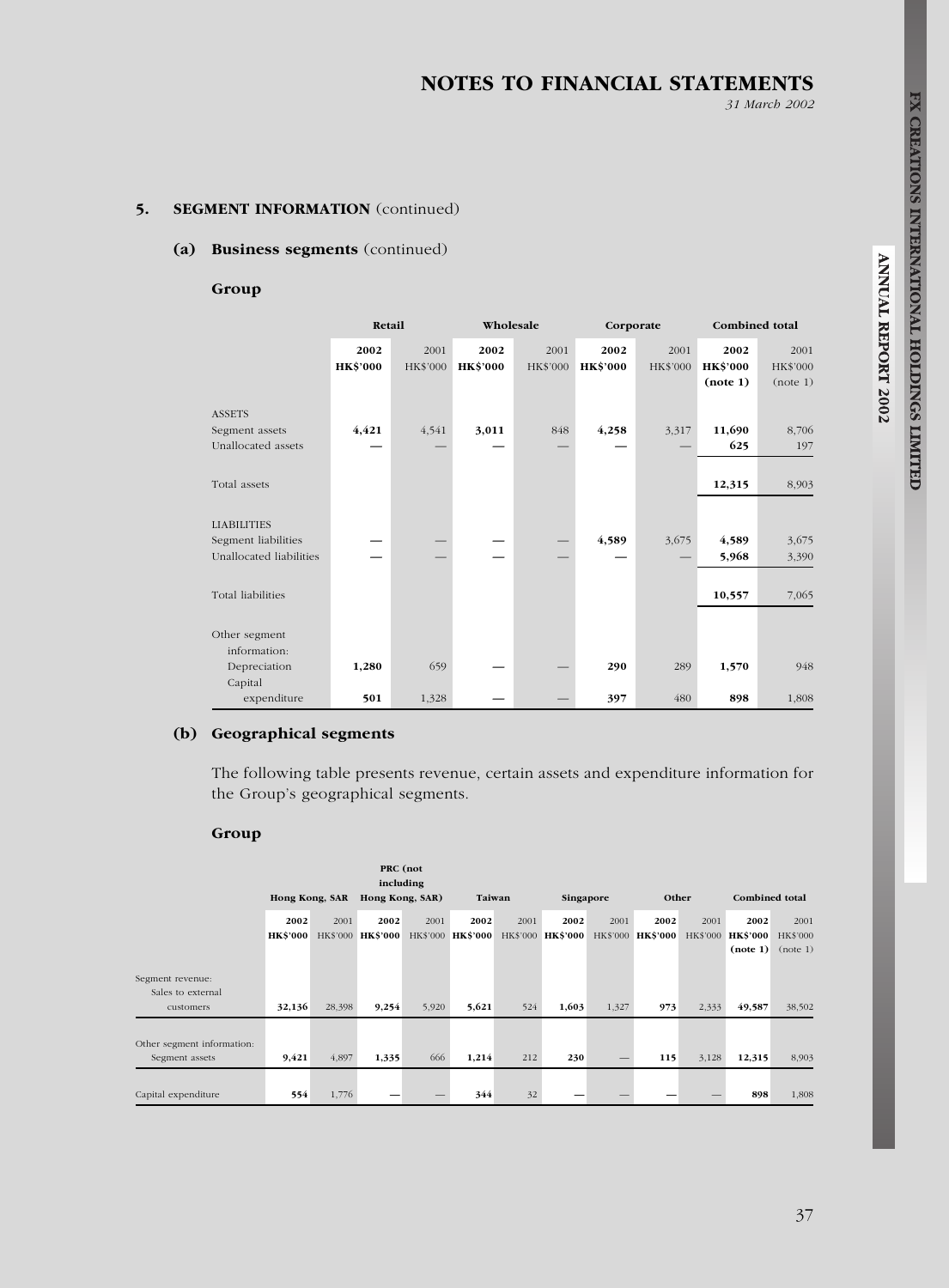31 March 2002

## 6. TURNOVER

Turnover represents the aggregate of the net invoiced value of goods sold, after allowances for returns and trade discounts. All significant transactions among the companies comprising the Group have been eliminated on combination.

## 7. PROFIT FROM OPERATING ACTIVITIES

The Group's pro forma combined profit from operating activities is arrived at after charging/(crediting):

|                                                          | Group           |          |  |
|----------------------------------------------------------|-----------------|----------|--|
|                                                          | 2002            | 2001     |  |
|                                                          | <b>HK\$'000</b> | HK\$'000 |  |
|                                                          | (note 1)        | (note 1) |  |
| Cost of inventories sold                                 | 18,416          | 14,139   |  |
| Auditors' remuneration                                   | 476             | 30       |  |
| Depreciation                                             | 1,570           | 948      |  |
| Staff costs (excluding directors' remuneration, note 9): |                 |          |  |
| Salaries                                                 | 10,674          | 8,343    |  |
| Pension scheme contributions                             | 411             | 130      |  |
|                                                          | 11,085          | 8,473    |  |
|                                                          |                 |          |  |
| Minimum lease payments under operating lease rentals     |                 |          |  |
| for land and buildings                                   | 12,421          | 8,794    |  |
| Exchange losses, net                                     | 209             | 203      |  |
| Interest income                                          | (50)            | (78)     |  |

## 8. FINANCE COSTS

Finance costs represents interest on bank loans and overdrafts wholly repayable within five years.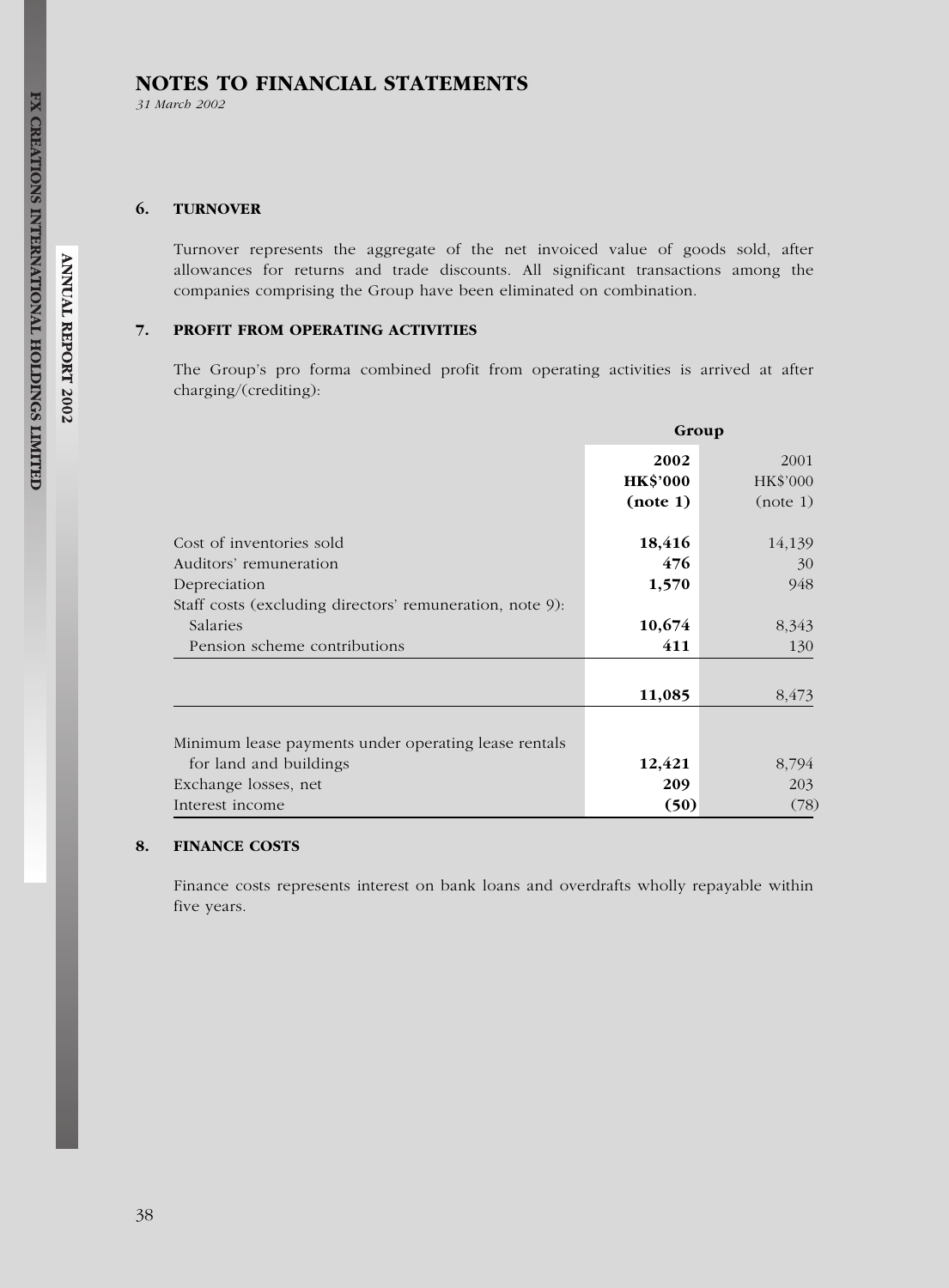# NOTES TO FINANCIAL STATEMENTS

31 March 2002

# 9. DIRECTORS' REMUNERATION

Details of directors' remuneration disclosed pursuant to the Rules Governing the Listing of Securities on GEM and Section 161 of the Hong Kong Companies Ordinance, are as follows:

|                                                                                                | Group                               |                              |  |
|------------------------------------------------------------------------------------------------|-------------------------------------|------------------------------|--|
|                                                                                                | 2002<br><b>HK\$'000</b><br>(note 1) | 2001<br>HK\$'000<br>(note 1) |  |
| Fees:                                                                                          |                                     |                              |  |
| Executive directors                                                                            |                                     |                              |  |
| Independent non-executive directors                                                            |                                     |                              |  |
|                                                                                                |                                     |                              |  |
| Other emoluments of executive directors:<br>Basic salaries, housing benefits, other allowances |                                     |                              |  |
| and benefits in kind                                                                           | 234                                 | 234                          |  |
| Pension scheme contributions                                                                   | 11                                  | 3                            |  |
|                                                                                                | 245                                 | 237                          |  |
|                                                                                                | 245                                 | 237                          |  |

One (2001: one) executive director of the Group received individual emoluments of approximately HK\$245,000 (2001: HK\$237,000) during the year ended 31 March 2002. No emoluments were paid to the other directors of the Company during the year.

The remuneration of each director fell within the nil–HK\$1,000,000 band.

There was no arrangement under which a director waived or agreed to waive any remuneration during the year (2001: Nil).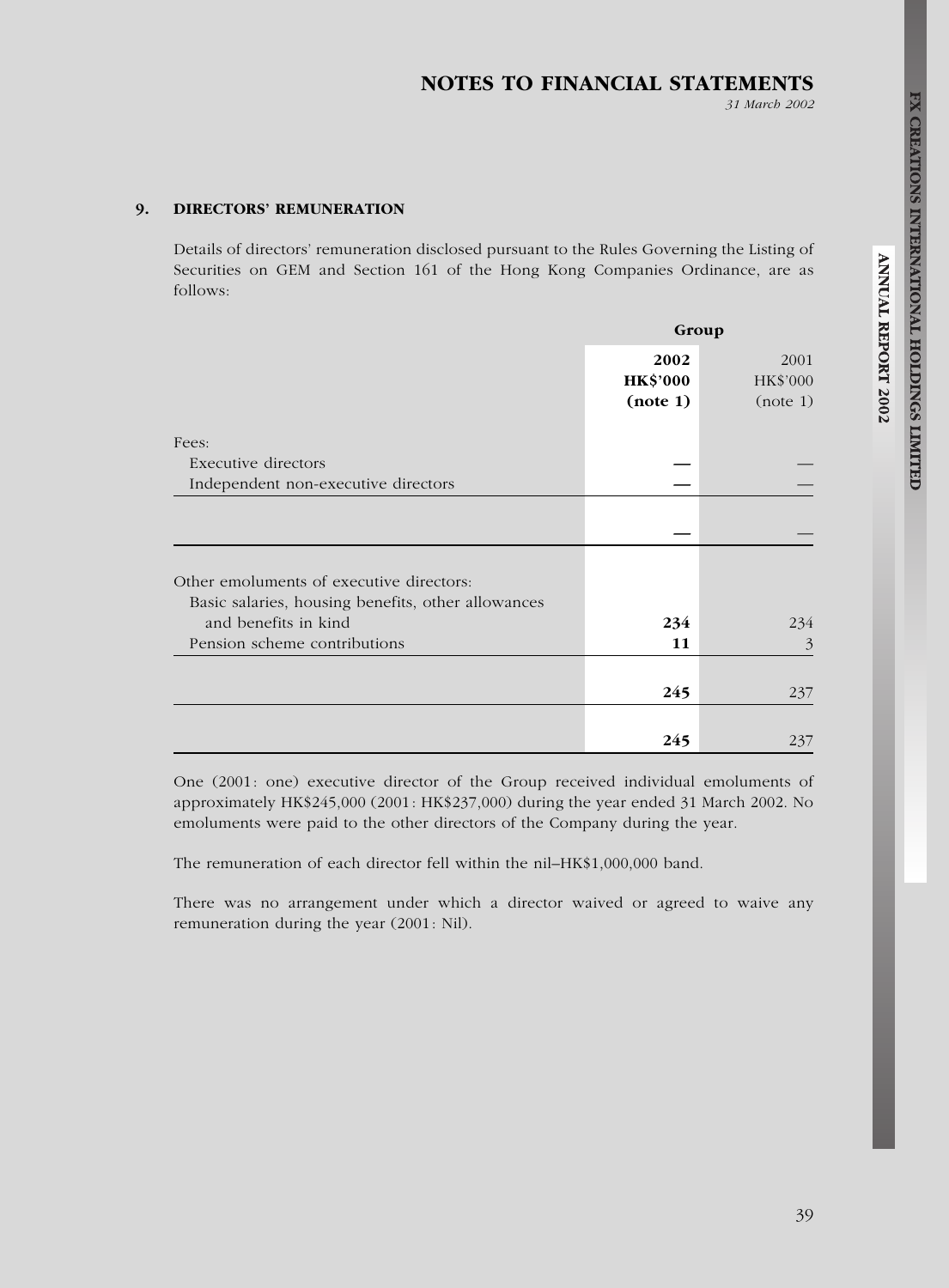31 March 2002

#### 10. FIVE HIGHEST PAID EMPLOYEES

The five highest paid individuals during the year included one (2001: Nil) executive director, details of whose remuneration are set out in note 9 above. Details of the remuneration of the remaining non-director, highest paid employees are set out as follows:

|                                                      | Group                               |                              |  |
|------------------------------------------------------|-------------------------------------|------------------------------|--|
|                                                      | 2002<br><b>HK\$'000</b><br>(note 1) | 2001<br>HK\$'000<br>(note 1) |  |
| Basic salaries, housing allowances, other allowances |                                     |                              |  |
| and benefits in kind                                 | 1,369                               | 1,537                        |  |
| Bonuses                                              | 66                                  | 35                           |  |
| Pension scheme contributions                         | 58                                  | 15                           |  |
|                                                      |                                     |                              |  |
|                                                      | 1,493                               | 1,587                        |  |

The emoluments of each non-director, highest paid employees fell within the nil–HK\$1,000,000 band.

During the year, no emoluments were paid by the Group to any of the directors or the non-director, highest paid employees as an inducement to join or upon joining the Group, or as compensation for loss of office.

There was no arrangement under which any of the non-director, highest paid employees waived or agreed to waive any remuneration during the year (2001: Nil).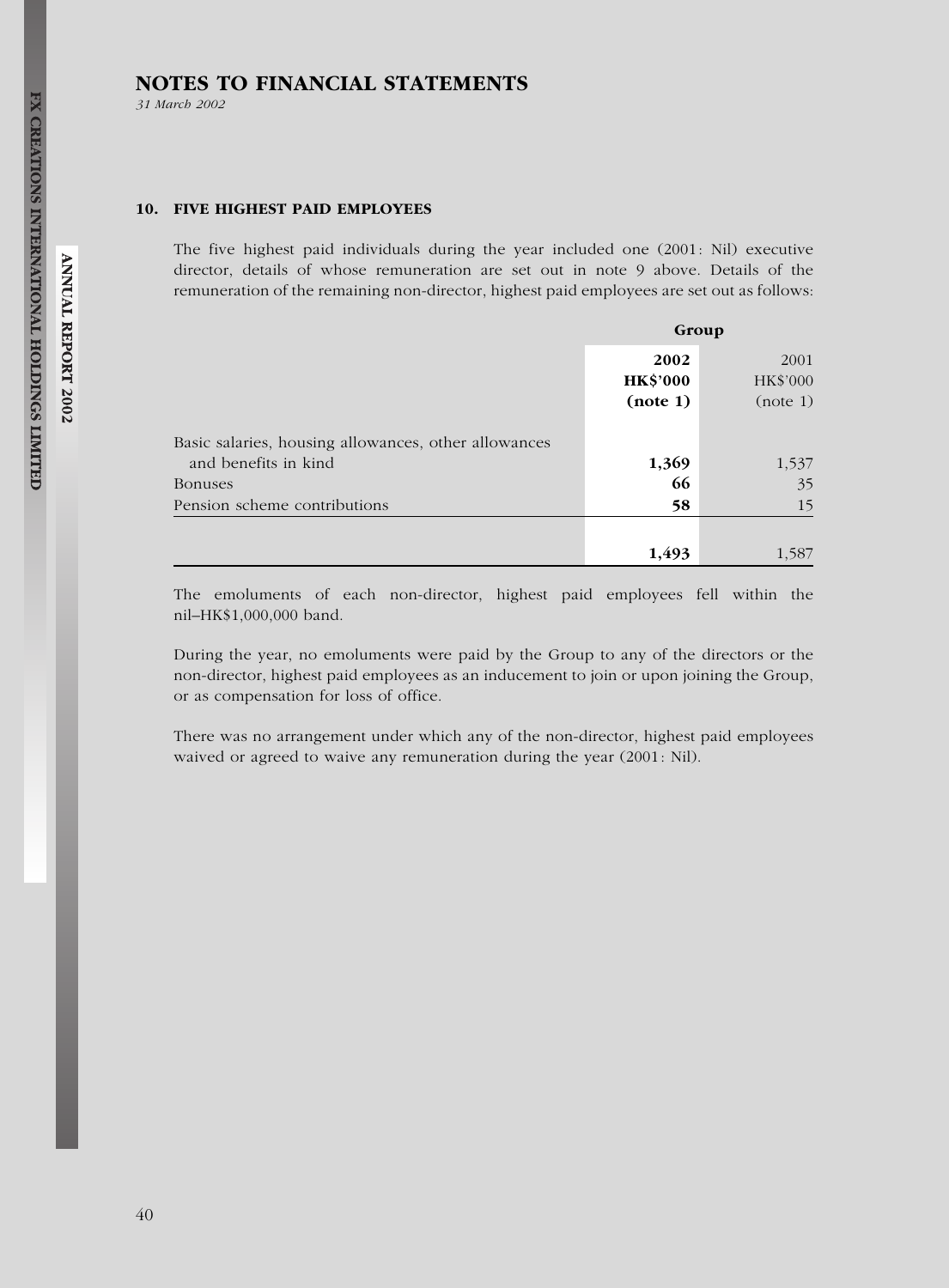31 March 2002

# 11. TAX

Hong Kong profits tax has been provided at the rate of 16% (2001: 16%) on the estimated assessable profits arising in Hong Kong during the year. Taxes on profits assessable overseas have been calculated at the rates of tax prevailing in the countries in which the Group operates, based on existing legislation, interpretation and practices in respect thereof.

|                                          |                                     | Group                        |  |  |
|------------------------------------------|-------------------------------------|------------------------------|--|--|
|                                          | 2002<br><b>HK\$'000</b><br>(note 1) | 2001<br>HK\$'000<br>(note 1) |  |  |
| Current:                                 |                                     |                              |  |  |
| Hong Kong                                | 542                                 | 350                          |  |  |
| Overseas                                 | 27                                  |                              |  |  |
| Overprovision in prior years — Hong Kong | (87)                                |                              |  |  |
|                                          |                                     |                              |  |  |
|                                          | 482                                 | 350                          |  |  |
| Deferred tax charge/(credit) — note 22   | (60)                                | 60                           |  |  |
|                                          |                                     |                              |  |  |
| Tax charge for the year                  | 422                                 | 410                          |  |  |

## 12. DIVIDEND

|                  |                 | Group    |
|------------------|-----------------|----------|
|                  | 2002            | 2001     |
|                  | <b>HK\$'000</b> | HK\$'000 |
|                  | (note 1)        | (note 1) |
|                  |                 |          |
| Special dividend | 2,000           |          |

A special dividend was paid by a subsidiary of the Group to its then shareholders prior to the Group Reorganisation as set out in notes 1 and 23 to the financial statements.

The dividend rate and the number of shares ranking for dividend are not presented as such information is not considered meaningful.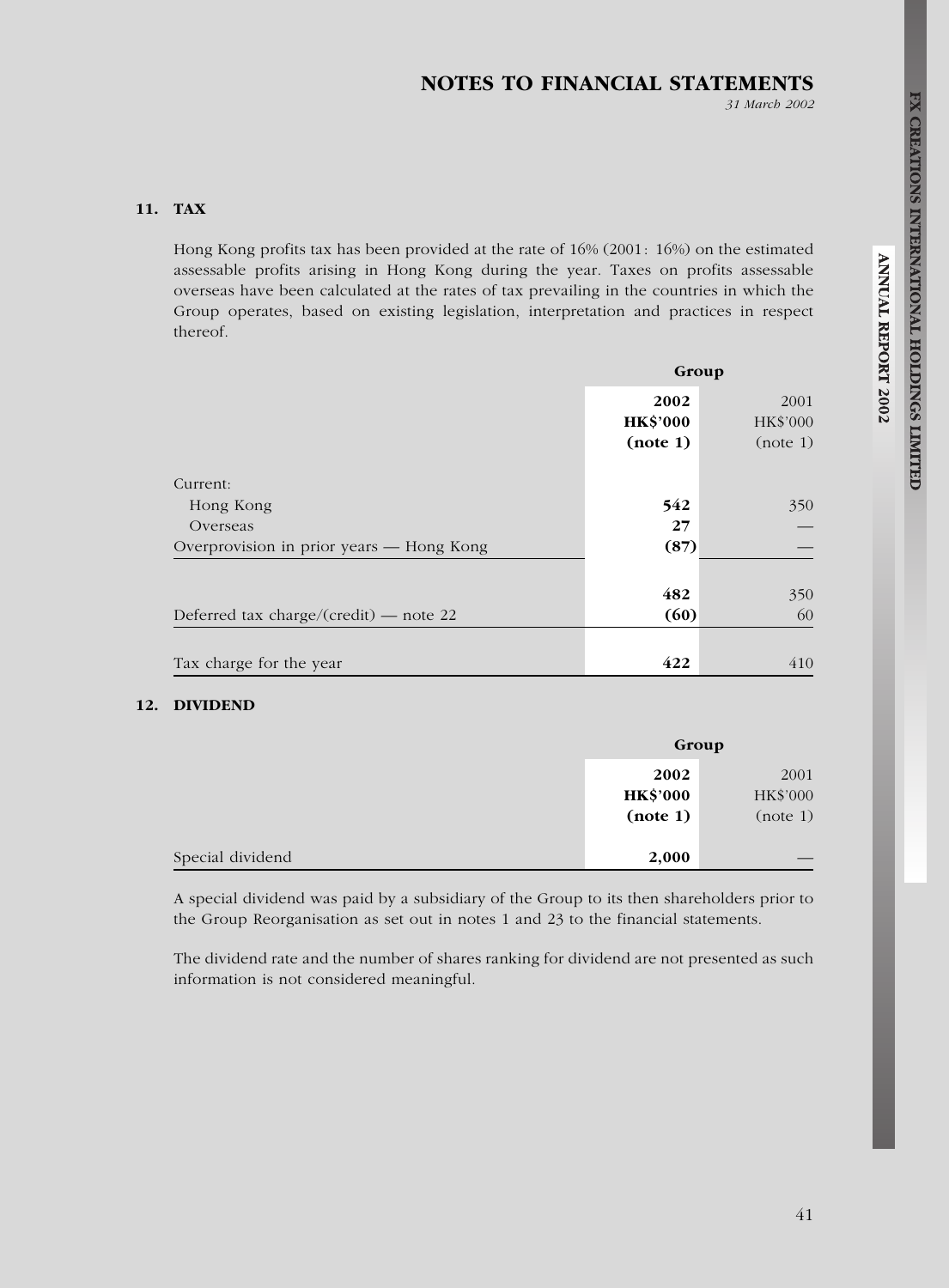31 March 2002

#### 13. EARNINGS PER SHARE

The calculation of pro forma basic earnings per share is based on the pro forma combined net profit from ordinary activities attributable to shareholders for the year ended 31 March 2002 of approximately HK\$1,920,000 (2001: HK\$1,869,000) and the pro forma weighted average of 280,000,000 (2001: 280,000,000) shares deemed to be in issue as further described in note 23 to the financial statements throughout the year.

Diluted earnings per share amount for the years ended 31 March 2001 and 2002 have not been disclosed as no diluting events existed during those years.

## 14. FIXED ASSETS

## Group

|                           | Leasehold    | Furniture,<br>fixtures and |          |
|---------------------------|--------------|----------------------------|----------|
|                           | improvements | equipment                  | Total    |
|                           | HK\$'000     | HK\$'000                   | HK\$'000 |
|                           | (note 1)     | (note 1)                   | (note 1) |
| Cost:                     |              |                            |          |
| At beginning of year      | 1,989        | 1,634                      | 3,623    |
| Additions                 | 493          | 405                        | 898      |
| At 31 March 2002          | 2.482        | 2,039                      | 4,521    |
| Accumulated depreciation: |              |                            |          |
| At beginning of year      | 913          | 1,092                      | 2,005    |
| Provided during the year  | 1,212        | 358                        | 1,570    |
| At 31 March 2002          | 2,125        | 1,450                      | 3,575    |
| Net book value:           |              |                            |          |
| At 31 March 2002          | 357          | 589                        | 946      |
|                           |              |                            |          |
| At 31 March 2001          | 1,076        | 542                        | 1,618    |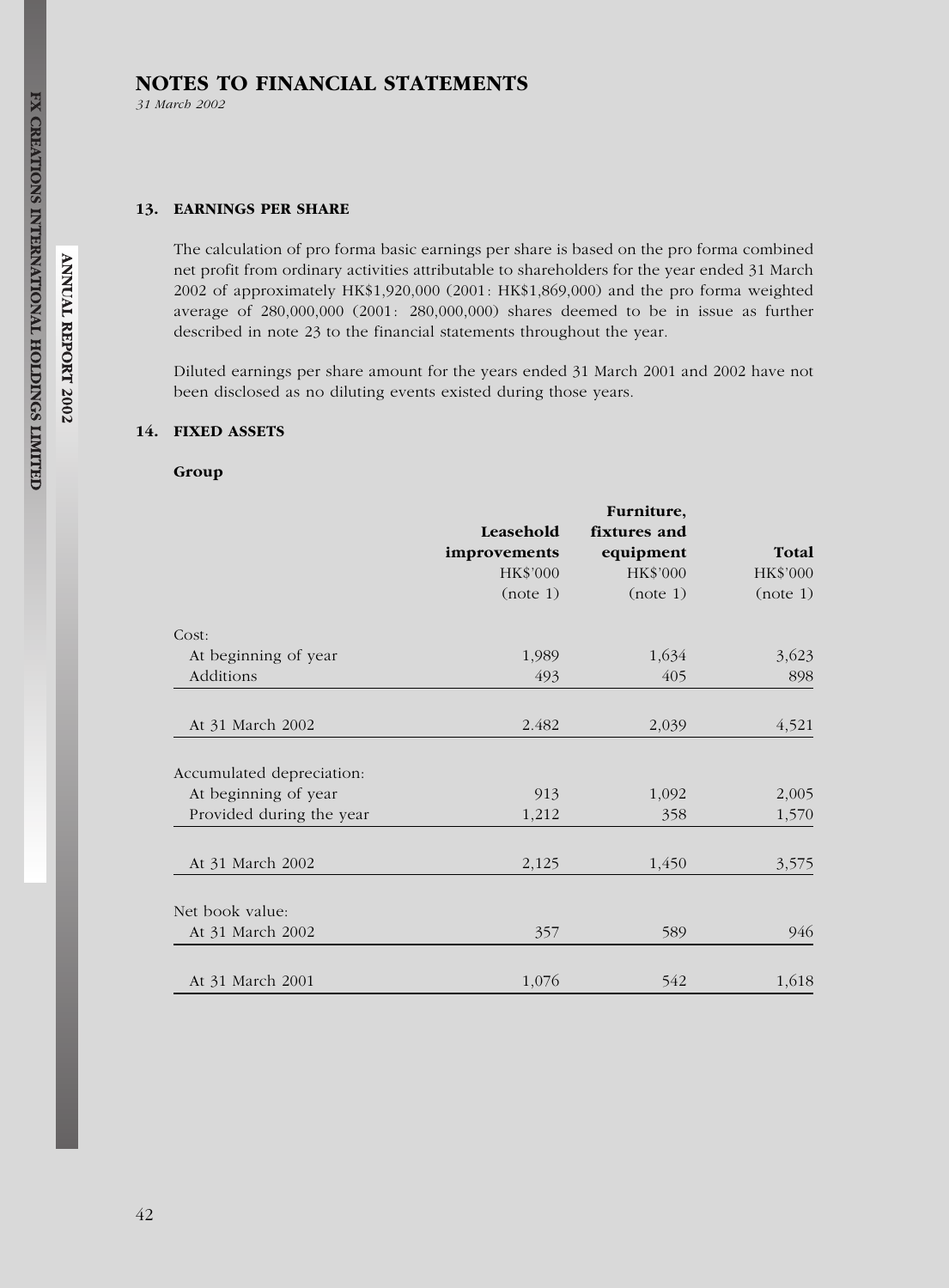31 March 2002

# 15. SUBSIDIARIES

Particulars of the subsidiaries which were acquired pursuant to the Group Reorganisation are as follows:

| <b>Name</b>                                                           | Place of<br>incorporation<br>and<br>operations | <b>Nominal</b><br>value of<br>issued<br>ordinary<br>share capital | Percentage<br>of equity<br>attributable<br>to the<br>Company | Principal<br>activities                |
|-----------------------------------------------------------------------|------------------------------------------------|-------------------------------------------------------------------|--------------------------------------------------------------|----------------------------------------|
| As if directly held<br>Resource Base<br>Enterprises Limited           | British Virgin<br>Islands                      | Ordinary<br>US\$100                                               | 100                                                          | Investment<br>holding                  |
| As if indirectly held<br><b>FX</b> Creations<br>International Limited | Hong Kong                                      | Ordinary<br><b>HK\$10</b>                                         | 100                                                          | Retail and<br>distribution<br>of bags  |
| Hugo Point<br>International Limited                                   | Hong Kong                                      | Ordinary<br>HK\$100                                               | 100                                                          | Sub-letting<br>of leased<br>properties |

## 16. INVENTORIES

|                | Group                               |                              |
|----------------|-------------------------------------|------------------------------|
|                | 2002<br><b>HK\$'000</b><br>(note 1) | 2001<br>HK\$'000<br>(note 1) |
| Finished goods | 978                                 | 1,253                        |

At 31 March 2002, no inventories were stated at net realisable value (2001: Nil).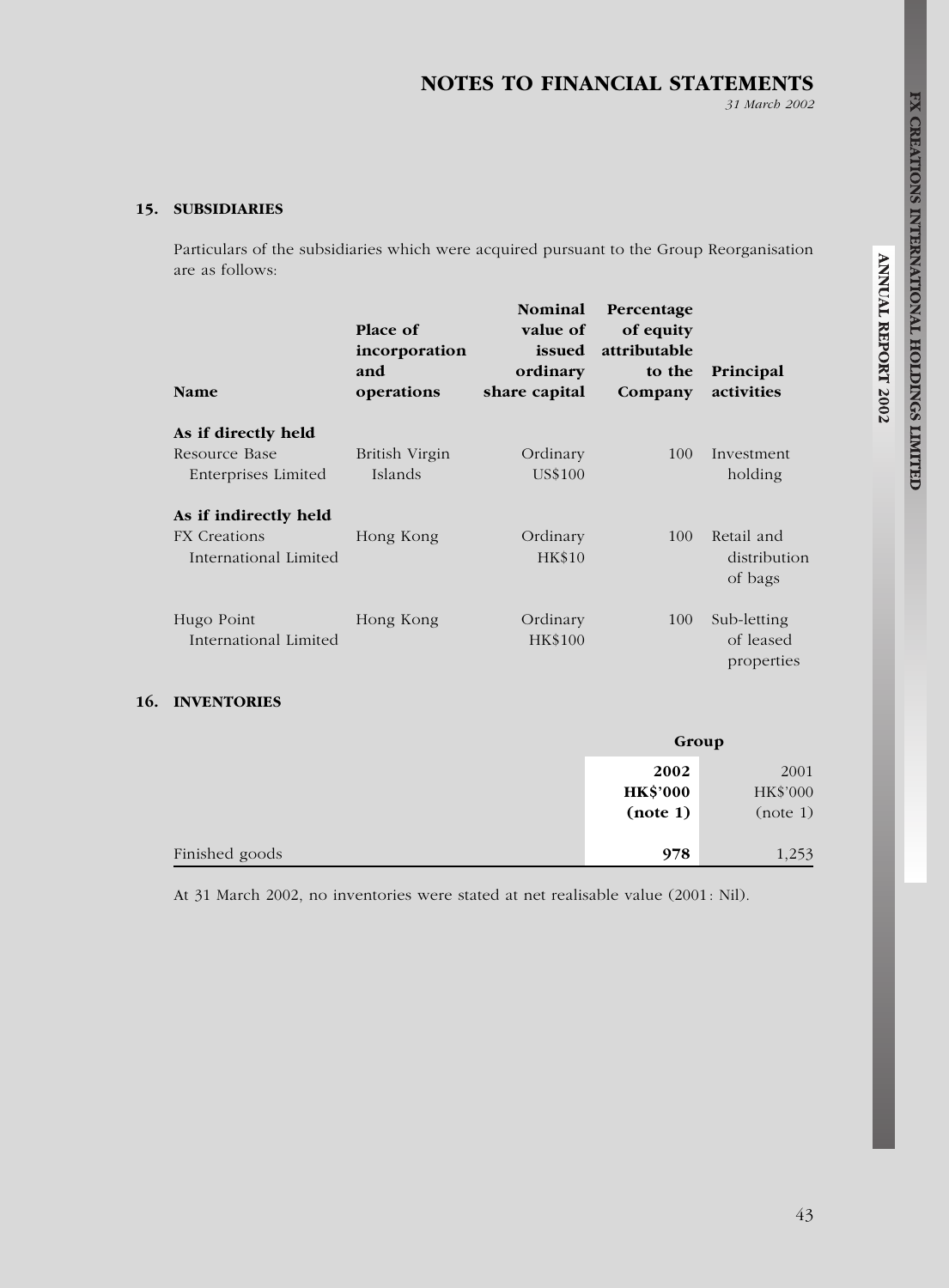31 March 2002

## 17. ACCOUNTS AND BILLS RECEIVABLE

The Group's trading terms with its customers are mainly on credit, which generally have credit terms of up to 75 days. Each customer has a maximum credit limit. The Group seeks to maintain strict control over its outstanding receivables to minimise credit risk. Overdue balances are reviewed regularly by senior management.

An aged analysis of the Group's accounts and bills receivable as at the balance sheet date, based on the goods delivery date, is as follows:

|                | Group                   |                  |
|----------------|-------------------------|------------------|
|                | 2002<br><b>HK\$'000</b> | 2001<br>HK\$'000 |
|                | (note 1)                | (note 1)         |
| Within 90 days | 3,977                   | 1,447            |
| 91-180 days    | 365                     |                  |
|                |                         |                  |
|                | 4,342                   | 1,447            |

# 18. DUE FROM A DIRECTOR

Particulars of the amount due from a director disclosed pursuant to Section 161B of the Hong Kong Companies Ordinance are as follows:

#### Group

|                  |                 | Maximum         |          |
|------------------|-----------------|-----------------|----------|
|                  | At              | amount          | At       |
|                  | 31 March        | outstanding     | 1 April  |
|                  | 2002            | during the year | 2001     |
|                  | <b>HK\$'000</b> | HK\$'000        | HK\$'000 |
|                  | (note 1)        | (note 1)        | (note 1) |
|                  |                 |                 |          |
| Ng Pak To, Petto |                 | 3,603           | 103      |

The amount due from a director was unsecured, interest-free and was settled during the year.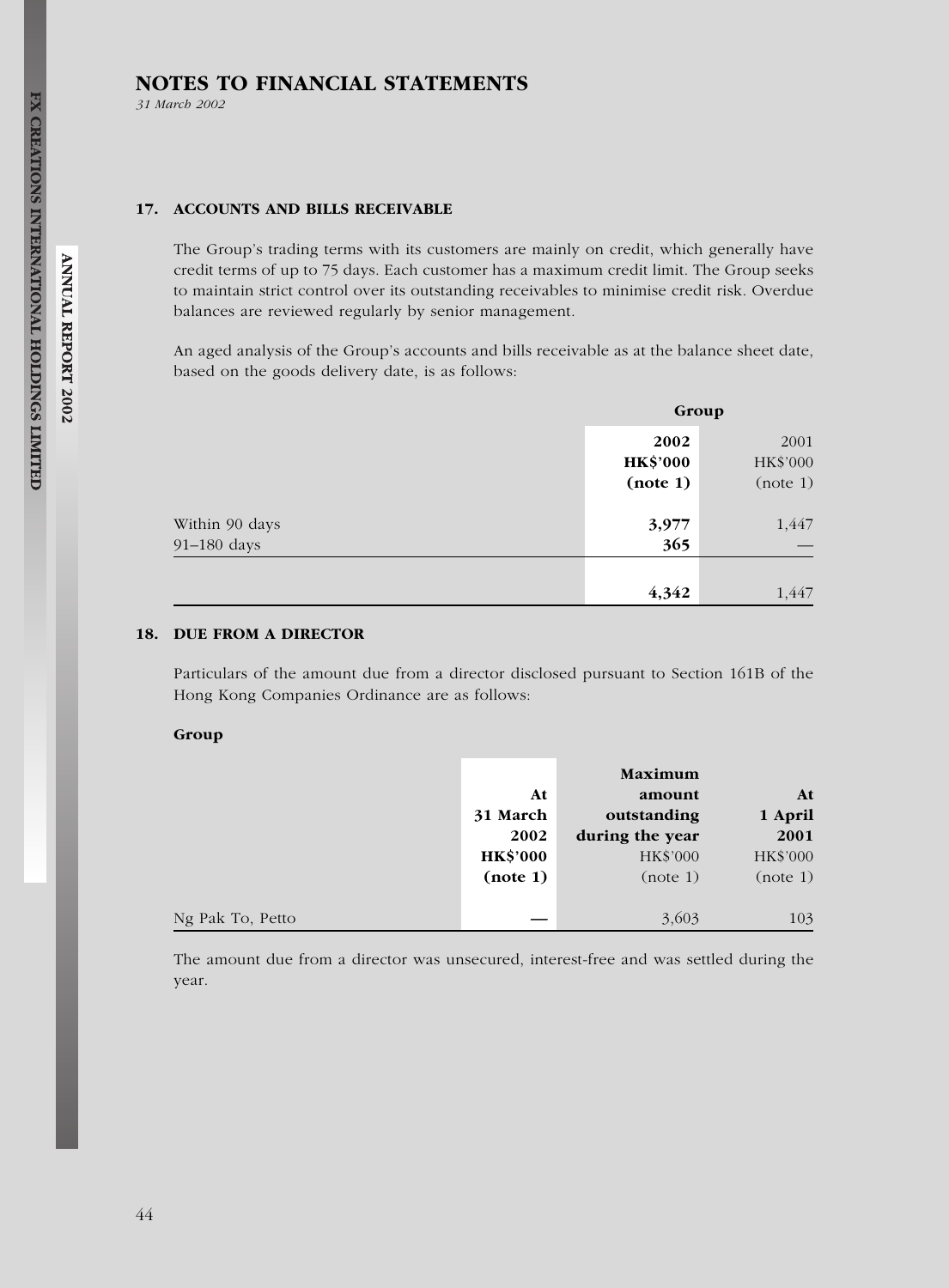# NOTES TO FINANCIAL STATEMENTS

31 March 2002

# 19. DUE FROM A RELATED COMPANY

Particulars of the amount due from a related company disclosed pursuant to Section 161B of the Hong Kong Companies Ordinance are as follows:

#### Group

|                    |                 | Maximum         |          |
|--------------------|-----------------|-----------------|----------|
|                    | At              | amount          | At       |
|                    | 31 March        | outstanding     | 1 April  |
|                    | 2002            | during the year | 2001     |
|                    | <b>HK\$'000</b> | HK\$'000        | HK\$'000 |
|                    | (note 1)        | (note 1)        | (note 1) |
|                    |                 |                 |          |
| ecBags.com Limited |                 | 29              | 29       |

ecBag.com Limited is a company in which Mr. Ng Pak To, Petto and Mr. Ho Kai Chung, David, two directors of the Company, are directors and shareholders. The amount due from a related company was unsecured, interest-free and was settled during the year.

# 20. ACCOUNTS PAYABLE

An aged analysis of the Group's accounts payable as at the balance sheet date, based on the goods receipt date, is as follows:

|                | Group                               |                              |
|----------------|-------------------------------------|------------------------------|
|                | 2002<br><b>HK\$'000</b><br>(note 1) | 2001<br>HK\$'000<br>(note 1) |
| Within 90 days | 2,806                               | 1,984                        |
| 91-180 days    | 214                                 |                              |
|                |                                     |                              |
|                | 3,020                               | 1,984                        |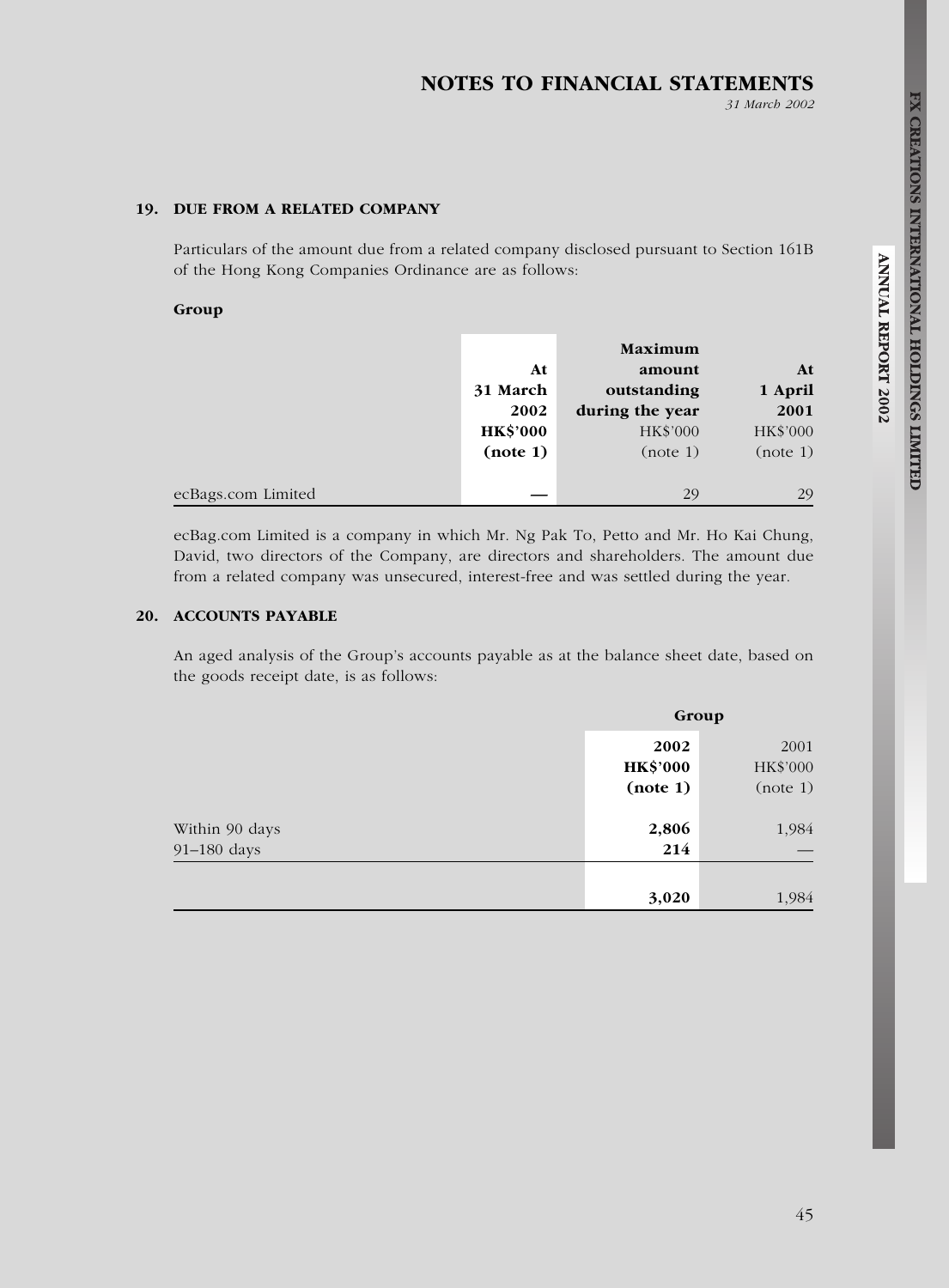31 March 2002

#### 21. BANKING FACILITIES

|                                           | Group                               |                              |
|-------------------------------------------|-------------------------------------|------------------------------|
|                                           | 2002<br><b>HK\$'000</b><br>(note 1) | 2001<br>HK\$'000<br>(note 1) |
| Unsecured bank loans repayable:           |                                     |                              |
| Within one year                           | 1,216                               | 1,757                        |
| In the second year                        | 245                                 | 590                          |
|                                           | 1,461                               | 2,347                        |
| Portion classified as current liabilities | (1,216)                             | (1,757)                      |
|                                           |                                     |                              |
| Long term portion                         | 245                                 | 590                          |

At 31 March 2002, the banking facilities of the Group were supported by the following:

- (i) the pledge of a bank deposit of  $HK$1,840,000 (2001: HK$2,046,000);$
- (ii) personal guarantees executed by two directors of the Company and a director of a subsidiary of the Company;
- (iii) legal charges over certain properties owned by a director of the Company, a director of a subsidiary of the Company and a relative of a director of the Company; and
- (iv) a floating charge over the current assets of a subsidiary of the Company.

The Group has received written consent, in principle, from its bankers to the effect that upon the listing of the Company's shares on GEM, the personal guarantees from two directors of the Company and a director of a subsidiary of the Company, and the legal charges over certain properties owned by a director of the Company, a director of a subsidiary of the Company and a relative of a director of the Company will be released and replaced by corporate guarantees executed by the Company and/or other security provided by the Group.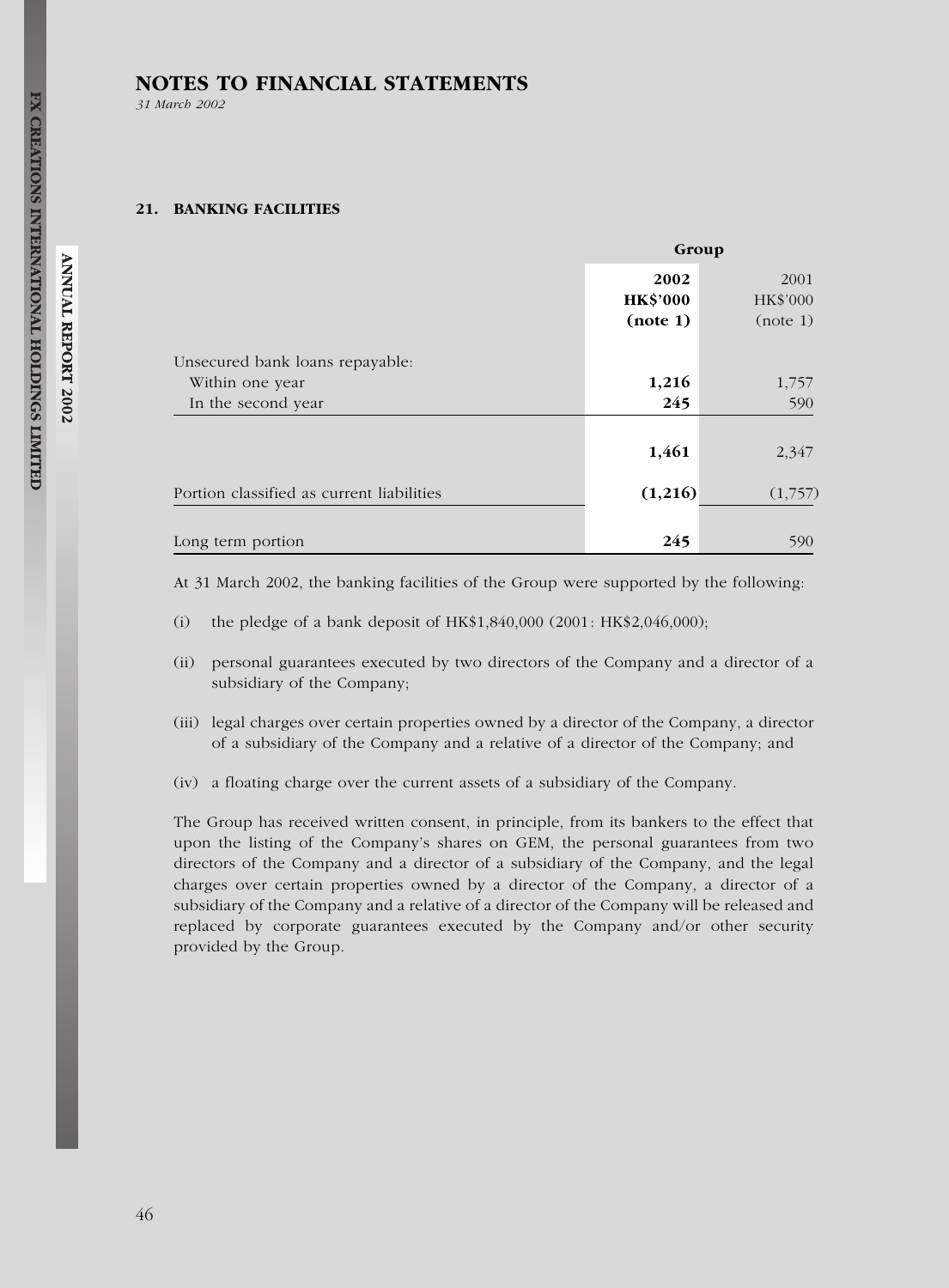# NOTES TO FINANCIAL STATEMENTS

31 March 2002

#### 22. DEFERRED TAX

Movements in the provision for deferred tax liability are as follows:

|                                                                |                                     | Group                        |  |
|----------------------------------------------------------------|-------------------------------------|------------------------------|--|
|                                                                | 2002<br><b>HK\$'000</b><br>(note 1) | 2001<br>HK\$'000<br>(note 1) |  |
| At beginning of year<br>Charge/(credit) for the year (note 11) | 60<br>(60)                          | 60                           |  |
| At end of year                                                 |                                     | 60                           |  |

As at 31 March 2002, no deferred tax had been provided because the Company and the Group had no significant timing differences at the balance sheet date.

#### 23. SHARE CAPITAL

The following changes in the Company's authorised and issued share capital took place during the period from 10 January 2002 (date of incorporation) to 31 March 2002:

- (i) On incorporation, the authorised share capital of the Company was HK\$100,000 divided into 10,000,000 shares of HK\$0.01 each.
- (ii) On 14 January 2002, one subscriber share of HK\$0.01 was allotted and issued fully paid.
- (iii) On 14 January 2002, the subscriber share was transferred to WNML.

Subsequent to the balance sheet date, there were the following events:

- (iv) On 2 May 2002, the authorised share capital of the Company was increased from HK\$100,000 to HK\$100,000,000 by the creation of a further 9,990,000,000 shares of HK\$0.01 each, ranking pari passu in all respects with the existing share capital of the Company.
- (v) On 2 May 2002, as part of the Group Recognisation set out in note 1 to the financial statements, the Company allotted and issued an aggregate of 5,599,999 shares, credited as fully paid, to WNML as consideration for the acquisition of the entired issued share capital of RBEL.
- (vi) On 2 May 2002, a total of 274,400,000 shares of HK\$0.01 each were allotted as fully paid at par to WNML.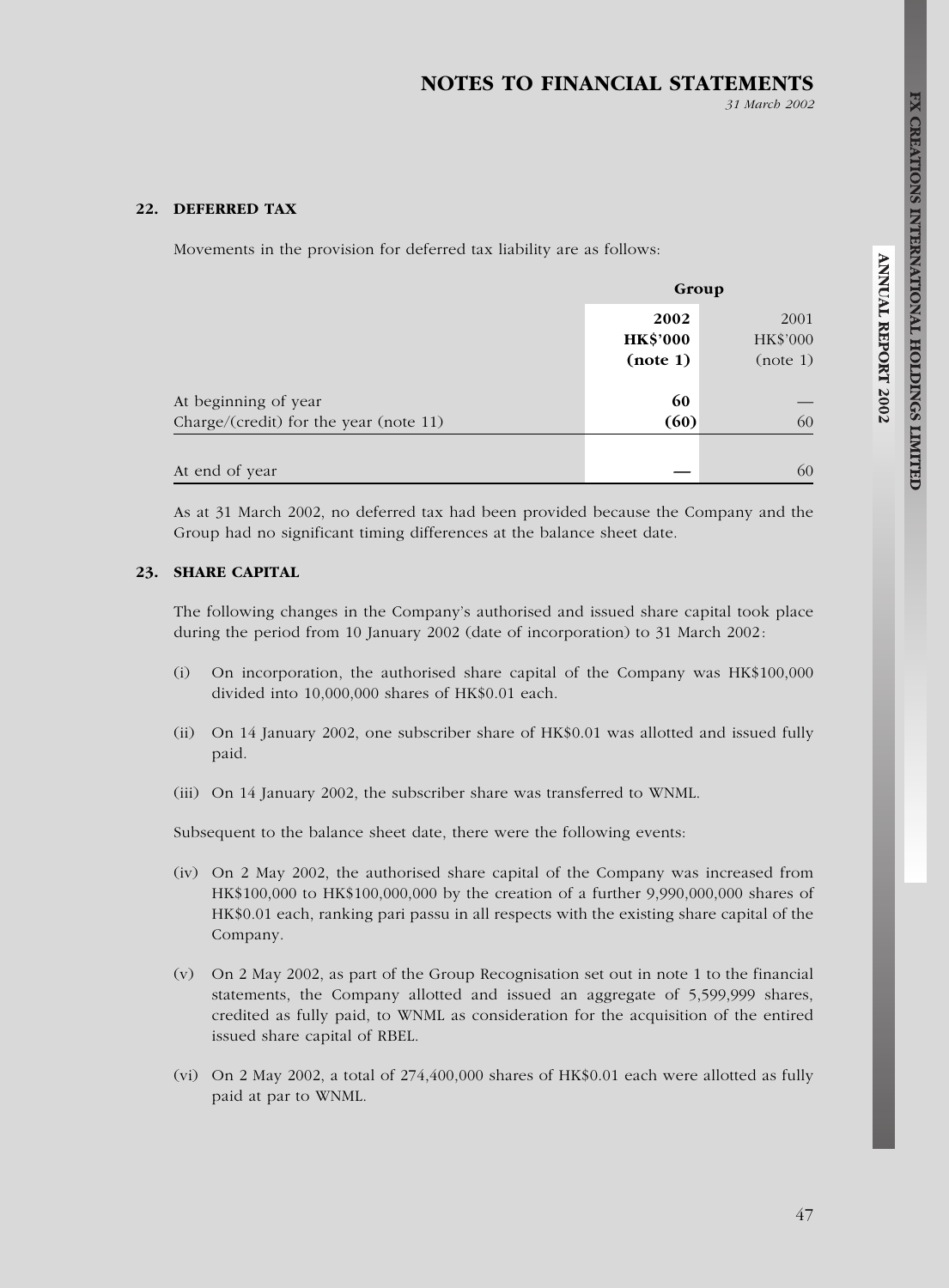31 March 2002

#### 23. SHARE CAPITAL (continued)

- (vii) On 2 May 2002, the Company allotted and issued 260,000 shares of HK\$0.01 to each of Teamwire Industrial Limited, Multibest Industrial Limited and Giant Ample Investments Limited (collectively referred to as the ''Pre-IPO Investors'') at a total consideration of HK\$4,875,000.
- (viii) On 2 May 2002, a total of 38,220,000 shares of HK\$0.01 each were allotted as fully paid at par to the Pre-IPO Investors.
- (ix) The capitalisation shares, as stated in (vi) and (viii), were issued by way of the capitalisation of the sum of a total of HK\$3,126,200 standing to the credit of the share premium account of the Company. This allotment and capitalisation were conditional on the share premium account being credited as a result of the new shares issued to the public.
- $(x)$  On 16 May 2002, 81,000,000 shares of HK\$0.01 each were issued to the public at HK\$0.26 each for a total cash consideration, before related issuing expenses of approximately HK\$7,760,000, of HK\$21,060,000.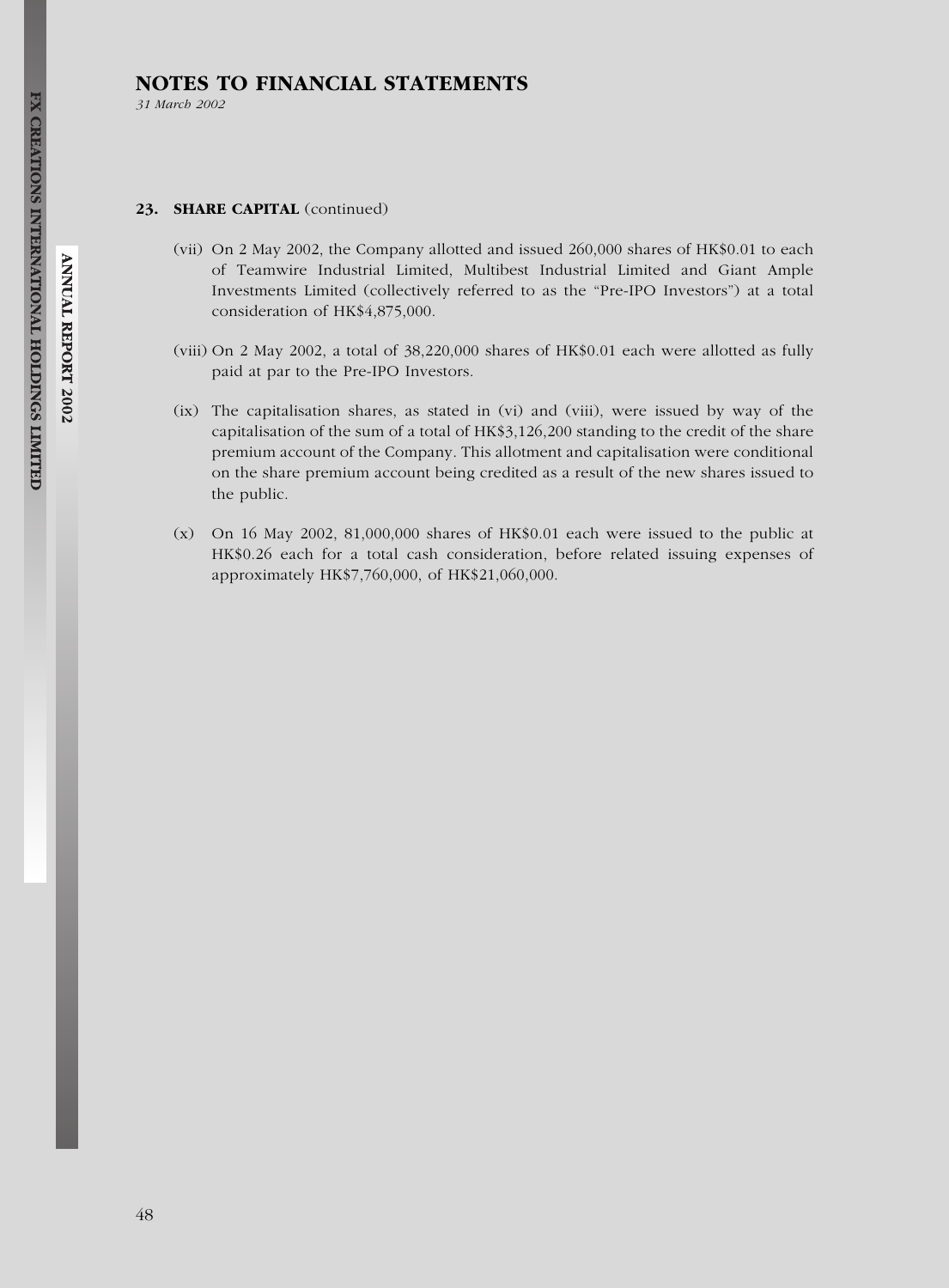31 March 2002

## 23. SHARE CAPITAL (continued)

The following is a summary of the above movements in the authorised and issued share capital of the Company:

|                                                                                                                                                                             | <b>Notes</b> | Number of<br>authorised<br>shares<br>(000) | Number of<br>issued<br>shares | Nominal<br>value of<br>shares<br>issued<br>HK\$ |
|-----------------------------------------------------------------------------------------------------------------------------------------------------------------------------|--------------|--------------------------------------------|-------------------------------|-------------------------------------------------|
| Shares allotted and issued, credited<br>as fully paid on incorporation                                                                                                      | (i), (ii)    | 10,000                                     | 1                             |                                                 |
| Increase in authorised share capital                                                                                                                                        | (iv)         | 9,990,000                                  |                               |                                                 |
| Shares issued as consideration for<br>acquisition of the entire issued<br>share capital of RBEL                                                                             | (v)          |                                            | 5,599,999                     | 56,000                                          |
| Shares issued and credited as fully<br>paid conditional on the share<br>premium account of the<br>Company being credited as a<br>result of the share offer to the<br>public | (vi)         |                                            | 274,400,000                   |                                                 |
|                                                                                                                                                                             |              |                                            |                               |                                                 |
| Pro forma share capital as at 31<br>March 2001 and 2002                                                                                                                     |              | 10,000,000                                 | 280,000,000                   | 56,000                                          |
| Shares issued to the Pre-IPO<br>Investors                                                                                                                                   | (vii)        |                                            | 780,000                       | 7,800                                           |
| Shares issued and credited as fully<br>paid conditional on the share<br>premium account of the<br>Company being credited as a<br>result of the share offer to the<br>public | (viii)       |                                            | 38,220,000                    |                                                 |
| New issue on public listing                                                                                                                                                 | (x)          |                                            | 81,000,000                    | 810,000                                         |
| Capitalisation of the share<br>premium account as set out<br>above                                                                                                          | (ix)         |                                            |                               | 3,126,200                                       |
|                                                                                                                                                                             |              | 10,000,000                                 | 400,000,000                   | 4,000,000                                       |

#### Share options

The Company operates a share option scheme (the "Scheme"), further details of which are set out under the section "Share option scheme" in the Report of the Directors.

Since the Scheme became effective and up to the date of this report, no share options have been granted pursuant to the Scheme.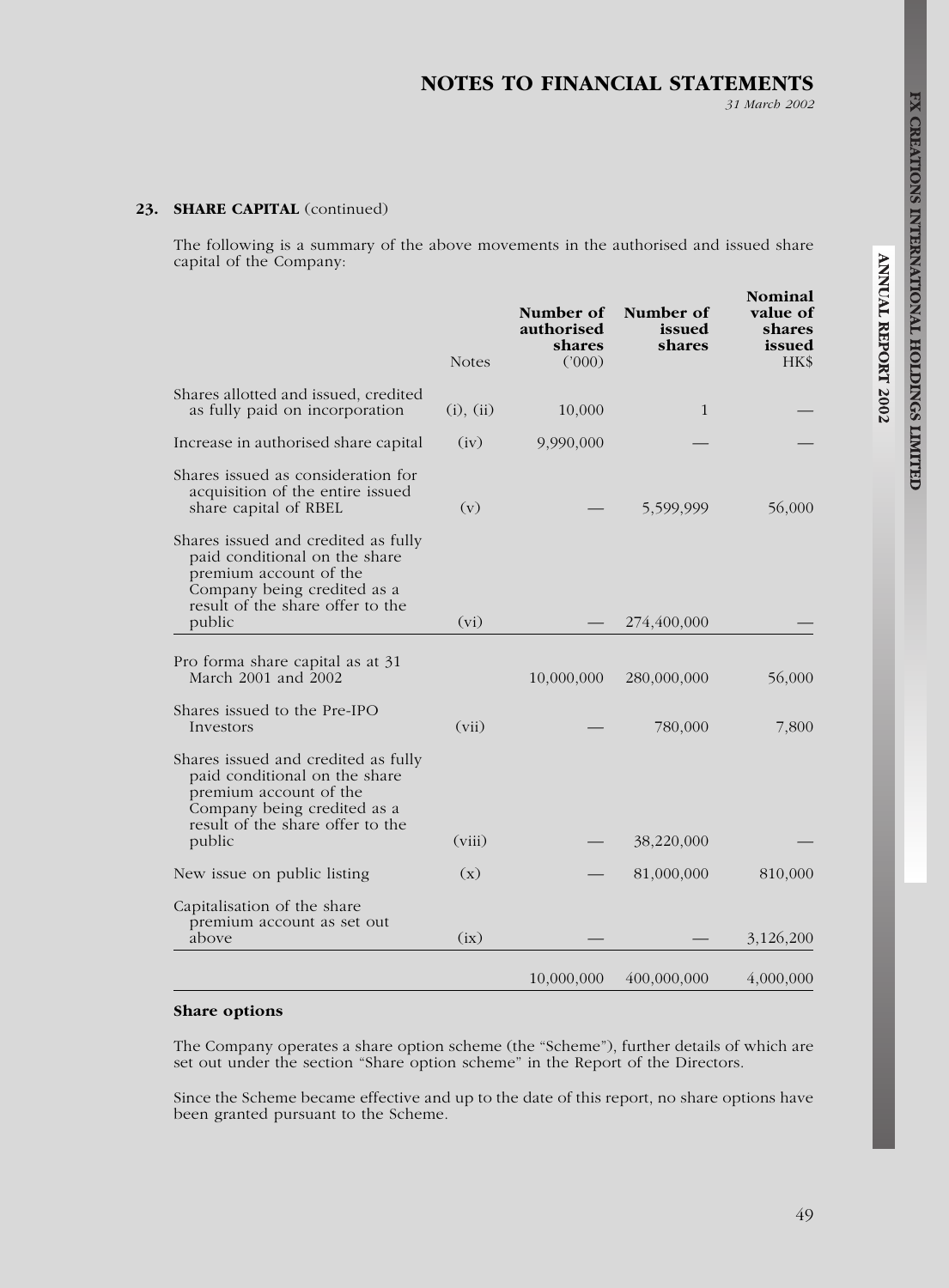31 March 2002

# 24. NOTES TO THE PRO FORMA COMBINED CASH FLOW STATEMENT

# (a) Reconciliation of profit from operating activities to net cash inflow from operating activities

|                                                | Group           |          |
|------------------------------------------------|-----------------|----------|
|                                                | 2002            | 2001     |
|                                                | <b>HK\$'000</b> | HK\$'000 |
|                                                | (note 1)        | (note 1) |
| Profit from operating activities               | 2,723           | 2,729    |
| Interest income                                | (50)            | (78)     |
| Depreciation                                   | 1,570           | 948      |
| Decrease/(increase) in inventories             | 275             | (245)    |
| Decrease/(increase) in accounts and bills      |                 |          |
| receivable                                     | (2,895)         | 2,474    |
| Increase in prepayments, deposits and other    |                 |          |
| receivables                                    | (362)           | (446)    |
| Increase/(decrease) in accounts payable        | 1,036           | (1,793)  |
| Increase/(decrease) in accrued liabilities and |                 |          |
| other payables                                 | 931             | (134)    |
|                                                |                 |          |
| Net cash inflow from operating activities      | 3,228           | 3,455    |

## (b) Analysis of changes in financing during the year

|                                          | Due to a<br>director<br>HK\$'000<br>(note 1) | <b>Bank loans</b><br>HK\$'000<br>(note 1) |
|------------------------------------------|----------------------------------------------|-------------------------------------------|
| At 1 April 2000                          | 457                                          | 1,772                                     |
| Net cash inflow/(outflow) from financing | (457)                                        | 1,175                                     |
| At 31 March 2001 and 1 April 2001        |                                              | 2,947                                     |
| Net cash outflow from financing          |                                              | (886)                                     |
| At 31 March 2002                         |                                              | 2,061                                     |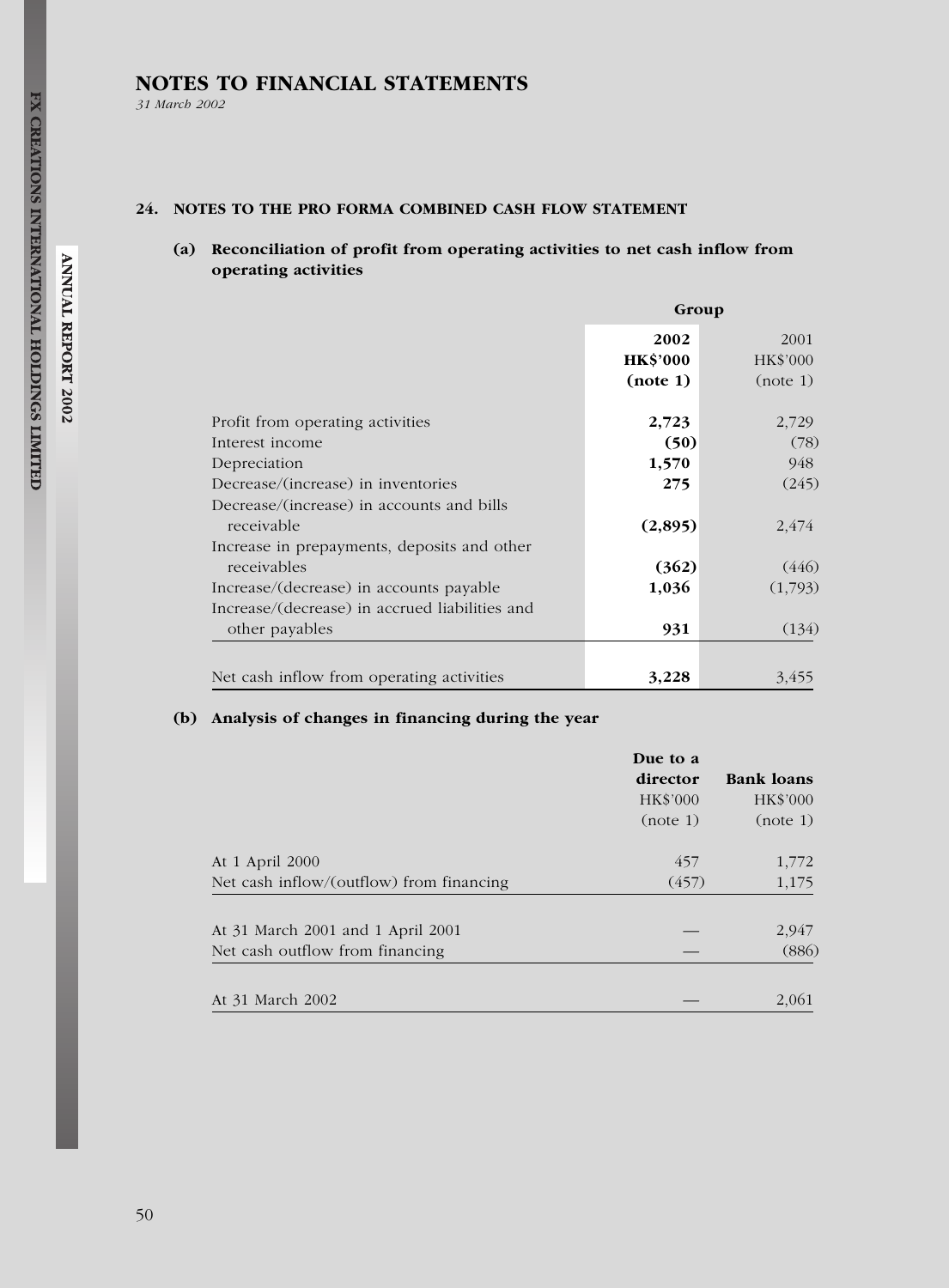# NOTES TO FINANCIAL STATEMENTS

31 March 2002

#### 24. NOTES TO THE PRO FORMA COMBINED CASH FLOW STATEMENT (continued)

#### (c) Major non-cash transactions

- (i) A subsidiary of the Company declared a special dividend of HK\$2,000,000 (2001: Nil), which was settled through the current account with a director.
- (ii) During the year, prepayments of HK\$1,706,000 (2001: Nil) were paid by a director on behalf of the Group.

## 25. CONTINGENT LIABILITIES

|                                | Group                               |                              |
|--------------------------------|-------------------------------------|------------------------------|
|                                | 2002<br><b>HK\$'000</b><br>(note 1) | 2001<br>HK\$'000<br>(note 1) |
| Bills discounted with recourse |                                     | 239                          |

## 26. COMMITMENTS

#### (a) Operating lease arrangements

The Group leases certain of its office premises, warehouses, retail shops and department store counters under non-cancellable operating lease arrangements with lease terms ranging from one to three years.

At 31 March 2002, the Group had total future minimum lease payments in respect of non-cancellable operating leases falling due as follows:

|                                         | Group                               |                              |
|-----------------------------------------|-------------------------------------|------------------------------|
|                                         | 2002<br><b>HK\$'000</b><br>(note 1) | 2001<br>HK\$'000<br>(note 1) |
| Land and buildings expiring:            |                                     |                              |
| Within one year                         | 7,287                               | 5,980                        |
| In the second to fifth years, inclusive | 5,958                               | 1,479                        |
|                                         |                                     |                              |
|                                         | 13,245                              | 7.459                        |

(b) At the balance sheet date, the Group had contracted commitments in respect of purchases of certain fixed assets of HK\$157,500 (2001: Nil).

As at 31 March 2002, the Company did not have any significant commitments.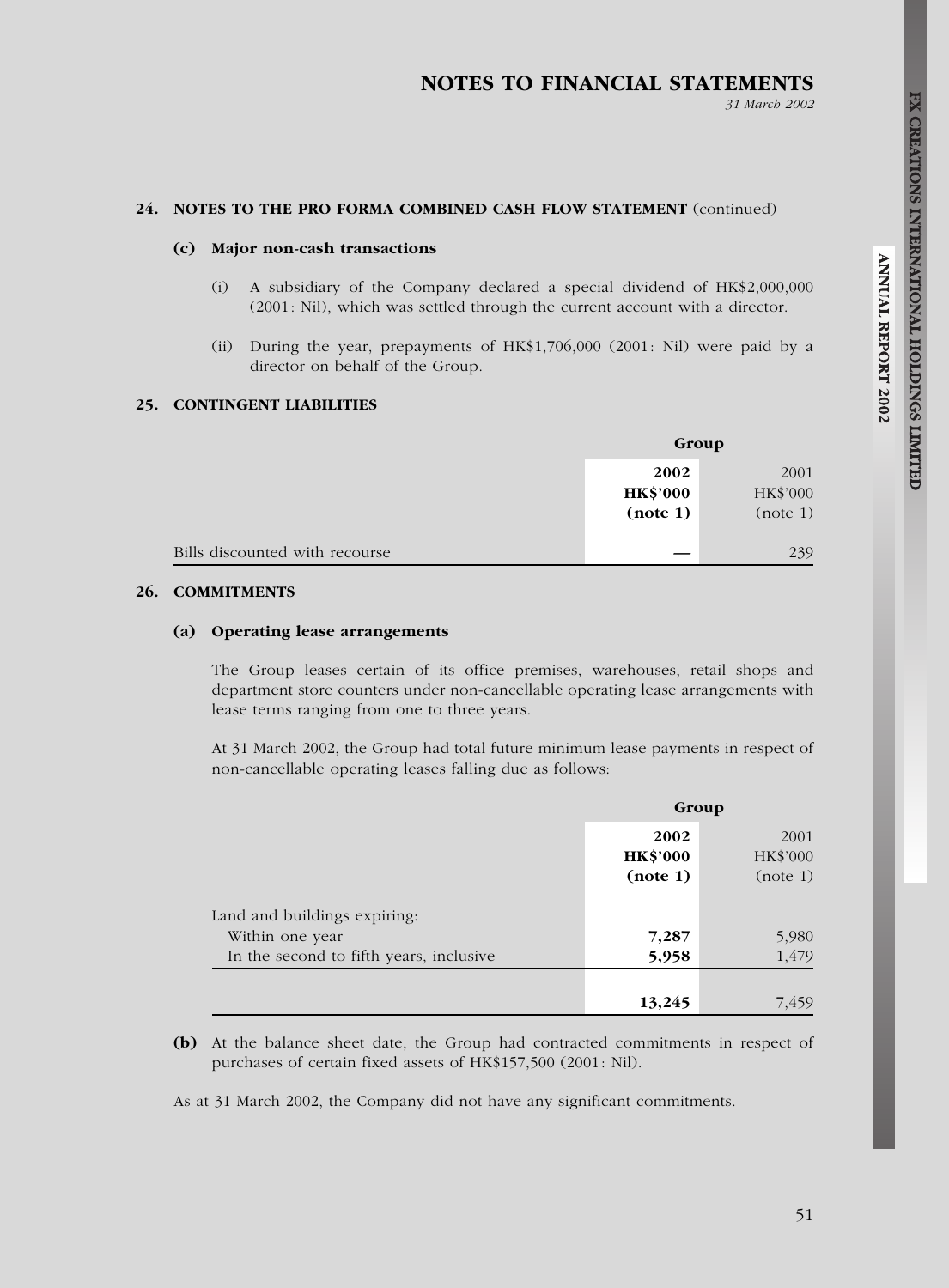31 March 2002

#### 27. POST BALANCE SHEET EVENTS

In addition to the matters set out in notes 1, 21 and 23 to the financial statements, subsequent to the balance sheet date, on 2 May 2002, a written resolution was passed pursuant to which the Company conditionally adopted the Scheme. On 21 May 2002, upon the listing of the Company's shares on GEM, such Scheme became effective. Further details of the Scheme are set out under the section ''Share option scheme'' in the Report of the Directors and in note 23 to the financial statements.

An adjusted pro forma combined balance sheet of the Group as at 31 March 2002, which is based on the pro forma combined balance sheet of the Group as at 31 March 2002 and adjusted as if the events subsequent to the balance sheet date as set out in notes 23(vii), (ix) and (x) to the financial statements above had taken place on 31 March 2002, is presented below:

|                     |                                        |                      |                                                       |               | Adjusted pro                       |
|---------------------|----------------------------------------|----------------------|-------------------------------------------------------|---------------|------------------------------------|
|                     | Pro forma<br>combined<br>balance sheet |                      | Pro forma<br>post balance sheet<br>events adjustments |               | forma<br>combined<br>balance sheet |
|                     |                                        | <b>Shares</b> issued |                                                       |               |                                    |
|                     |                                        |                      |                                                       |               |                                    |
|                     | as at $31$                             | to the Pre-IPO       | Capitalisation of Shares issued                       |               | as at 31                           |
|                     | March 2002                             | investors            | shares                                                | to the public | March 2002                         |
|                     | HK\$'000                               | HK\$'000             | HK\$'000                                              | HK\$'000      | HK\$'000                           |
|                     |                                        | (note 23 (vii))      | (note 23 (ix))                                        | (note 23(x))  |                                    |
| Non-current assets  | 1,885                                  |                      |                                                       |               | 1,885                              |
| Current assets      | 10,430                                 | 4,875                |                                                       | 13,300        | 28,605                             |
| Current liabilities | (10,312)                               |                      |                                                       |               | (10,312)                           |
| Net current assets  | 118                                    |                      |                                                       |               | 18,293                             |
| Non-current         |                                        |                      |                                                       |               |                                    |
| liabilities         | (245)                                  |                      |                                                       |               | (245)                              |
| Net assets          | 1,758                                  |                      |                                                       |               | 19,933                             |
| Issued capital      | 56                                     | 8                    | 3,126                                                 | 810           | 4,000                              |
| Reserves            | 1,702                                  | 4,867                | (3, 126)                                              | 12,490        | 15,933                             |
|                     | 1,758                                  |                      |                                                       |               | 19,933                             |

## 28. APPROVAL OF THE FINANCIAL STATEMENTS

The financial statements were approved and authorised for issue by the board of directors on 24 June 2002.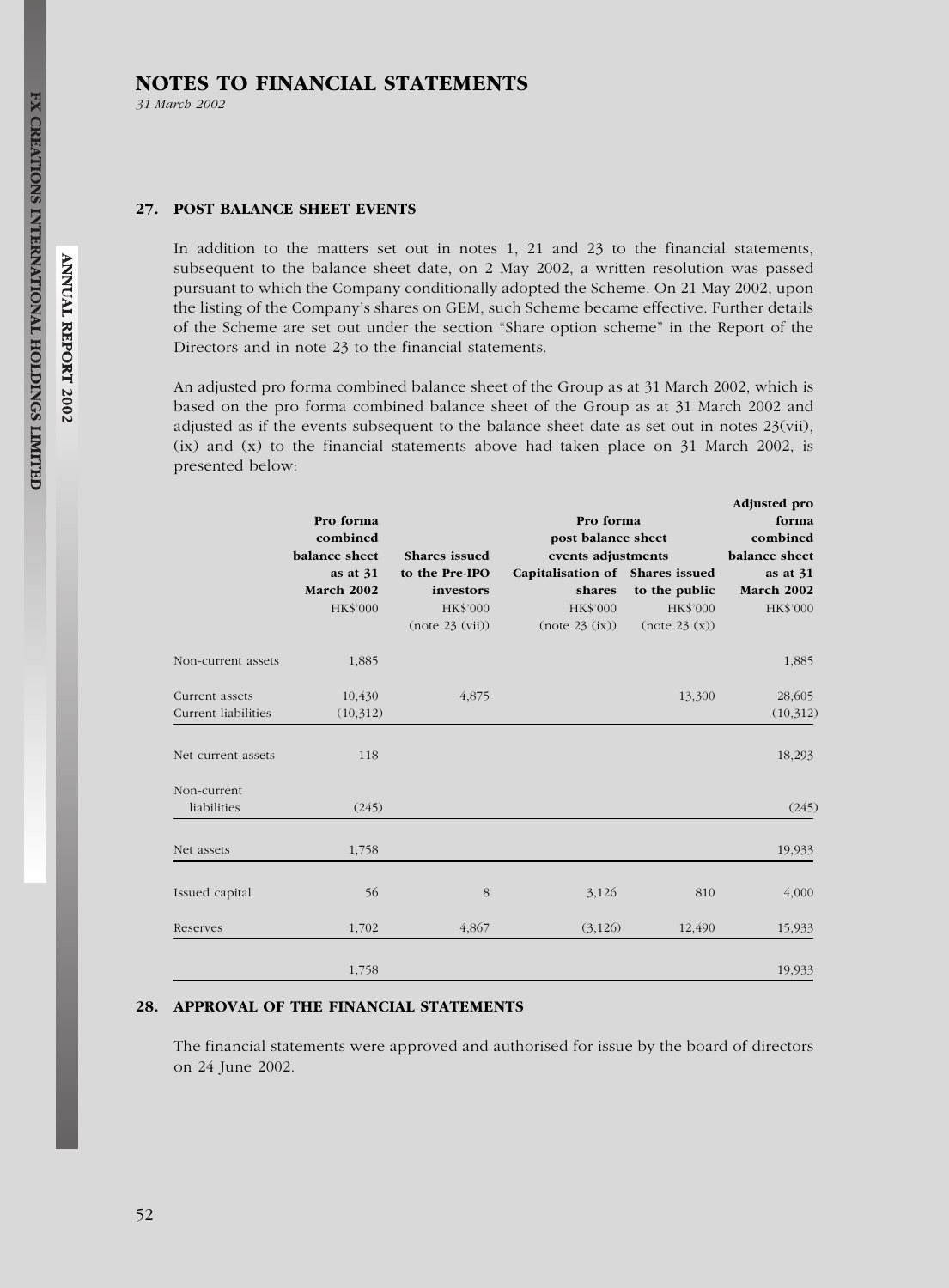# NOTICE OF ANNUAL GENERAL MEETING

Notice is hereby given that the annual general meeting of the shareholders of FX Creations International Holdings Limited (the ''Company'') will be held at Regal Kowloon Hotel, 71 Mody Road, Tsimshatsui East, Kowloon, Hong Kong on Friday, 9 August 2002, at 11: 00 a.m. for the following purposes:

- 1. to receive and consider the audited financial statements and the reports of the directors and the auditors for the year ended 31st March, 2002;
- 2. to re-elect directors and to authorize the board of directors to fix the directors' remuneration;
- 3. to re-appoint auditors and authorize the board of directors to fix the remuneration;
- 4. by way of special business, to consider and, if thought fit, pass with or without alterations, the following resolutions as ordinary resolution:

#### (1) That:

- (a) subject to paragraph (c) below the exercise by the directors of the Company during the Relevant Period (as hereinafter defined) of all the powers of the Company to allot, issue and deal with unissued shares in the capital of the Company and to make or grant offers, agreements and options (including, without limitation, warrants, bonds and debentures convertible into shares) which might require the exercise of such powers be and the same is hereby generally and unconditionally approved;
- (b) the approval in paragraph (a) above shall authorize the directors of the Company during the Relevant Period to make or grant offers, agreements and options (including, without limitation, warrants, bonds and debentures convertible into shares) which might require the exercise of such powers after the end of the Relevant Period;
- (c) the aggregate nominal amount of share capital allotted or agreed conditionally or unconditionally to be allotted (where pursuant to options or otherwise) by the directors of the Company pursuant to the approval in paragraph (a) above, otherwise than pursuant to (i) a Rights Issue; or (ii) the grant or exercise of any option under the share option scheme of the Company; or (iii) any scrip dividend or similar arrangement providing for the allotment of shares in lieu of the whole or part of a dividend on shares in accordance with the memorandum and articles of association of the Company in force from time to time; or (iv) any issue of shares in the Company upon the exercise of rights of subscription or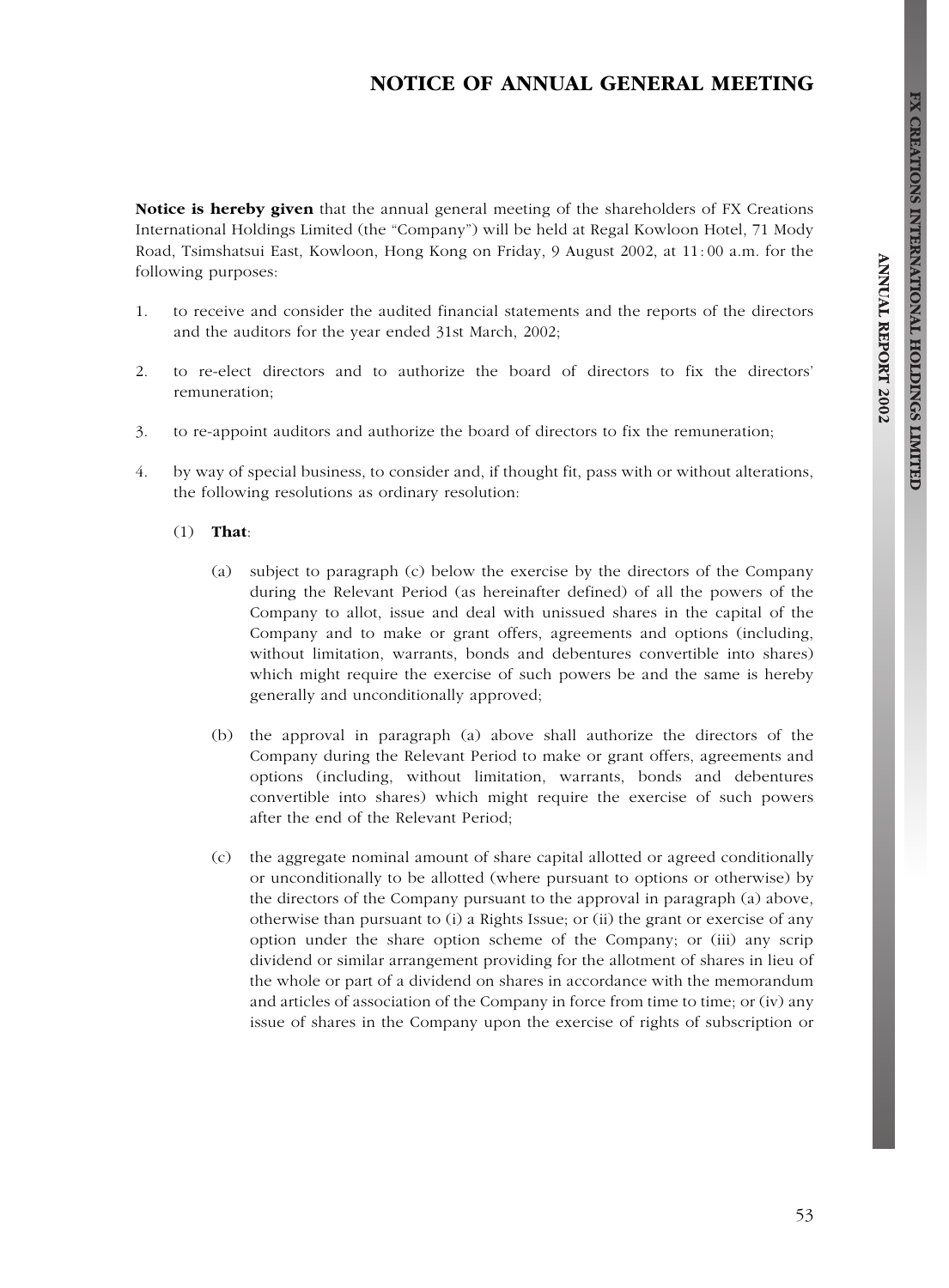# NOTICE OF ANNUAL GENERAL MEETING

conversion under the terms of any warrants of the Company or any securities which are convertible into shares of the Company, shall not exceed the aggregate of:

- (i) 20 per cent. of the aggregate nominal amount of the share capital of the Company in issue on the date of the passing of this Resolution; and
- (ii) (if the directors of the Company are so authorized by a separate ordinary resolution of the shareholders of the Company) the nominal amount of any share capital of the Company repurchased by the Company subsequent to the passing of this Resolution (up to a maximum equivalent to 10 per cent. of the aggregate nominal amount of the share capital of the Company in issue on the date of the passing of this Resolution), and the authority pursuant to paragraph (a) of this Resolution shall be limited accordingly; and
- (d) for the purpose of this Resolution:

''Relevant Period'' means the period from the date of the passing of this Resolution until whichever is the earliest of:

- (i) the conclusion of the next annual general meeting of the Company;
- (ii) the expiration of the period within which the next annual meeting of the Company is required by the memorandum and articles of association of the Company, or any applicable law of the Cayman Islands to be held; and
- (iii) the passing of an ordinary resolution by the shareholders of the Company in general meeting revoking or varying the authority given to the directors of the Company by this Resolution.

''Rights Issue'' means an offer of shares in the Company, or offer or issue of warrants, options or other securities giving rights to subscribe for share open for a period fixed by the directors of the Company to holders of shares in the Company on the register on a fixed record date in proportion to their holdings of shares (subject to such exclusion or other arrangements as the directors of the Company may deem necessary or expedient in relation to overseas shareholders or fractional entitlements, or having regard to any restrictions or obligations under the laws of, or the requirements of, or the expense or delay which may be involved in determining the existence or extent of any restrictions or obligations under the laws of, or the requirements of, any jurisdiction outside Hong Kong or any recognized regulatory body or any stock exchange outside Hong Kong).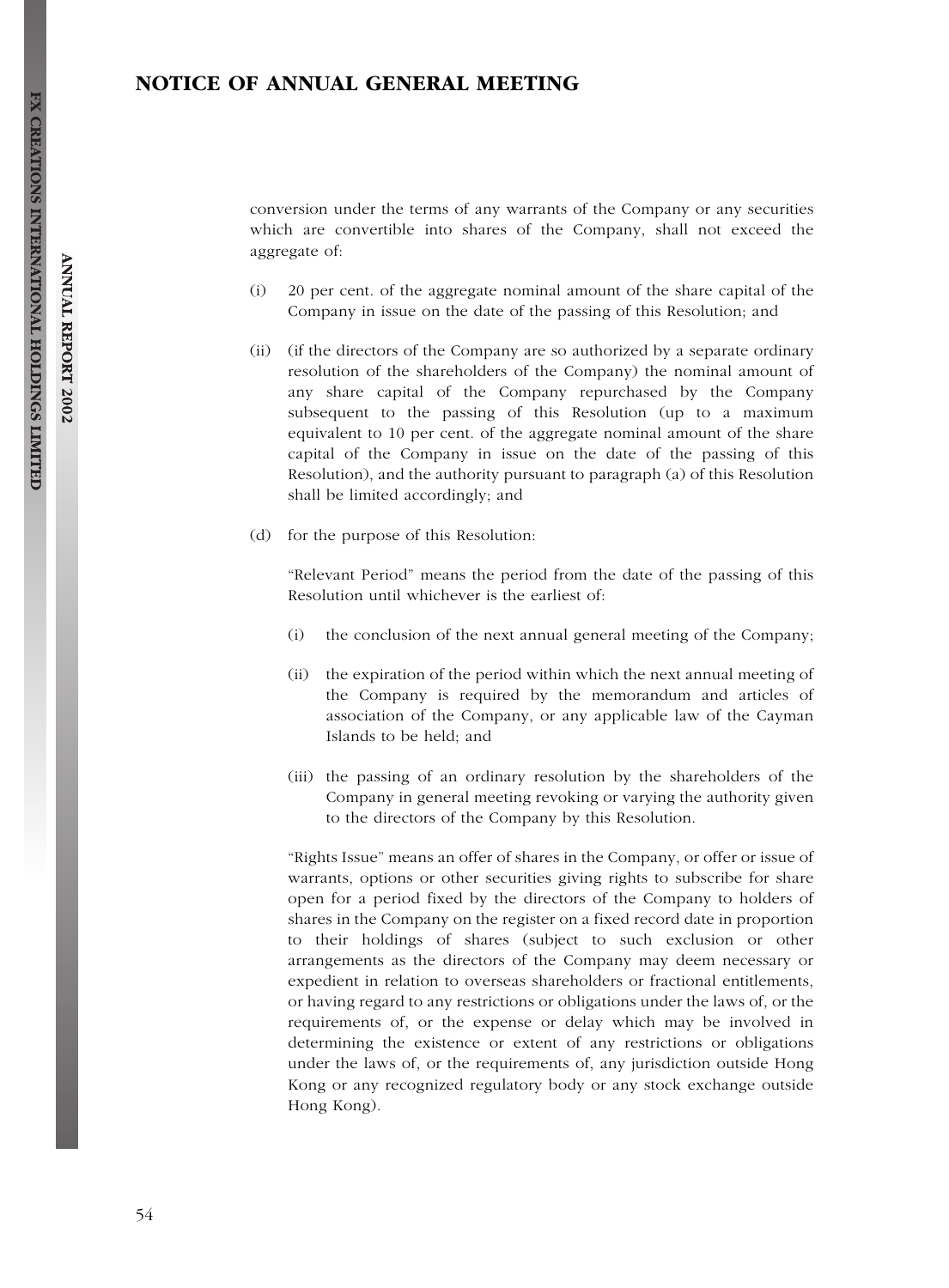# NOTICE OF ANNUAL GENERAL MEETING

#### (2) That:

- (a) the exercise by the directors of the Company during the Relevant Period of all powers of the Company to purchase its shares on the Stock Exchange of Hong Kong Limited or any other stock exchange on which the shares of the Company may be listed and recognized by the Securities and Futures Commission and the Stock Exchange of Hong Kong Limited for such purpose, and otherwise in accordance with the rules and regulations of the Securities and Futures Commission. The Stock Exchange of Hong Kong Limited, the memorandum and articles of association of the Company, and all applicable laws in this regard, be and the same is hereby generally and unconditionally approved;
- (b) the aggregate nominal amount of shares of the Company which may be purchased by the Company pursuant to the approval in paragraph (a) during the Relevant Period shall not exceed 10 per cent. of the aggregate nominal amount of this Resolution and the authority pursuant to paragraph (a) of this Resolution shall be limited accordingly; and
- (c) for the purpose of this Resolution, ''Relevant Period'' means the period from the date of the passing of this Resolution until whichever is earliest of:
	- (i) the conclusion of the next annual general meeting of the Company;
	- (ii) the expiration of the period within which the next annual general meeting of the Company is required by the memorandum and articles of association of the Company, or any applicable law of the Cayman Islands to be held; and
	- (iii) the passing of an ordinary resolution by the shareholders of the Company in general meeting revoking or varying the authority given to the directors of the Company by this Resolution.
- (3) That the directors of the Company be and they are hereby authorized to exercise the authority referred to in paragraph (a) of Resolution no. 4(1) above in respect of the share capital of the Company referred to in subparagraph (ii) of paragraph (c) of such Resolution.

By order of the Board Ong Chor Wei Company Secretary

28 June 2002